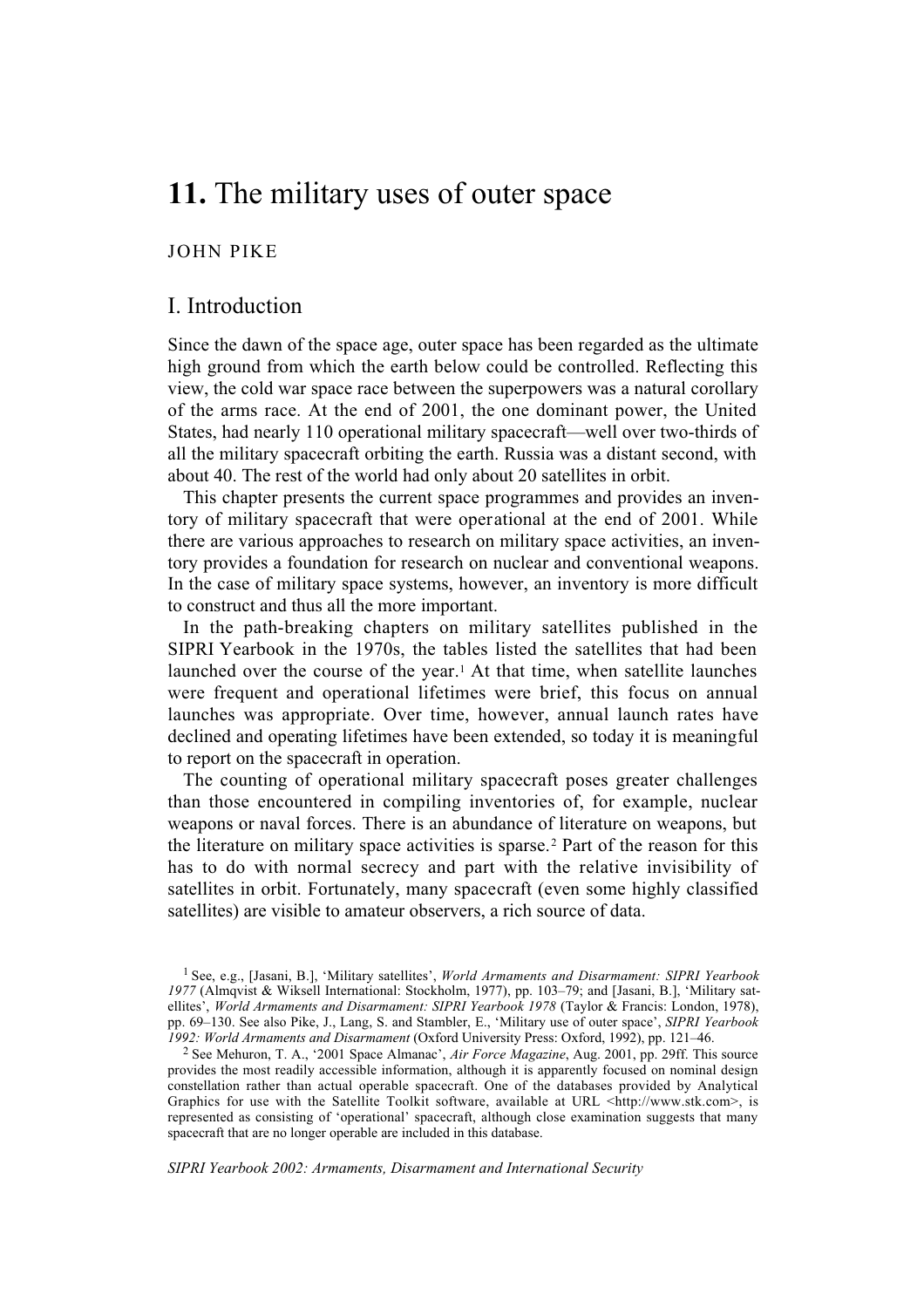The most difficult task is to determine the lifetime of satellites. In the 1960s, the end of the operational life of a spacecraft was generally known since the satellite would burn up upon re-entering the earth's atmosphere. Today, a sizeable fraction of the 'operable' military spacecraft in orbit are not currently 'operational' but could be put into service at short notice. Thus it is not sufficient to count only the nominal constellation; it is also necessary to include in the inventory all the back-up, spare, residual, reserve and other operable spacecraft that form the total space order of battle.

Even this inventory of operable military spacecraft fails to capture the essence of military space power, which ultimately resides not in the spacecraft in orbit but in the user equipment on the ground and the integration of this equipment with terrestrial military forces. The increase in the number of US military spacecraft in orbit since the 1991 Persian Gulf War is modest compared to the revolutionary increase in the number, diversity and capabilities of terrestrial user equipment sets. Somewhat less tangible but equally important changes in doctrine, procedures and organization also contribute to translating satellites in space into military power on earth.

Sections II–IV of this chapter review the satellite programmes and military applications of the United States, Russia and all other countries. Section V discusses the companies that operate commercial satellites and their military uses. Section VI reports on the efforts to control the arms race in outer space in the Geneva-based Conference on Disarmament (CD) and section VII on the space-based systems for ballistic missile defence (BMD). Section VIII presents the main findings of this chapter, and section IX contains tables of the operational military satellites in orbit as of 31 December 2001.

## II. The United States

Space operations are one of the distinctive attributes of the United States. While a few other countries conduct military space programmes of some significance, at present no other country can rival or contest US space dominance or the advantages this provides to US terrestrial military operations. Modern precision warfare is largely an artefact of the system of systems that combines intelligence, communications, navigation and other military space systems. While other countries may deploy tanks, ships and aircraft that are not individually inferior to their US counterparts, no other country can tie all these various platforms together, using military space systems, into a single, integrated precision-warfare system of systems.

US security managers are acutely aware of the fact that the advantages that accrue from this military space prowess are simultaneously a potential source of vulnerability. This awareness was reflected in a report issued at the outset of the George W. Bush Administration, produced by a commission headed by the incoming Secretary of Defense, Donald Rumsfeld: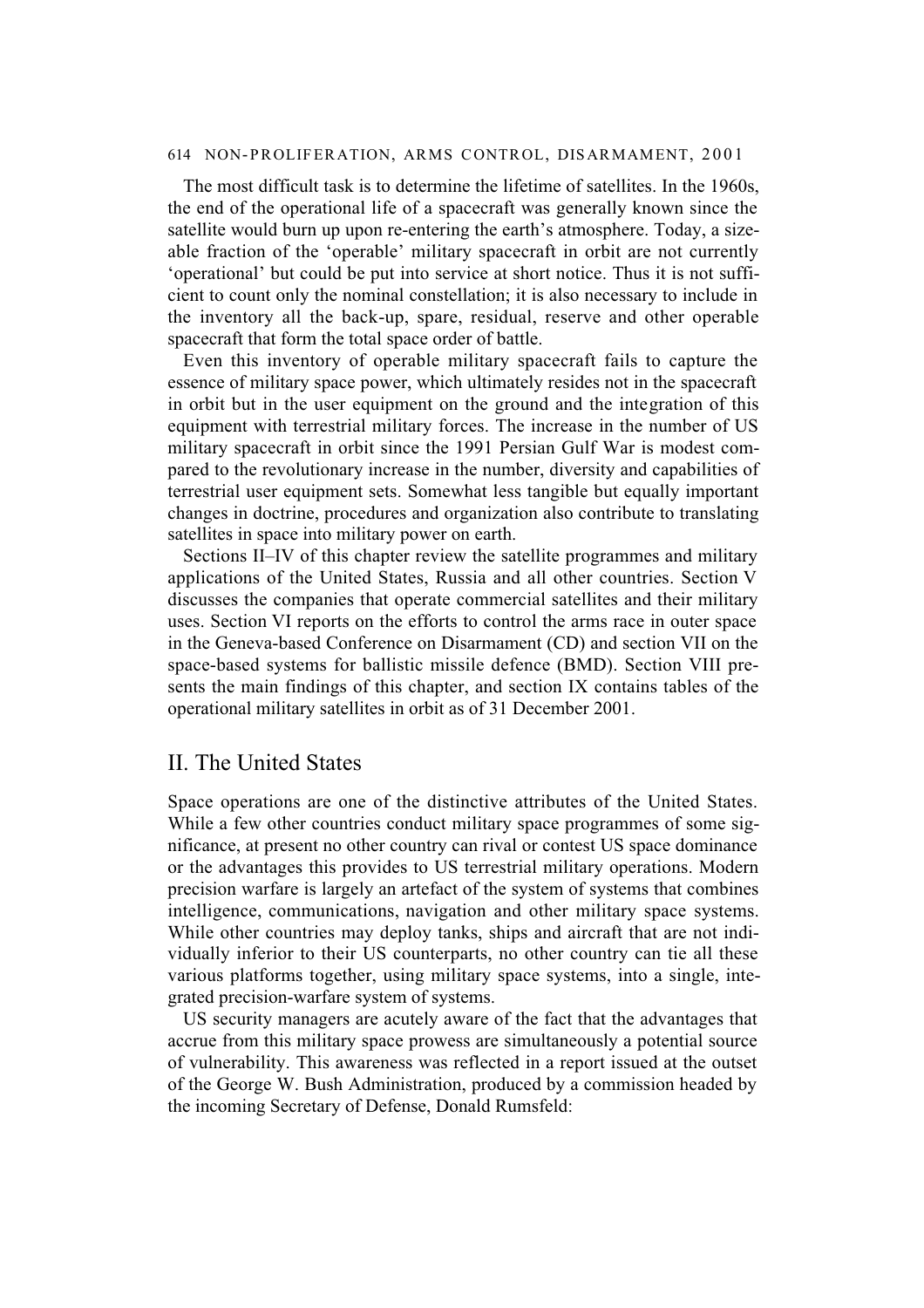we know from history that every medium—air, land and sea—has seen conflict. Reality indicates that space will be no different. Given this virtual certainty, the U.S. must develop the means both to deter and to defend against hostile acts in and from space. This will require superior space capabilities. . . . the U.S. has not yet taken the steps necessary to develop the needed capabilities and to maintain and ensure continuing superiority. . . . The relative dependence of the U.S. on space makes its space systems potentially attractive targets. . . . If the U.S. is to avoid a 'Space Pearl Harbor' it needs to take seriously the possibility of an attack on U.S. space systems.3

At the risk of over-simplification, it can be said that both proponents and critics of US space power would probably agree on a few core propositions. The USA enjoys a global preponderance of conventional military power that is unrivalled in human history. Its power-projection capabilities are uniquely enabled by military space systems. The Bush Administration is committed to ensuring this dominance for the USA and denying it to other countries. Ballistic missile defence, much of it based in space or dependent on space systems, is a critical element of 'full-spectrum dominance' to the extent that it denies adversaries the opportunity to offset US conventional supremacy through the resort to weapons of mass destruction. Of course, proponents and critics may differ as to the possibility and desirability of the realization of this vision.

### **Communications satellites**

The USA maintains several geostationary communications satellite networks, which have been used extensively to support US military operations in the Balkans, Afghanistan and other areas.4 With the US military increasingly focused on power projection in relatively undeveloped theatres of operation, the ability to rapidly implement a dense communications network using satellite systems has become essential.

US satellite systems, as those of other countries, operate on several different bands, each with distinct advantages. Ultra-high frequency (UHF) satellites operate on 225–400 megahertz (MHz) and provide simple, low-cost communications, although on a relatively low bandwidth. Super-high frequency (SHF) satellites, operating on the X-band at 7.25–8.4 gigahertz (GHz), are the backbone high-bandwidth fixed and transportable networks. Extremely-highfrequency (EHF) satellites, which uplink in the V-band on 43–45 GHz and downlink on the K-band at 20.2–21.2 GHz, can support both high bandwidth and highly mobile users. Although authorized for commercial rather than governmental services, some military applications have been found for C-band satellites, which downlink at 3.6–4.2 GHz.

<sup>3</sup> *Report of the Commission to Assess United States National Security, Space Management and Organization*, 11 Jan. 2001, Executive Summary, available at URL <http://www.defenselink.mil/pubs/ space20010111.html>. To avoid the appearance that this report represented official policy, however, Rumsfeld resigned as chairman of the commission a few days before the report was issued.

<sup>4</sup> Friend, T., 'Search for bin Laden extends to earth orbit', *USA Today*, 5 Oct. 2001, p. 9A.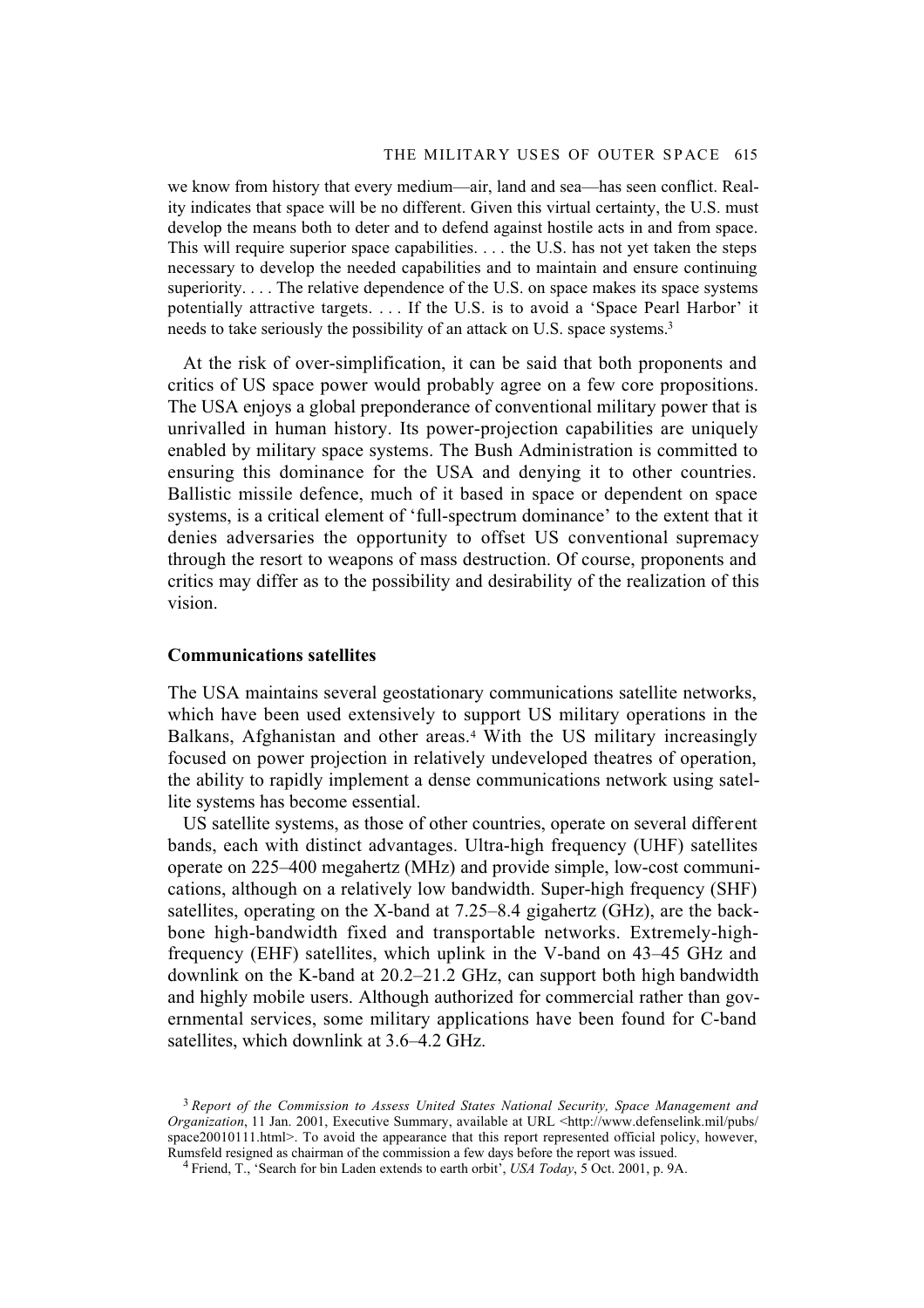EHF capabilities consist primarily of the Milstar advanced communications satellites, designed during the 1980s to provide anti-jam, low probability of intercept/detection communications for mobile ground terminals on vehicles, ships, submarines and aircraft. Two Block 1 spacecraft were launched in 1994 and 1995. They carried the Low Data Rate (LDR) payload, which supported 192 channels with data rates of 75–2400 bits per second (bps).

The Milstar programme was significantly restructured after the end of the cold war to improve support to tactical users, who had greater bandwidth requirements than those originally established for strategic nuclear users. The modified Block 2 spacecraft added the Medium Data Rate (MDR) payload, which supports data rates of 4800 bps to 1.544 megabits per second (Mbps) per channel, representing a sixfold increase in aggregate data throughput capacity. The first Block 2 Milstar satellite was launched on 30 April 1999 atop a Titan IVB booster. Because of a malfunction in the Centaur upper stage of the booster, the spacecraft was placed into a very low, useless orbit (740 km by 5000 km) and the Milstar satellite was declared a complete loss on 4 May 1999. On 27 February 2001 another Milstar Block 2 was successfully launched by a Titan 4/Centaur booster from Cape Canaveral.<sup>5</sup> The third Block 2 Milstar spacecraft was planned for launch in January 2002. The final Milstar is planned for launch in November 2002 to replace Milstar 1.

When the Milstar programme was restructured in 1992, the requirement for Milstar to provide polar EHF coverage was dropped. In July 1995 an interim Polar Adjunct programme was initiated to fly a modified EHF payload from the Navy's UHF Follow-On (UFO) system on a classified host satellite. The first Hosted Polar Package was launched in November 1997, apparently on USA 136 (believed to be a TRUMPET signals intelligence satellite). The last two will be available in fiscal year (FY) 2003 and FY 2006.<sup>6</sup> EHF packages were also carried on-board FLTSAT-7 and FLTSAT-8, launched in the late 1980s and apparently still in service.

The Global Broadcast Service (GBS) is a US Air Force-led joint programme to implement a high-capacity broadcast system providing continuous, oneway, high-speed, high-volume transmission of classified and unclassified data and imagery to US forces. The GBS programme is intended to reduce the dependence of the US Department of Defense (DOD) on expensive leased commercial satellite communications. The GBS transponders are hosted on the US Navy's UFO satellites, replacing the SHF payload beginning with UFO F8, launched in 1998. The GBS package includes four 24-Mbps military Ka-band (30/20 GHz) transponders.

<sup>5</sup> Chuter, A., 'Milstar gets new capability to boost military comms', *Flight International,* 6 Mar. 2001.

<sup>6</sup> US Department of Defense, Defense Technical Information Center (DTIC), 0603432F, Polar MILSATCOM (Space), RDT&E Budget Item Justification Sheet (R-2 Exhibit), June 2001. The 'R-2 Exhibit' documents are the highly detailed descriptions of DOD programmes submitted to the Congress in support of the annual budget request and as such represent the most authoritative source of information on current programmes. They are available on the DTIC Internet site at URL <http://www. dtic.mil>.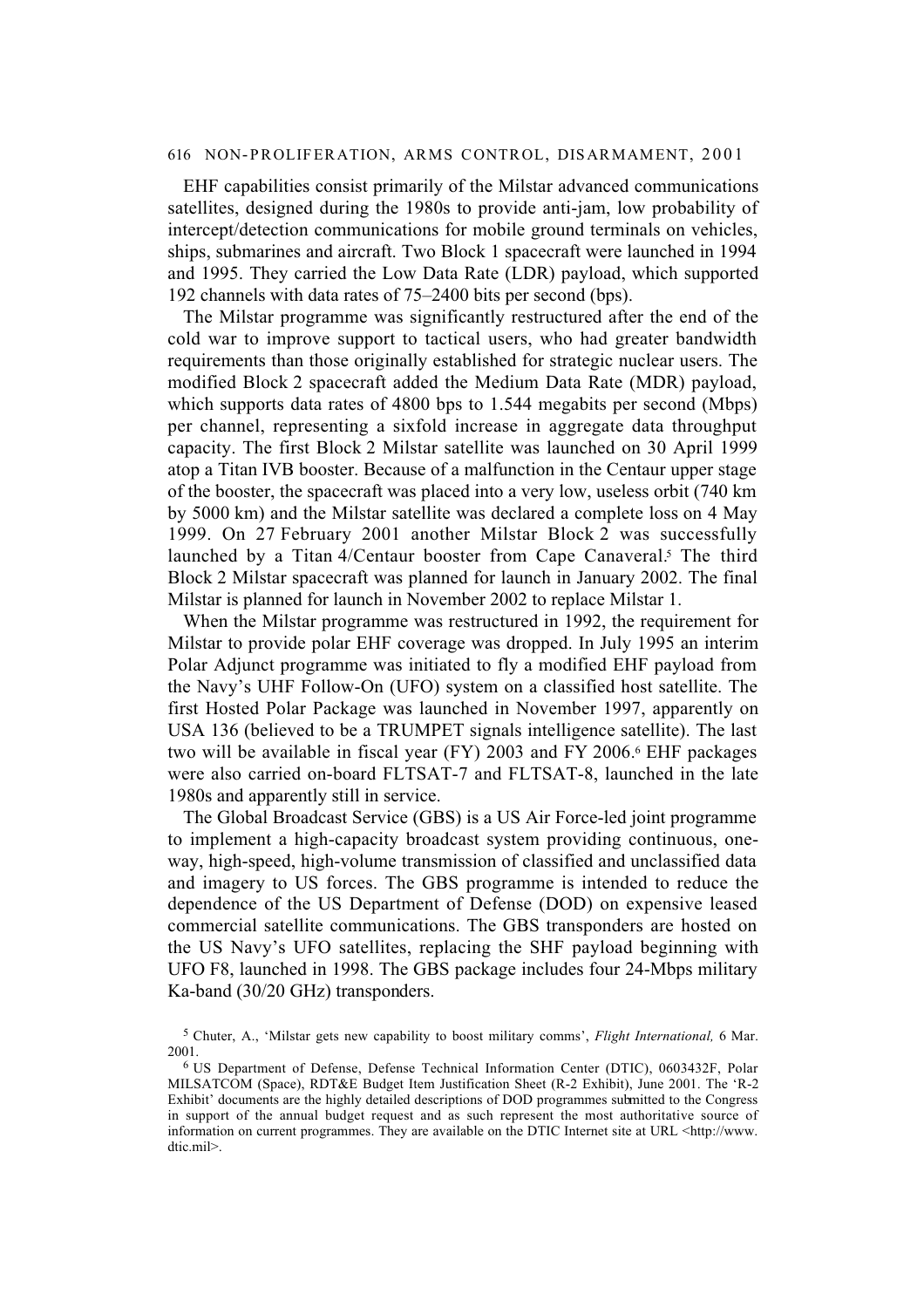Advanced EHF (AEHF) is the follow-on satellite communications system to replenish the existing Milstar 1/2 (LDR/MDR) satellite constellations.7 The AEHF system will be compatible with existing EHF terminals and will provide a tenfold increase in communications capacity relative to Milstar 2. It will provide an increase in single-service capability from 1.5 Mbps to 8 Mbps, increase the number of coverage areas, and retain anti-jam and lowprobability-of-intercept features. 8 In November 2001 a team of Lockheed Martin and TRW was awarded the contract for the AEHF programme, with an initial launch planned for early 2006.9 This launch date represented a two-year delay from the originally projected date of 2004, and the programme's cost had risen from \$2.7 billion to \$3.7 billion.<sup>10</sup> The full four-satellite AEHF constellation is planned to be operational by 2010.

SHF satellite communications programmes include the Defense Satellite Communications System (DSCS), the DSCS Service Life Extension Program (SLEP), the Wideband Gapfiller Satellite (WGS) System and the Advanced Wideband System (AWS) satellites. The SHF satellite systems are undergoing a transition from old-technology DSCS III satellites to the more advanced DSCS SLEP and WGS satellites; this began in 1999 and will continue until 2005. The population of SHF users is growing at a rapid pace.11

The DSCS is the backbone of the US national security satellite communications system, providing secure voice and high data rates in the SHF band. The DSCS supports communications for global command and control, crisis management, intelligence and early-warning data relay, and diplomatic traffic for the ground mobile forces of all the military services. The constellation consists of five primary satellites (normally the most recent launches) dispersed along the equator for global coverage, as well an equal number of older 'residual' spacecraft that provide back-up coverage. When an older residual satellite is replaced at its location by a newer satellite, it is muted and sent into a supersynchronous orbit.

The DSCS SLEP will upgrade payloads on the last four DSCS satellites and provide up to five times the data throughput compared to the original DSCS III satellites. DSCS III B-8, the first SLEP satellite, was launched in January 2000. B-11, the second of four SLEP satellites, was successfully launched in October 2000 and was operating at 12° West by January 2001. DSCS III B-4 was retired in 2000, and A-2 and B-5 were scheduled for final retirement in mid-2002. DSCS III B-6 (SLEP) was planned for launch in May 2002, with A-3, the final SLEP spacecraft, scheduled for launch in May

<sup>7</sup> Satellite Communications (Space) Program Element: 0303109N Exhibit R-2, FY 2002 RDT&E, Navy Budget Item Justification, June 2001.

<sup>8</sup> Satellite Communications (Space) Program Element: 0303109N (note 7).

<sup>9</sup> Merle, R., 'Lockheed, TRW win US satellite contract', *Washington Post,* 20 Nov. 2001, p. E05; and Gildea, K., 'Boeing pulls out of advanced extremely high frequency satellite program', *C4I News*, 29 Nov. 2001.

<sup>10</sup> Schneider, G., 'New satellite system hit with delays', *Washington Post*, 15 Aug. 2001, p. E01.

<sup>11</sup> Satellite Communications (Space) Program Element: 0303109N (note 7).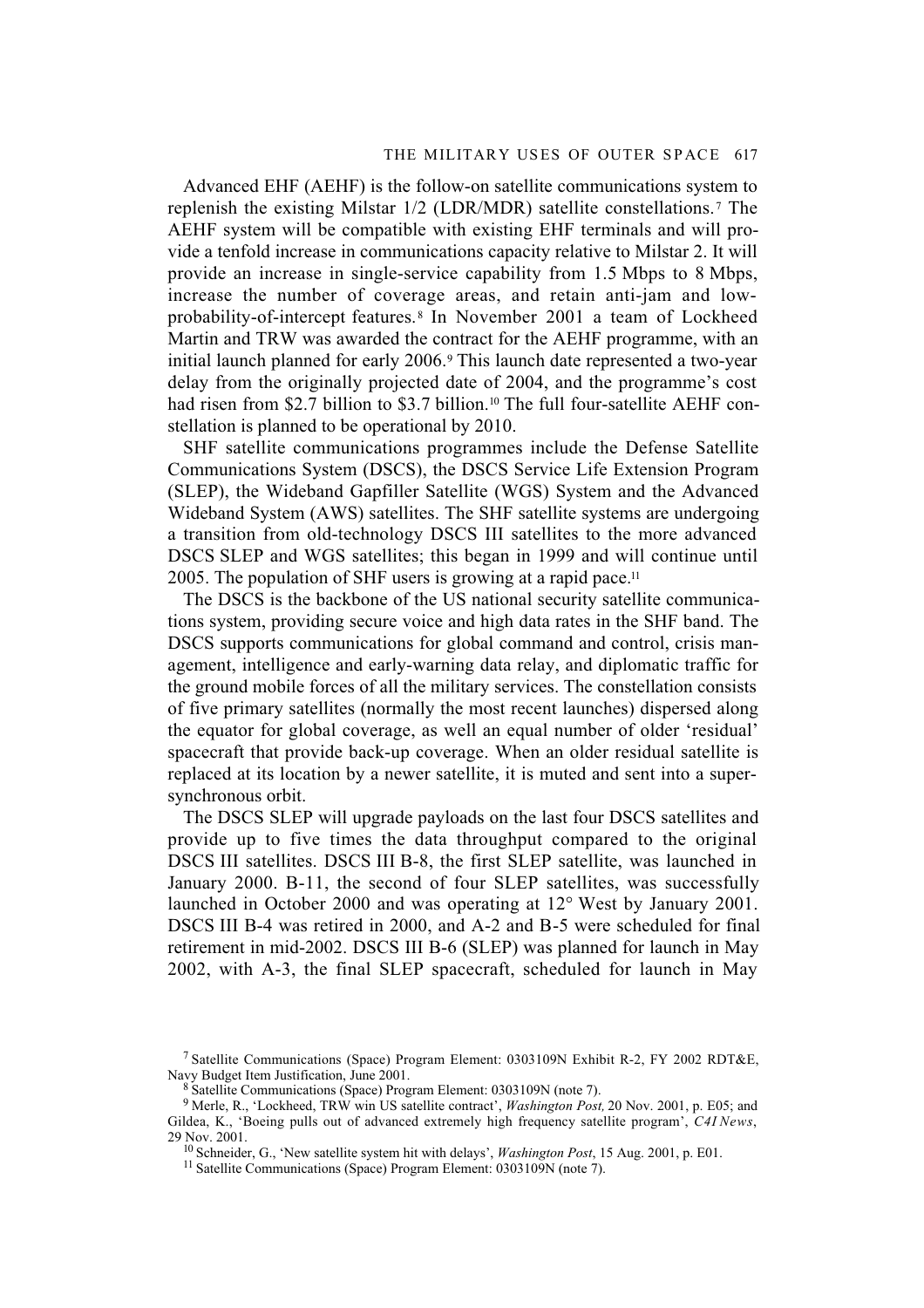2003.12 The SLEP will extend the life of DSCS satellites until the Advanced Wideband System can be orbited.

The new WGS satellites will provide high-data-rate military satellite communications in accordance with the Joint Space Management Board's Military Satellite Communications (MILSATCOM) Architecture of August 1996. This programme was conceived to fill a short-term 'bandwidth gap' in military communications needs. The first WGS launch is scheduled for early 2004, with the remaining two launches scheduled for 2005. These dual-frequency WGS satellites will provide two-way X-band service (now provided by the DSCS), one-way Ka-band capabilities (now provided by the GBS) and a new high-capacity two-way Ka-band service.<sup>13</sup>

UHF communications are hosted on a wide variety of spacecraft, ranging from dedicated satellites to classified packages on objects that are supposedly 'space junk'.14

The US Navy, Air Force, Army and DOD share the Fleet Satellite Communication (FLTSATCOM) system, which provides reliable and secure communications for ships and submarines at sea, aircraft and military ground units throughout the world. Primarily intended to support communications between naval aircraft, ships and submarines, FLTSATCOM also supports the Strategic Command and the national command authority network. Fully operational since January 1981, the FLTSATCOM system has three satellites in geosynchronous orbit, all in reserve status.15

The UHF Follow-On communications satellite constellation fulfils DOD worldwide UHF communications requirements. The FLTSATCOM constellation has been largely replaced by the UFO spacecraft. The current constellation will be approaching the end of its design lifetime in 2003. One additional UFO spacecraft (F11) is planned to be launched in 2003. Even with this launch, the UFO constellation is expected to require phased replacement starting in 2007.

The Mobile User Objective System (MUOS) programme is the nextgeneration DOD advanced narrow-band UHF communications satellite constellation. It is intended to address the exponential growth of narrow-band communications demands.16

In addition to these overt military communications systems, the National Reconnaissance Office (NRO) operates a parallel network of less visible satellite communications systems to support the global collection and dissemination of intelligence data.

<sup>&</sup>lt;sup>12</sup> Defense Satellite Communications System (DSCS), Missile Procurement, Air Force, Budget Activity 05, Other Support, Item no. 26 (June 2001).

<sup>&</sup>lt;sup>13</sup> Wideband Gapfiller Satellites (Space), Missile Procurement, Air Force, Budget Activity 05, Other Support, Item no. 18 (June 2001).

<sup>14</sup> US Army, *The Army Satellite Communications Architecture Book* (US Army Signal Center: Fort Gordon, Ga., Apr. 2000), p. 4-2.

<sup>15</sup> US Army (note 14), p. 4-5.

<sup>16</sup> Satellite Communications (Space) Program Element: 0303109N (note 7).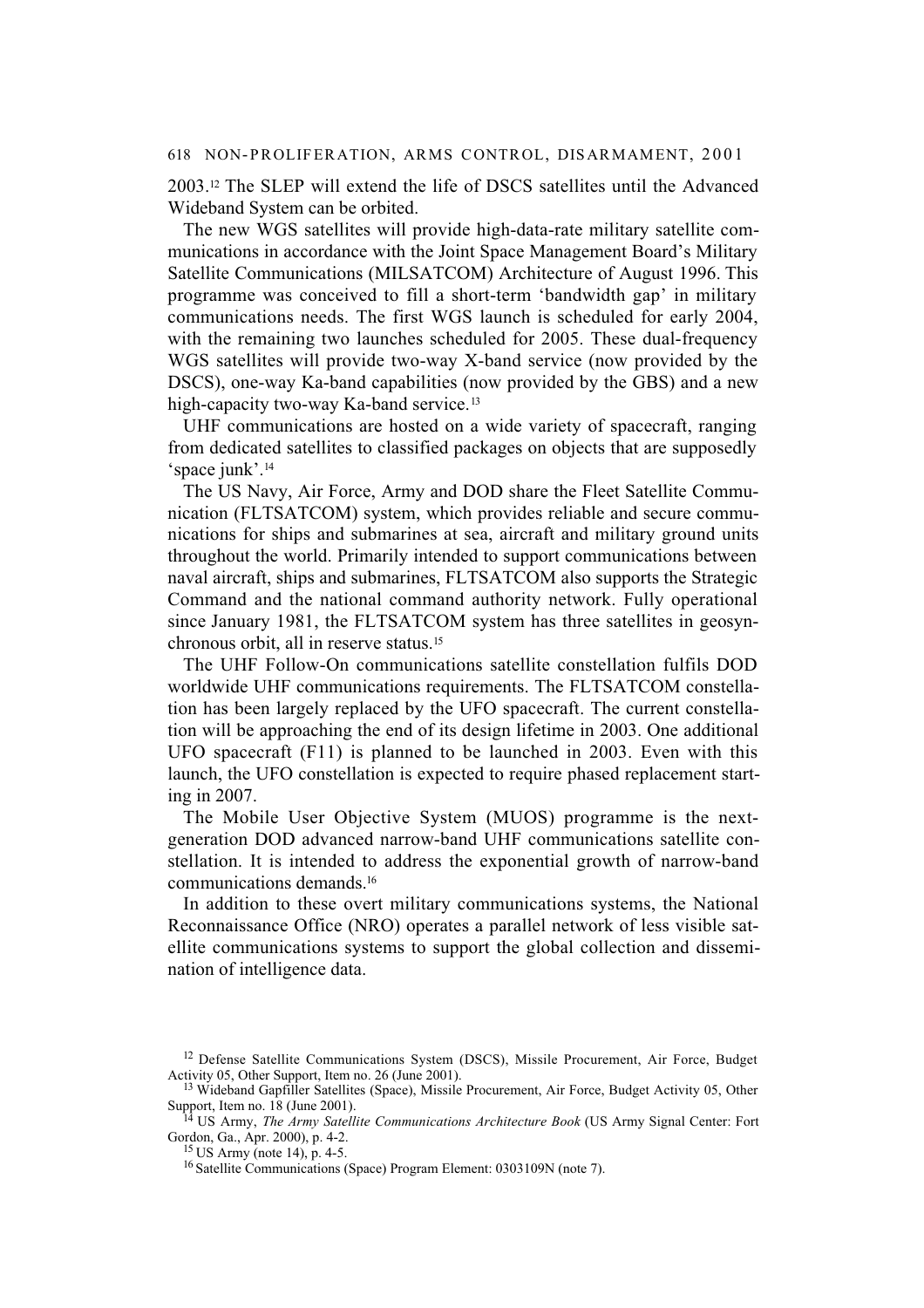### THE MILITARY USES OF OUTER SPACE 619

The satellites of the Satellite Data System (SDS) support near-real-time communications between low-altitude imagery intelligence satellites and ground control stations, using highly elliptical semi-synchronous Molniyatype orbits, optimized for coverage of the North Pole region. The most recent launch of this programme, USA 162, was placed in orbit on 10 October 2001 on an Atlas booster launched from Cape Canaveral Air Force Station, Florida. This was apparently the second launch of a new generation of spacecraft, with the first (USA 137) having been launched in January 1998. These two launches probably replaced the second-generation spacecraft launched in 1989 and 1992 (USA 40 and USA 89). The current SDS constellation may also consist of another second-generation spacecraft, USA 125, launched in 1996, although both the mission and the status of USA 125 are somewhat unclear.

The US National Aeronautics and Space Administration (NASA) operates a constellation of six Tracking and Data Relay Satellite (TDRS) spacecraft, with TDRS-A having been withdrawn from service. The first six TDRS satellites were launched by the Space Shuttle in 1983–95. The next generation, TDRS-H, was launched on an Atlas 2A on 30 June 2000, featuring twice the capacity of previous spacecraft, with the inclusion of a Ka-band payload. TDRS supports near-real-time data transmission from the Lacrosse/Onyx lowaltitude imaging intelligence satellites.17

In 1998 the NRO disclosed that it was 'developing a Future Communications Architecture (FCA) that will be critical to the success of these future imagery and signals intelligence systems. The FCA will consist of a network of satellites and ground communications systems that will allow us to move and process large volumes of information from operational collection systems'.18 Little has been revealed about the FCA beyond the fact of the existence of the programme. A contract for the FCA is expected to be awarded before the end of 2003.19

The NRO successfully launched the Geosynchronous Lightweight Technology Experiment (GeoLITE) advanced demonstration satellite on a Boeing Delta II rocket on 18 May 2001. Built by TRW, the GeoLITE satellite has both a laser communications experiment and an operational UHF communications mission. The relationship between the GeoLITE and the FCA is unclear, although the FCA might use high-data-rate laser communications links if they are successfully demonstrated on the GeoLITE.

The Lincoln Experimental Satellites (LES 8 and LES 9) were experimental communications satellites, powered by radioisotope generators and built by the Lincoln Laboratory at the Massachusetts Institute of Technology. The Air Force Space Command continues to manage programme funding and retains

<sup>17</sup> Charles, D., 'Spy satellites: entering a new era', *Science*, 24 Mar. 1989, pp. 1541–43; and Covault, C., 'NASA, Boeing dispute major TDRS problem', *Aviation Week & Space Technology,* 8 July 2001.

<sup>&</sup>lt;sup>18</sup> National Reconnaissance Office, Presentation by Keith R. Hall, Director, Assistant Secretary of the Air Force (Space), Senate Armed Services Committee, Strategic Forces Subcommittee, 11 Mar. 1998.

<sup>19</sup> Taylor, C., 'It's not Hughes' satellites, exactly, that Boeing was after', *Seattle Times,* 23 Jan. 2000, p. E1.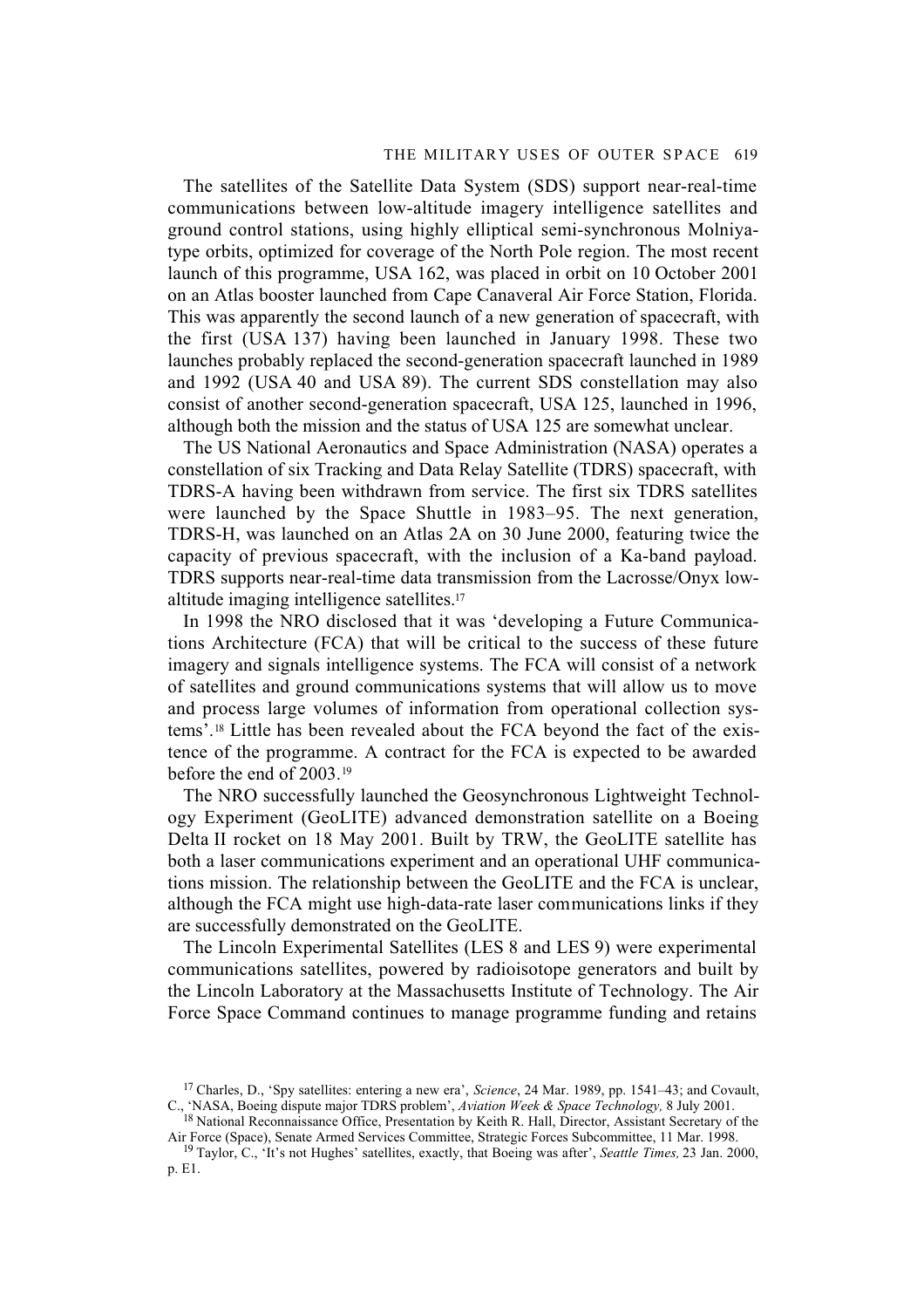control over the LES-9 satellite. In 2000 LES-9 was still active, relaying communications with the South Pole.20

The civilian Iridium constellation of 66 low-earth-orbit communications satellites was fully deployed by the end of 1998, providing commercial mobile telephone, data and messaging services worldwide. However, the network attracted few customers; the Iridium owners declared bankruptcy and by March 2000 planned an immediate end to Iridium services. In November 2000 a new company, Iridium Satellite LLC, completed acquisition of the bankrupt company's satellites and control network. Iridium Satellite LLC contracted with Boeing to operate and maintain the satellite constellation. At the same time, the DOD awarded Iridium Satellite LLC a 24-month contract (with extension options until 2007) for unlimited Iridium satellite airtime for 20 000 government users.

### **Navigation satellites**

The Navstar navigation system has fundamentally altered US military operations. Reaching full operational capability in the mid-1990s, the Navstar Global Positioning System (GPS) has profoundly improved the effectiveness of reconnaissance, weapon delivery and rapid deployment by US military forces. The most recent demonstration of this capability was in Operation Enduring Freedom in Afghanistan, where for the first time a significant fraction of all the munitions expended used GPS guidance.

The Navy Navigation Satellite System, also known as TRANSIT, was the world's first operational satellite navigation system, using satellites also known as Oscar. The last Oscar satellite was launched in August 1988, and the TRANSIT Program terminated navigation service on 31 December 1996, after Navstar reached full operational capability. Several Oscar satellites remain active in orbit, as part of the Navy Ionospheric Monitoring System (NIMS).

The Navstar GPS provides position, velocity and precise-time data for military aircraft, ships and ground personnel. The satellites broadcast highaccuracy, precisely synchronized signals that are received and processed by user equipment that computes position and velocity. This provides steering directions to target locations or navigation waypoints. The system provides location in three dimensions to a Spherical Error Probable (SEP) probability of 16 metres worldwide. GPS provides users with this worldwide threedimensional positioning based on a constellation of 24 satellites. By the end of 2001, a total of 28 operational Navstar spacecraft were in orbit.21

 $^{20}$  URL <http://www.phys.unsw.edu.au/~map/aasto/satellite\_schedule\_2000.pdf>.

<sup>&</sup>lt;sup>21</sup> All sources agree that as of the end of 2001 there were a total of  $2\overline{8}$  operational Navstar spacecraft in orbit, although they diverge on precisely which spacecraft remained in service. All of the Block 1 satellites, as well as GPS 2-1, 2-3, 2-6 and 2-7, have been retired. GPS 2R-1 was destroyed in a Delta launch failure on 17 Jan. 1997. Keeping track of the Navstar constellation is complicated by the remarkable diversity of designations attached to each spacecraft. Thus, the spacecraft launched on 10 Apr. 1992 is variously known as GPS 2A-13, GPS 2A-4 and Navstar 26, each of which refers to the type of spacecraft and the sequence in which it was launched. This satellite is also known by a Space Vehicle Number (SVN), assigned to spacecraft prior to launch and independent of subsequent launch sequence, which in this case is SVN 25. There are several public sources for the current status of the Navstar constellation,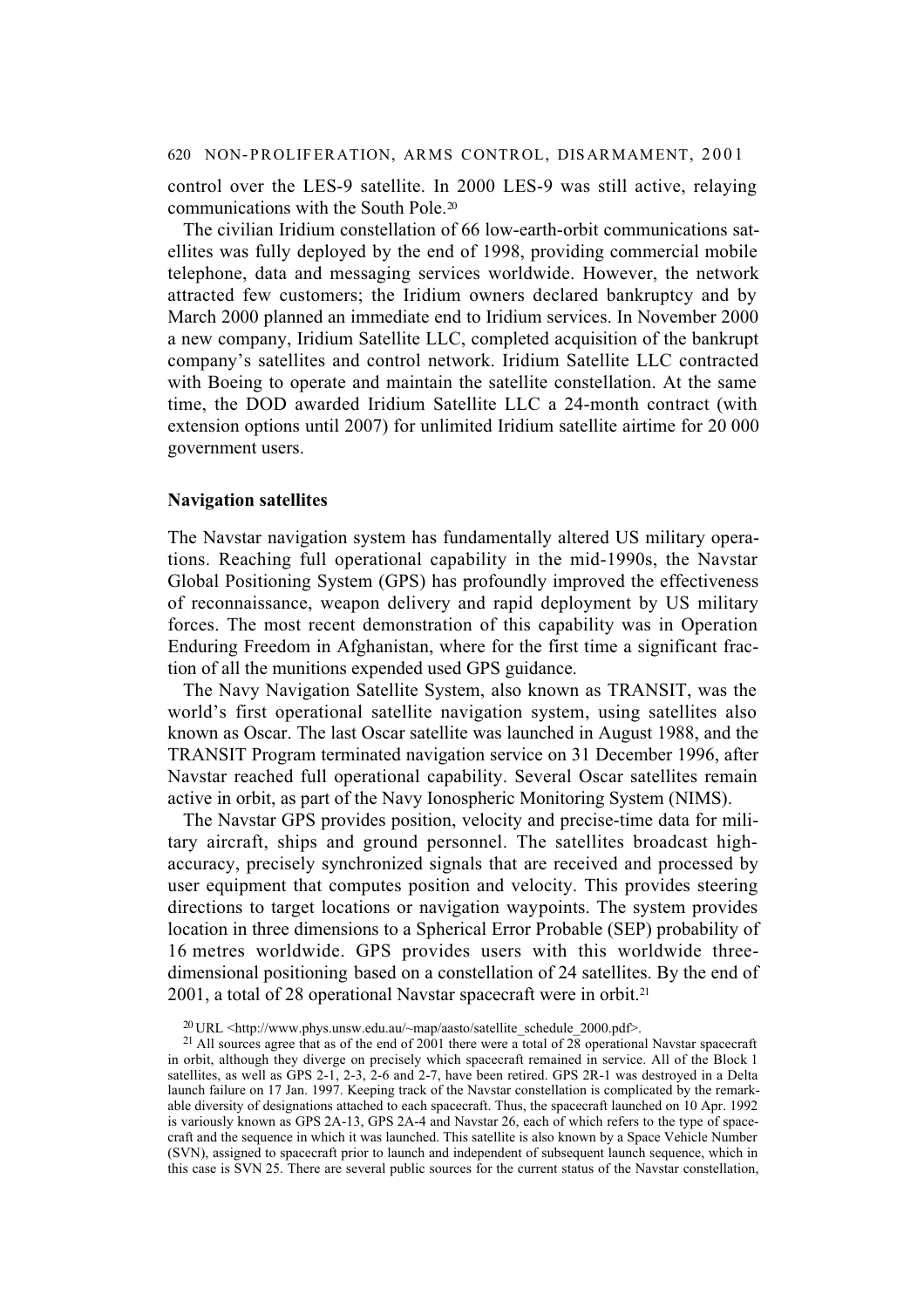The initial purchase of 28 Block IIA satellites was awarded as a multi-year contract in September 1982. A follow-on multi-year procurement of 20 Block IIR replenishment satellites plus one optional satellite began in FY 1991, with final delivery in FY 2000. The acquisition strategy for the Block IIF satellites was a competitive multi-year contract for six satellites, with advance procurement in FY 1996, and annual purchases of three modernized satellites in FY 2005 and FY 2006. Up to 12 Block IIR satellites will be modernized to include a second civil signal and a new military signal. The first six Block IIF satellites will be modernized to include a second and third civil signal and a new military signal. GPS III satellites will incorporate full modernization with a higher-power military signal, and there will be a competitive annual purchase of three satellites in FY 2007 and three satellites from FY 2008, with advance purchase beginning in FY 2006.<sup>22</sup>

The Navstar spacecraft also host the Nuclear Detonation Detection System.

### **Weather satellites**

The Defense Meteorological Satellite Program (DMSP) provides worldwide visible and infrared cloud imagery and other specialized meteorological, oceanographic, land surface and space environmental data to support US military strategic and tactical missions. It also provides real-time direct read-out of local weather to ground- and ship-based tactical terminals supporting DOD forces worldwide.23 The primary Operational Linescan System (OLS) instrument monitors the global distribution of clouds and cloud-top temperatures, while other instruments provide more specialized data. The programme consists of two satellites in sun-synchronous polar orbits, with one satellite passing overhead in early morning and the other at noon local time. Additional spacecraft on which the primary OLS sensor has failed continue to provide data from other sensors.

As of mid-2001, four DMSP satellites were operational.<sup>24</sup> DMSP F10, which suffered an OLS failure on 8 February 1995, was finally retired on 14 November 1997. DMSP F11, which suffered an OLS failure on 22 April 1995, remained in service until early 1999, when it was retired. DMSP 5D-2 F12, launched on an Atlas E in 1994, remains in service. DMSP 5D-2 F13, launched on 24 March 1995, was the last flight of the Atlas E booster. As of late 2001 this spacecraft was reportedly in back-up

of which the SEM Almanac is the only one that includes SVN designators. Recent editions are available at URL <http://www.navcen.uscg.gov/ftp/GPS/almanacs/sem>. Other sources of Navstar constellation status reference the Pseudo Random Number (PRN) designator of the spacecraft transmitter, which is not permanently associated with a specific spacecraft. While some sources suggest that GPS 2A-04 and GPS 2A-13 are no longer in service, the SEM Almanac suggests that GPS 2-04 and GPS 2A-03 have been retired from service.

 $^{22}$  Global Positioning System (GPS), Missile Procurement, Air Force, Budget Activity 05, Other Support, Item no. 22 (June 2001).

<sup>&</sup>lt;sup>23</sup> Defense Meteorological Satellite Program (DMSP), Missile Procurement, Air Force, Budget Activity 05, Other Support, Item no. 24 (June 2001).

<sup>24</sup> Testimony of Lieutenant General Edward G. Anderson, Deputy Commander in Chief, US Space Command, House Armed Services Committee, 20 June 2001.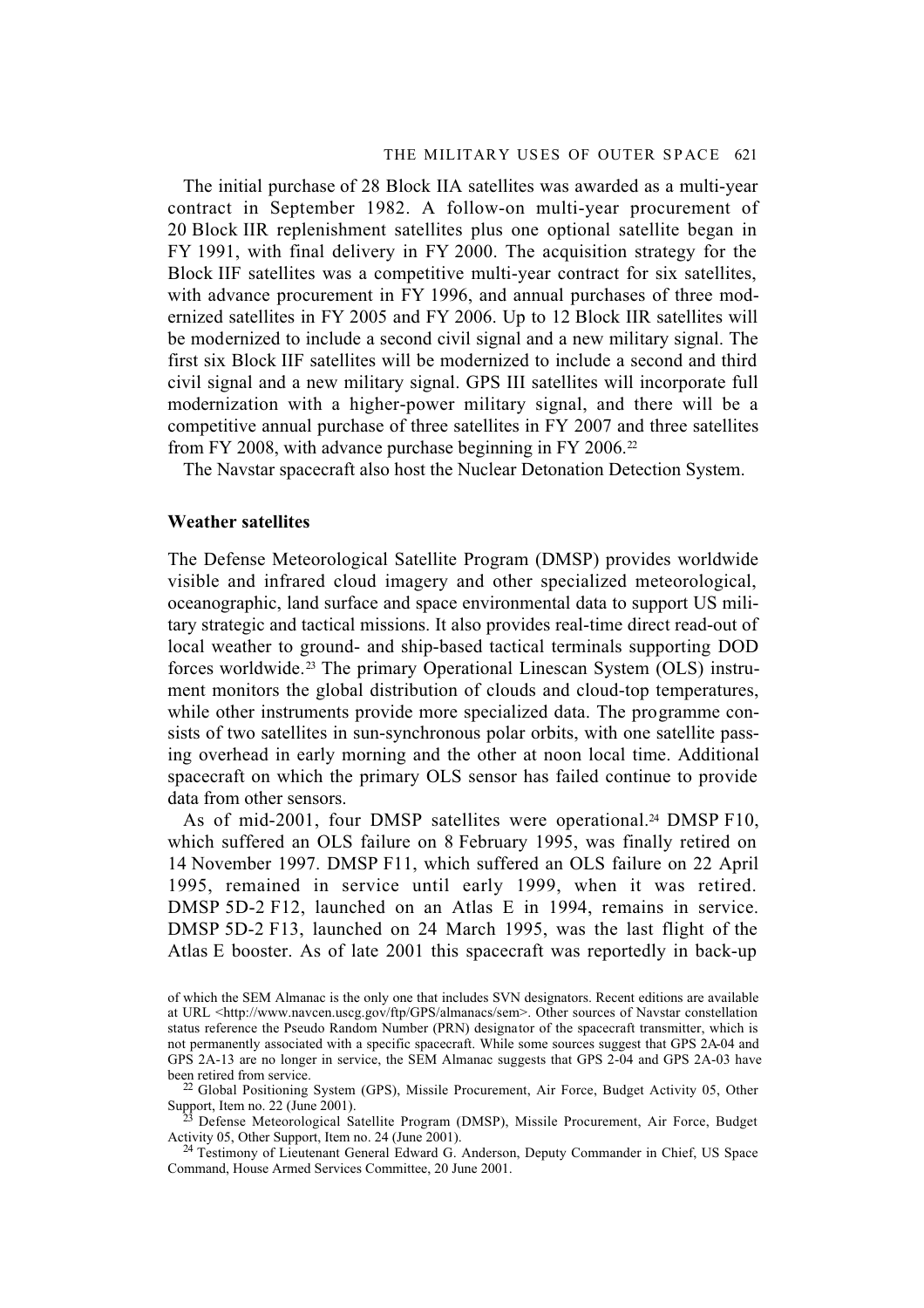status.25 DMSP 5D-2 F14 was launched from Vandenberg Air Force Base (VAFB) by a Titan 2 rocket. On 12 December 1999, DMSP 5D-3 F15, the first Block 5D-2 spacecraft, was launched from VAFB on a Titan 2 rocket. Both of the Block 5D-3s remain in service.

The new DMSP-16 (5D-3-F16) is intended to replace DMSP 5D-3 F14, launched in March 1995. Following the first launch attempt, on 18 January 2001, which was delayed by weather, the launch was delayed numerous times throughout the year because of ground equipment, fuel valve, guidance system and fuel pump problems. At the end of the year the spacecraft was scheduled to be launched in early 2002.<sup>26</sup>

In May 1994 the president directed the departments of defense and commerce to converge their separate polar-orbiting weather satellite programmes. The convergence into a single national resource will be completed once existing spacecraft are launched, with the first National Polar-orbiting Operational Environmental Satellite System (NPOESS) ready for launch in 2007.

The US Navy's GeoSat Follow-On (GFO) satellite was launched in February 1998 and remained in service at the end of 2001. Although initially thought of as a geodetic satellite, the system is used for real-time monitoring of the oceans. Satellite altimetry is a highly efficient method for precisely measuring the shape of the sea surface over large areas, which is directly related to the large-scale movements of water that influence the propagation of sound in the sea. GFO supports the environmental predictions that enhance US naval undersea war-fighting capabilities. All GFO data have been authorized for unconditional release and use by the civilian community.<sup>27</sup>

Although no longer used for navigation purposes, the Oscar navigation satellites remain in service as part of the NIMS, sponsored by the Naval Security Group (NSG). This provides three-dimensional ionospheric models to obtain high geo-location accuracies to support signals intelligence collection. The system uses computer models, similar to those used in medical resonance imaging, to process signals transmitted from Oscar navigation satellites. Also known as the Tactical Regional Area Ionospheric Tomography System (TRAITS) under NRO sponsorship, this capability was validated in the Radiant White demonstration in 1996.28

### **Early-warning satellites**

The Defense Support Program (DSP) is a system of satellites in geostationary orbits, fixed and mobile ground processing stations, and a ground communica-

<sup>25</sup> URL <http://www.isciences.com/NewSite/sensors/current.html>.

<sup>26 &#</sup>x27;DMSP delayed again, rescheduled Dec. 20', *Space & Missile*, 8 Nov. 2001.

<sup>27 &#</sup>x27;GeoSat Follow-On METOC satellite—Factsheet', Space & Naval Warfare Systems Command, 11 Jan. 2001, available at URL <http://enterprise.spawar.navy.mil/spawarpublicsite/pao/fs/index.cfm? news\_vear=2002>.

<sup>&</sup>lt;sup>28</sup> Navy Ionospheric Monitoring System (NIMS), URL <http://sgdwww.arlut.utexas.edu/projects/ nims>.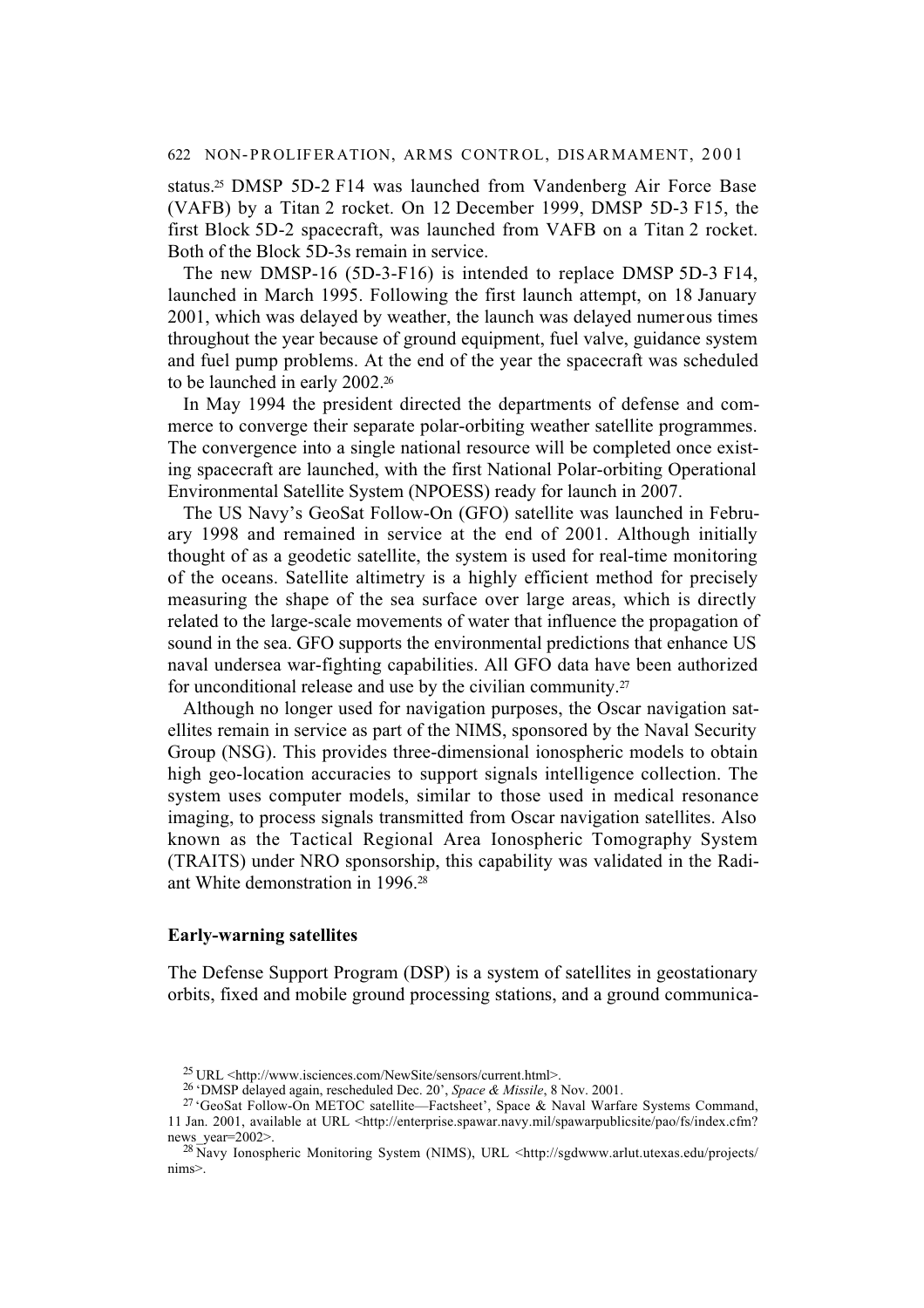tions network. 29 The DSP's primary mission is to provide strategic and tactical warning of ballistic missile attack. During the Gulf War, these satellites provided warning of Iraqi launches of Scud missiles.

During the cold war, the operational constellation consisted of three active spacecraft, but by the mid-1990s the constellation typically consisted of five operational spacecraft. DSP 20 was successfully launched on 8 May 2000, apparently replacing DSP 15, launched in 1990. Although the launch of DSP 21 was scheduled for 2001, it had not been launched by the end of the year. The programme includes subsequent launches of two additional satellites (DSP 22 and 23).30

The Space-Based Infrared System (SBIRS) is designed to greatly improve warning of ballistic missile launches. SBIRS incorporates new technologies to enhance launch detection and improve reporting capabilities. The SBIRS will consist of satellites in Geosynchronous Orbits (GEO), Highly Elliptical Orbits (HEO), Low Earth Orbits (LEO), and an integrated centralized ground station serving all SBIRS space elements and DSP satellites.<sup>31</sup>

The US Nuclear Detonation (NUDET) Detection System (USNDS) provides a highly survivable capability to detect, locate and report nuclear detonations in the earth's atmosphere or in near space. The space segment consists of NUDET detection sensors on both the GPS/Nuclear Detonation System (NDS) satellites and the DSP/NDS satellites.<sup>32</sup> The USNDS payload contains optical, X-ray, electromagnetic pulse (EMP/W-sensor) and dosimeter sensors.33

### **Ocean-surveillance satellites**

During the cold war the White Cloud Naval Ocean Surveillance System (NOSS) was the primary ocean-surveillance satellite system. 34 Each NOSS launch placed a cluster of one primary satellite and three smaller sub-satellites (that trail along at distances of several hundred kilometres) into low polar orbit. This satellite array could determine the location of radio and radar transmitters, using triangulation, and the identity of naval units, by analysis of their operating frequencies and transmission patterns. In 1990 the White Cloud constellation apparently consisted of at least three clusters of primary and secondary satellites, launched in 1987, 1988 and 1989. There have been no subsequent launches, and the system probably ended service in the mid-1990s.

The first launch of the second-generation NOSS system took place in June 1990, with a Titan 4 booster orbiting a trio of much larger satellites. As with

 $^{29}$  Richelson provides an authoritative, comprehensive treatment of the DSP in Richelson, J. T., *America's Space Sentinels: DSP Satellites and National Security* (University Press of Kansas: Lawrence, Kans., Apr. 2001).

<sup>&</sup>lt;sup>30</sup> Defense Support Program (DSP), Missile Procurement, Air Force, Budget Activity 05, Other Support, Item no. 25 (June 2001).

<sup>31</sup> Space-Based Infra-Red System (SBIRS) High Advance Procurement, Missile Procurement, Air Force, Budget Activity 05, Other Support, Item no. 30 (June 2001).

<sup>&</sup>lt;sup>32</sup> Nudet Detection System (NDS), Space Budget Item Justification (Exhibit P-40), June 2001.

<sup>&</sup>lt;sup>33</sup> NUDET Detection System (NDS), Missile Procurement, Air Force, Budget Activity 05, Other Support, Item no. 23 (June 2001).

<sup>34</sup> Richelson, J. T., *The US Intelligence Community* (Ballinger: Cambridge, Mass., 1985), pp. 140–43.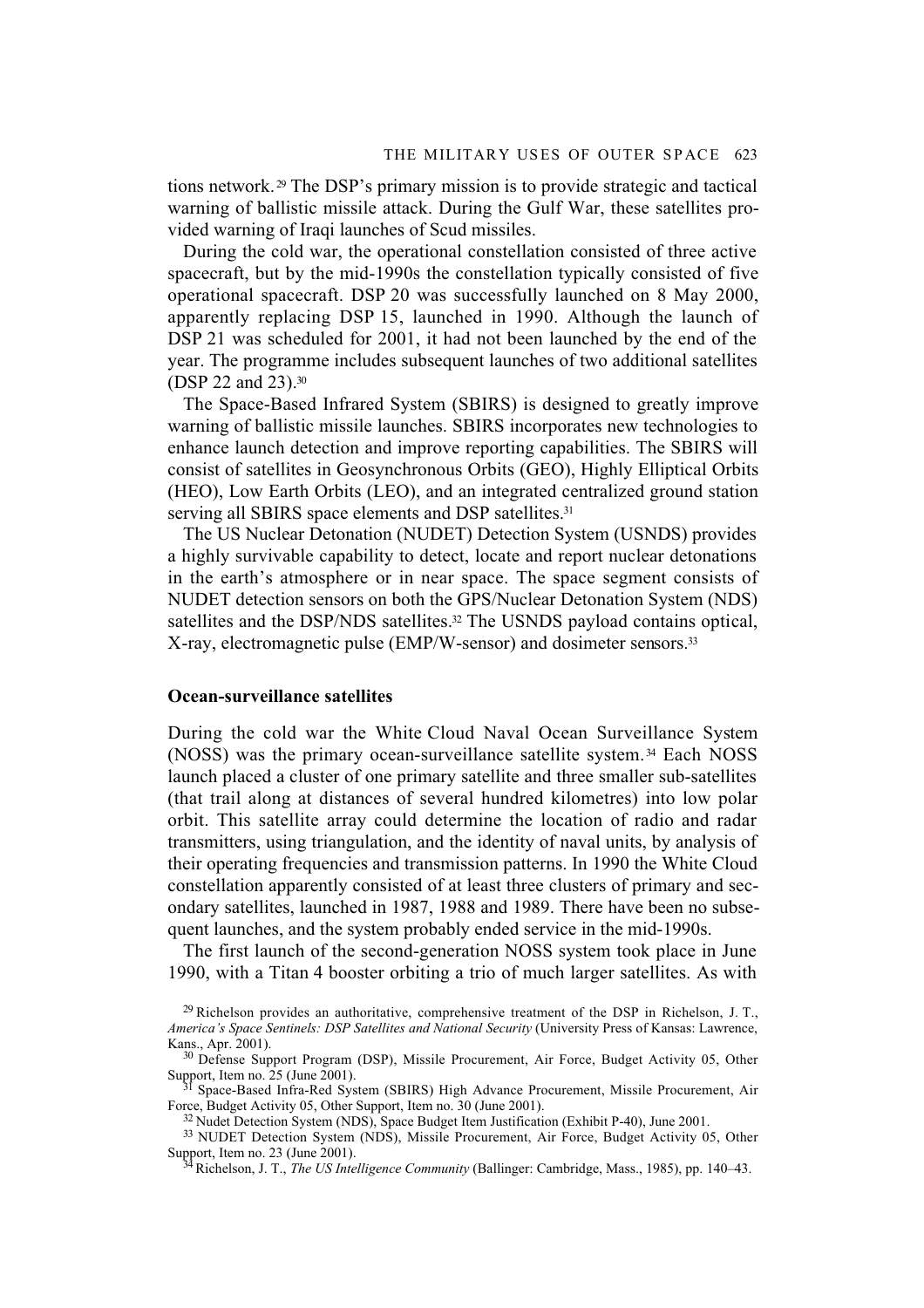the earlier system, these flew in close formation, apparently to facilitate the tracking of ships at sea through triangulation. By 1996 three of these triplets (a total of nine spacecraft) were in orbit, despite a launch failure on 2 August 1993 that destroyed the payload.

On 8 September 2001 an Atlas booster launched USA 160, probably the first of a third-generation ocean-surveillance satellite system. The use of the Atlas booster implies that it was a somewhat smaller spacecraft than that launched by the Titan booster. By the end of 2001 the characteristics of this new, third-generation system remained rather obscure. Observers believed that one object which had not received an official USA designation was in fact a second spacecraft, with a third spacecraft expected to be deployed from the primary USA 160 payload in early 2002.35

#### **Signals intelligence satellites**

The USA operates several constellations of signals intelligence (SIGINT) satellites in geostationary and highly elliptical orbits.

The geostationary SIGINT constellation probably consists of about half a dozen satellites. Although the precise number and status of these satellites are speculative, a fair approximation may be obtained by assuming that these spacecraft have an operational lifetime of about a decade, as is the case with commercial communications satellites. During the cold war a progressively larger and more capable series of spacecraft were placed into orbit, with programme names reportedly including Rhyolite, Chalet and Vortex. By the early 1990s all these spacecraft had almost certainly been withdrawn from service or relegated to back-up reserve status.

There were no new launches of signals intelligence satellites in 2001. By the end of the year, the active constellation probably consisted of a pair of MERCURY spacecraft, launched in 1994 and 1996, as well as a trio of ORION spacecraft, launched between 1990 and 1998. The nomenclature associated with these spacecraft is uncertain; the ORION spacecraft have also been referred to as MENTOR and MAGNUM.

In addition to these geostationary signals intelligence satellites, during the cold war a pair of Jumpseat satellites operated in highly elliptical Molniyatype orbits.36 These satellites provided focused coverage of the far northern regions of the Soviet Union. Beginning in 1994 they were replaced with the much larger TRUMPET spacecraft, as many as three of which were apparently operational at the end of 2001.

In 1998 the NRO disclosed that it was 'introducing an Integrated Overhead SIGINT Architecture (IOSA) that will improve SIGINT performance and avoid costs by consolidating systems, utilizing medium lift launch vehicles wherever possible, and using new satellite and data processing technologies.

<sup>35</sup> Molczan, T., 'RE: Centaur and NOSS payload observed', 9 Sep. 2001, URL <http://www.satobs. org/seesat/Sep-2001/0121.html>.

 $36$  Richelson (note 34), p. 122.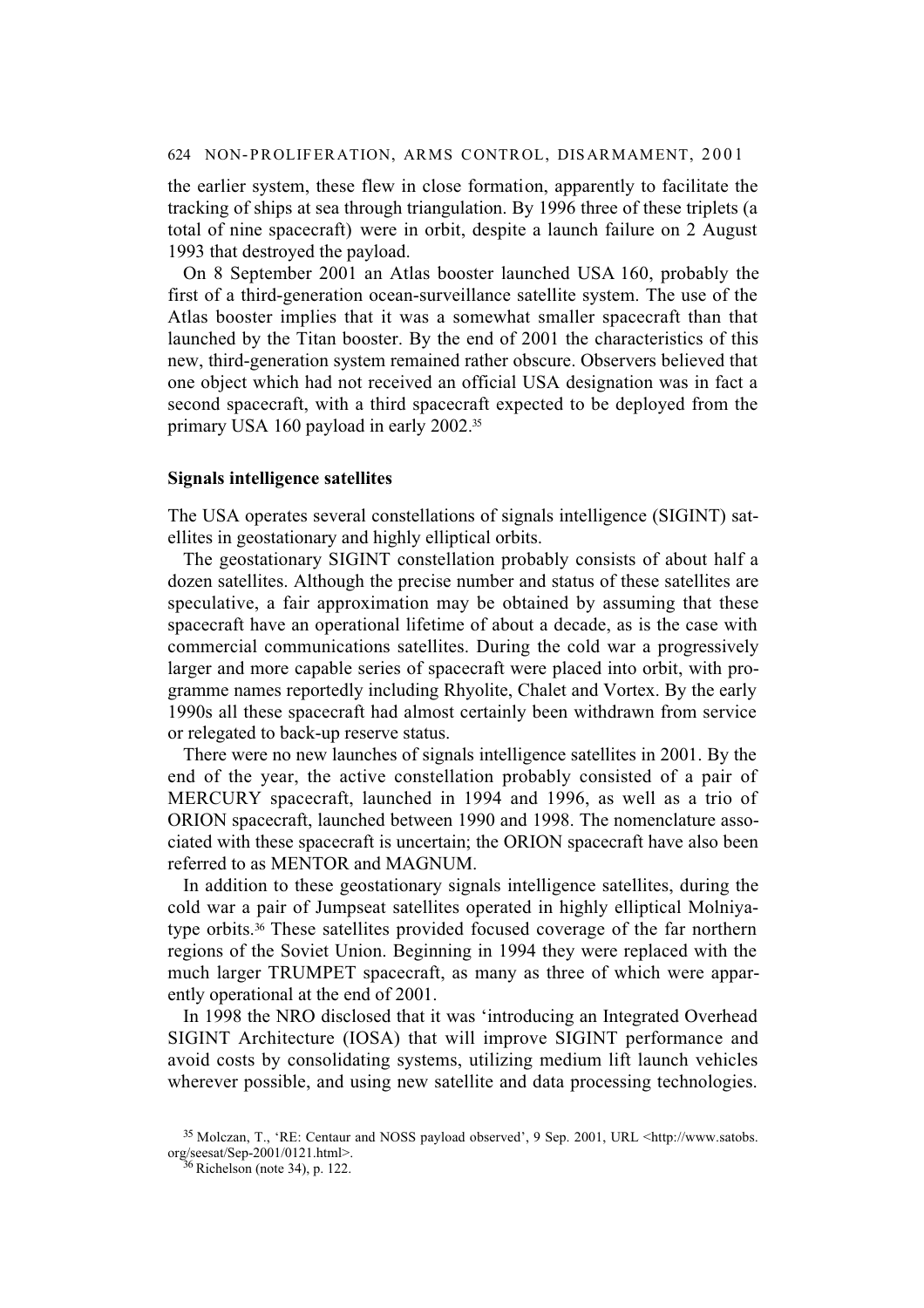At the urging of Congress, [it had] initiated the study phase for the follow-on architecture, IOSA-2'.37

#### **Imagery intelligence satellites**

Imagery intelligence satellites provide US military planners and political decision makers with unrivaled global situation awareness.<sup>38</sup> Coupled with collateral intelligence from other sources, these systems have become an integral part of US war-fighting, as demonstrated most recently in Operation Enduring Freedom in Afghanistan.39

The USA continued operation of three Improved Crystal (advanced KH-11) electro-optical real-time digital imagery intelligence satellites throughout the year. USA 161 was launched on 1 October 2001, apparently replacing USA 86, launched in 1992. During the cold war the KH-11 KENNAN constellation normally consisted of two spacecraft, but by the mid-1990s the constellation was expanded to as many as three spacecraft. These satellites can provide high-resolution imagery—generally reported to have a resolution of about 10 cm—which can be rapidly disseminated to users around the world.

The ONYX spacecraft (formerly known as LACROSSE) provide cloudpiercing coverage of targets using synthetic aperture imaging radar. Three spacecraft of this class, launched between 1991 and 2000, remained in service at the end of 2001.

In 1994 it was reported that Congress had funded 'Satellite 8X, an over \$1 billion spacecraft that trades off the extremely high resolution of Keyhole surveillance satellites for a wider field of view that would make it easier to map theatre operations'.40 By 1998 the NRO stated that it was 'completing the development of the Enhanced Imaging System in response to growing customer demands and large area imagery collection shortfalls'.41 On 22 May 1999, USA 144 was launched into an orbit with a perigee of about 2600 km and an apogee of over 3100 km. The Improved Crystal spacecraft are in orbits of 300 km by 975 km, while the ONYX radar satellites are in roughly circular orbits at an altitude of about 650 km.

The NRO proposed the Future Imagery Architecture (FIA) Program in its FY 1998 budget submission to Congress in March 1997.<sup>42</sup> Under FIA, the NRO would specify performance requirements such as resolution and revisit rates, while the means by which the requirements are met would be specified by the contractor. Reportedly, FIA is intended to collect 8–20 times the vol-

<sup>37</sup> National Reconnaissance Office, Presentation by Keith R. Hall (note 18).

<sup>38</sup> The indispensable guide to this subject is Richelson, J. T., *America's Secret Eyes in Space: The US Keyhole Satellite Program* (Ballinger: Cambridge, Mass., Feb. 1990).

<sup>39</sup> Petrie, G., 'Imagery for surveillance and intelligence over Afghanistan', *GI News*, Oct./Nov. 2001, URL <http://www.ginews.co.uk>.

<sup>40 &#</sup>x27;Intelligence conferees fund Satellite 8X, transfer U-2 to DARO', *Aerospace Daily,* vol. 171, no. 60 (26 Sep. 1994), p. 477.

<sup>41</sup> National Reconnaissance Office, Presentation by Keith R. Hall (note 18).

<sup>42</sup> National Reconnaissance Office, Presentation by Keith R. Hall (note 18).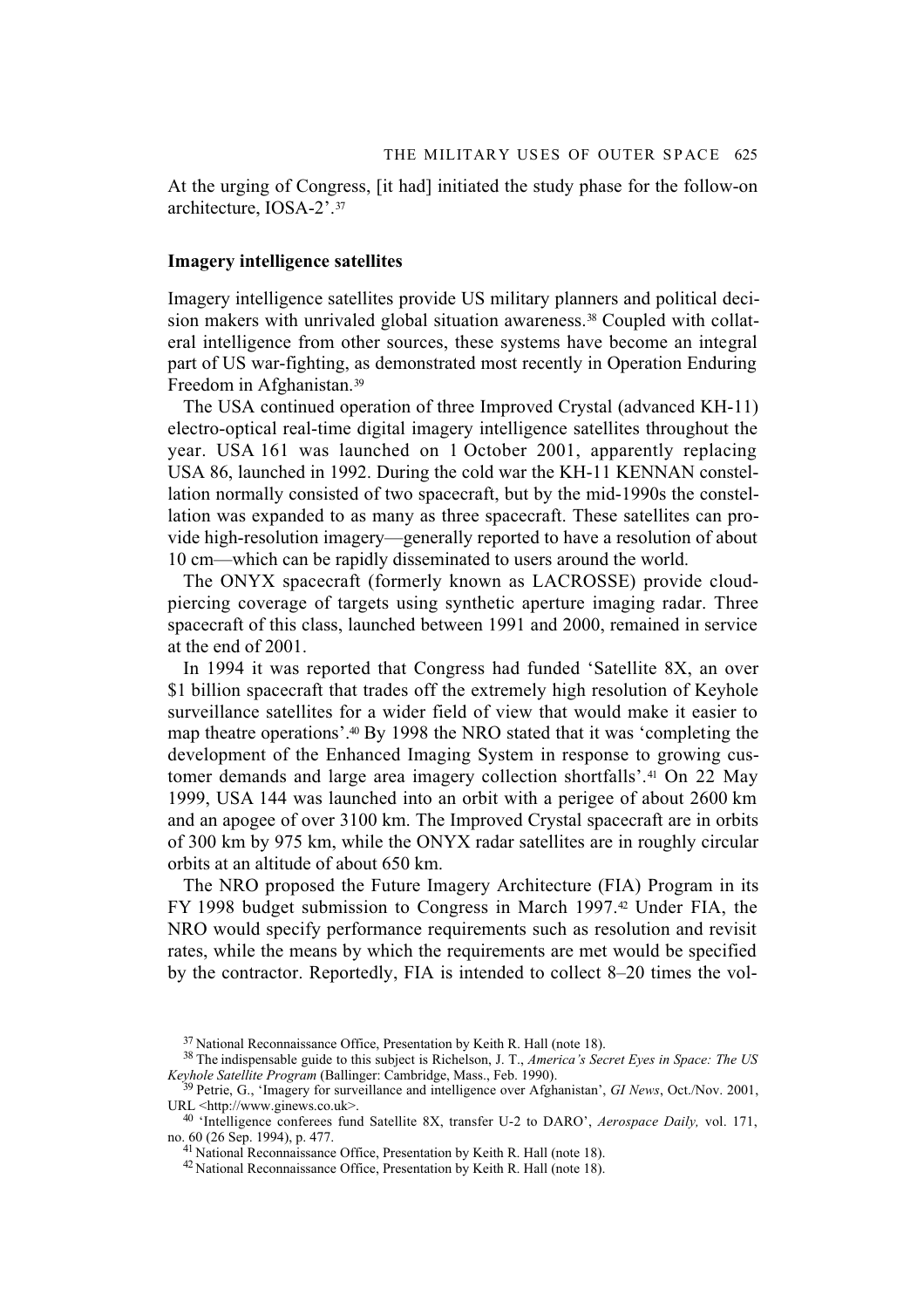ume of imagery compared to existing systems. On 27 April 1999 Raytheon was awarded a contract by the NRO to develop the Mission Integration and Development (MIND) ground infrastructure portion of FIA. On 3 September 1999 the NRO awarded a contract to Boeing to develop, provide launch integration and operate the FIA imagery intelligence satellites.43

The Discoverer II imaging radar satellite system was originally planned to provide high-resolution (better than 1 metre) continuous coverage using a constellation of 24 medium-size satellites. This US Air Force programme represented something of a rival to the NRO's Future Imagery Architecture and failed to receive congressional approval. By the end of 2001 it had been recast as the Space-Based Radar, a 10-satellite surveillance and targeting constellation planned for deployment by 2008.44

#### **Anti-satellite systems**

During the 1960s the United States had two different nuclear-tipped antisatellite (ASAT) systems, although both were withdrawn from operational service by the early 1970s. In the late 1970s the USA began development of an air-launched ASAT system that would destroy target satellites by the direct impact of a miniature homing warhead. This programme was cancelled after limited testing in the 1980s, although it is believed that components of this system remain in storage for potential reactivation.

The Mid-Infrared Advanced Chemical Laser (MIRACL) at White Sands, New Mexico, is believed to have a limited ASAT capability against some satellites in low earth orbit. The Miniature Sensor Technology Integration (MSTI-3) satellite was launched in 1996 by the Air Force experimental satellite. Among the experimental technologies on board were special sensors designed to detect a laser weapon attack. On 19 October 1997 the Army's MIRACL laser was tested against MSTI-3. Two shots were fired, the first of 1-second duration to trigger the sensors on the MSTI-3 satellite designed to detect the attack, followed by a 10-second laser burst that attempted to overload the sensors. The results of the test remain classified, although it is known that the satellite was not destroyed in the test.45

## **Technology development**

The Space Test Program (STP) conducts space flight experiments for the military research and development community. These range from basic research to advanced development and from large free-flying spacecraft to small packages

<sup>43</sup> Dornheim, M. A., 'FIA outline takes shape', *Aviation Week & Space Technology,* 10 Dec. 2001, p. 73.

<sup>44</sup> Caceres, M., 'Military satellites: the next generation', *Aerospace America,* Jan. 2002, p. 20.

<sup>45</sup> Broad, W. J., 'Military is hoping to test-fire laser against satellite', *New York Times,* 1 Sep. 1997.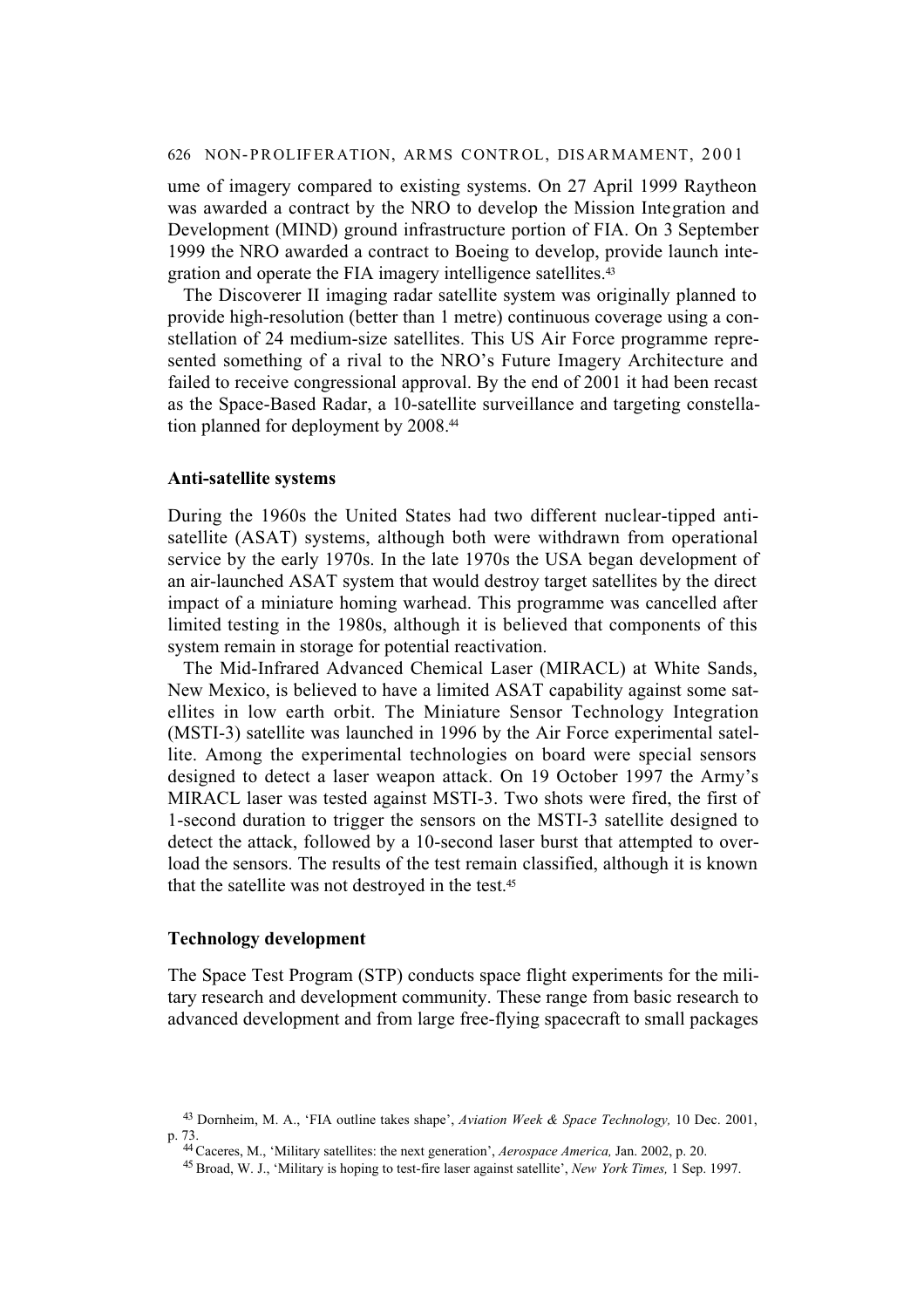flown on other spacecraft, the Space Shuttle or the International Space Station.<sup>46</sup>

## III. Russia

During the cold war the Soviet space programme was characterized by a high annual rate of launch of spacecraft with relatively short operating lifetimes by Western standards.<sup>47</sup> At the end of 1990 the USSR had a total of 75 launches. one more than its total for 1989 but in marked contrast to the 90 launches of 1988 or the peak of 101 in 1982.48 The Russian space programme has managed to achieve only a fraction of the Soviet launch rate. However, the elimination of obsolete short-lived systems and the extension of the operating lives of the remaining systems have significantly offset the declining launch rate.

The high launch rate and short operating lives of Soviet satellites during the cold war meant that accounting for the launches and re-entry of spacecraft provided the primary indicator of Soviet military space activity. The rather different operating pattern of Russian space forces means that accounting for operational spacecraft in orbit is a more meaningful indicator. It is also a decidedly difficult analytical challenge.

By one estimate, as of late 2001 Russia had 93 operational spacecraft in orbit, compared to a peak of nearly 200 satellites during the Soviet era. These spacecraft reportedly included 43 military satellites and about 20 dual-use satellites, with the remaining 30 spacecraft performing civilian and commercial functions. Of the 93 operational spacecraft, over 80 per cent of them had exceeded their design lifetimes.<sup>49</sup> Other sources suggest that over 70 per cent of the operational spacecraft had exceeded their design lifetimes.<sup>50</sup>

In Russia, as in other countries, there is no hard and fast dividing line between military and dual-use space systems. A system-by-system survey suggests that by the end of 2001 Russia had over 40 operational military spacecraft in orbit, along with another 15 dual-use communications and navigation satellites, a finding remarkably consistent with official Russian statements.

### **Navigation satellites**

Russia has continued operation of both Soviet-era navigation satellite networks. The Tsikada constellation consists of small satellites of modest capabilities in low earth orbits, similar to the US TRANSIT system that was

<sup>46</sup> US Department of Defense, *Space Test Program Status Report,* vol. 6, issue 2 (16 Apr. 2001), available on the STP Internet site at URL <http://www.te.plk.af.mil/stp/stp.html>.

<sup>47</sup> *Soviet Space History at a Glance* is a very useful resource for information on the Soviet and Russian space programmes; see URL <http://www.astronautix.com/articles/sovlance.htm>.

<sup>48 &#</sup>x27;Soviets finish year with 75 launches', *Defense Dail—Special Supplement*, 9 Jan. 1991, p. S-1.

<sup>49</sup> Feller, G. and Stein, K., 'Russian space assets not getting any better', *Space & Missile,* vol. 2, no. 23 (8 Nov. 2001).

<sup>50</sup> Saradzhyan, S., 'Russia's space forces work to restore fire-ravaged facility', *Space.com*, 10 May 2001**.**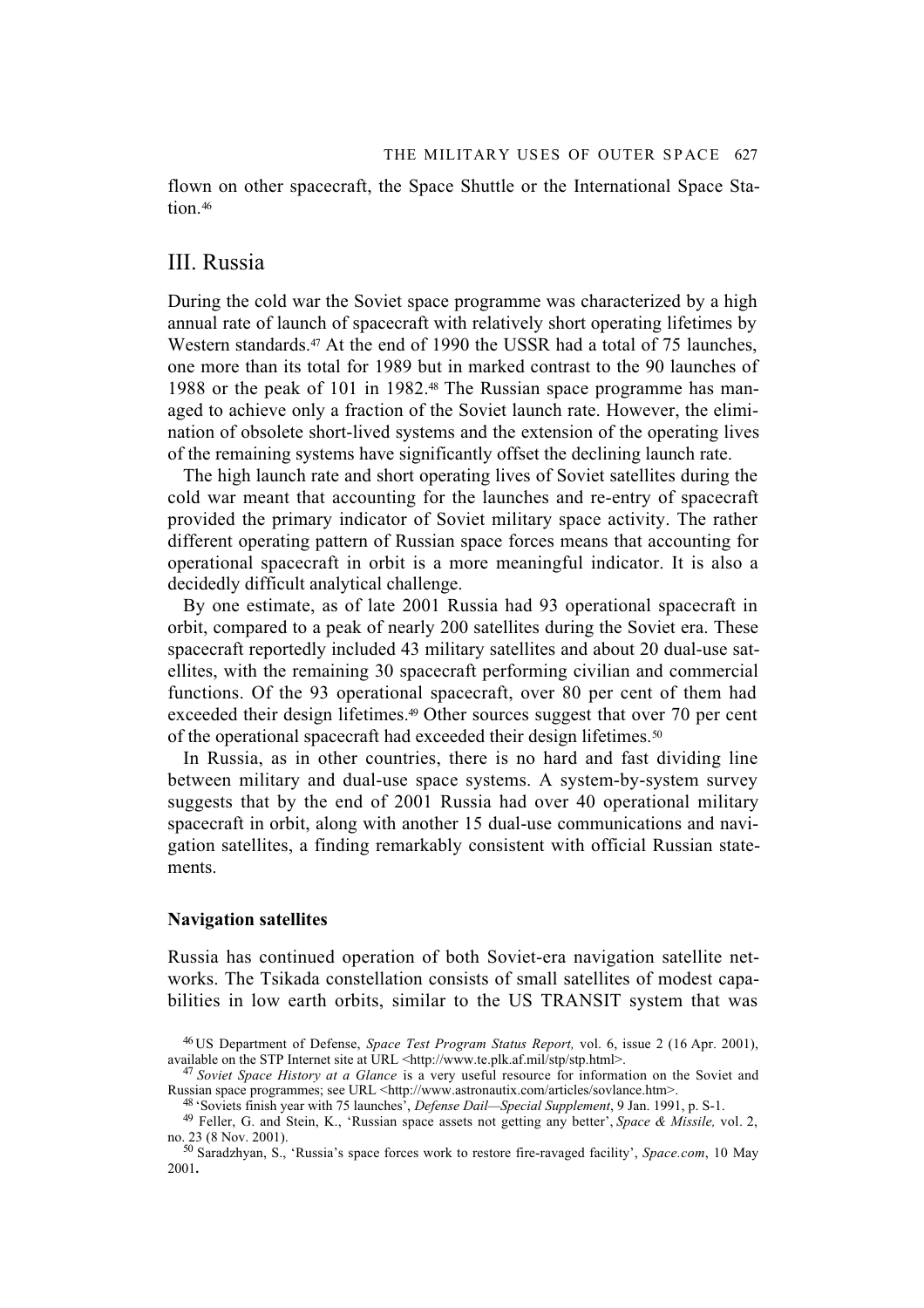phased out in 1995. The GLONASS (Global'naya Navigatsionnaya Sputnikovaya Sistema, Global Navigation Satellite System) network of semisynchronous satellites provides higher accuracy fixes and is similar to the US Navstar system.

In contrast to the US TRANSIT system, which was used by both civilian and military operators, the Russian low-earth-orbit network uses similar satellites in separate military (Cosmos designation) and civilian (Tsikada) networks. The Parus system is sometimes referred to as 'military Tsikada' or 'Tsikada-M'. Orbital planes 1–6 of the military system are spaced 30 degrees apart, while planes 11–14, used by the civilian system, are spaced 45 degrees apart. There was one launch of the Parus system in 2001, Cosmos 2378, on 28 May 2001. Normally, only a single satellite is operational in each orbital plane at any given time, and this launch apparently replaced Cosmos 2279, launched in 1994 to sustain an operational constellation of six spacecraft. However, these satellite constellations are subject to frequent changes as older spacecraft are reactivated and newer spacecraft are temporarily inactivated. The total number of potentially operable spacecraft may be over a dozen.<sup>51</sup>

The GLONASS network has experienced major developmental problems since its introduction in 1982. The fully deployed GLONASS constellation is intended to be composed of 24 operational satellites in three orbital planes. The deployment of GLONASS peaked in 1995 with a total of 22 operating satellites. Owing to financial difficulties in Russia, only three satellites were launched over the following five years, and by June 2000 only 10 satellites of the constellation were operational. Another trio was launched in 2000, and three more were launched on 1 December 2001. Of these, at least one was an improved GLONASS-M, which has a seven- to eight-year design life versus the three-year life of the previous satellites. By the end of the year, the active constellation remained at 10 spacecraft, with four of the spacecraft launched in 1995 having been withdrawn from service.<sup>52</sup>

### **Communications satellites**

The Soviet military communications network included three classes of satellites that operate in low-altitude orbits, only one of which remained in service at the end of 2001.

<sup>51</sup> The status of Parus and other spacecraft with continuous radio beacons was detailed in *SPACEWARN Bulletin*, no. 520 (25 Feb. 1997) and updated in *SPACEWARN Bulletin*, no. 545 (1 Apr. 1999), URL <http://nssdc.gsfc.nasa.gov/spacewarn/spx545-catiradiobeacon.html>. A more current appreciation of the status of these satellites is available on the HearSat Internet site (URL  $\langle$ http://hearsat.org>) and at Russian Navigation Satellites, URL  $\langle$ http://www.asahi-net.or.jp/~ VQ3H-NKMR/satellite/freq-Nav.html> (apparently updated in late 1997). This is an instance in which the fidelity of the Analytical Graphics Inc (AGI) database can be independently validated, and several discrepancies are noted. AGI reports a total of 12 of these spacecraft as 'active' although the nominal active constellation consists of only 6 spacecraft. AGI reports Cosmos 2327 as active, while other sources report that it failed in orbit.

<sup>52</sup> Ministry of Defence of the Russian Federation, Coordination Scientific Information Center (KNITs), URL <http://www.rssi.ru/SFCSIC/english.html>.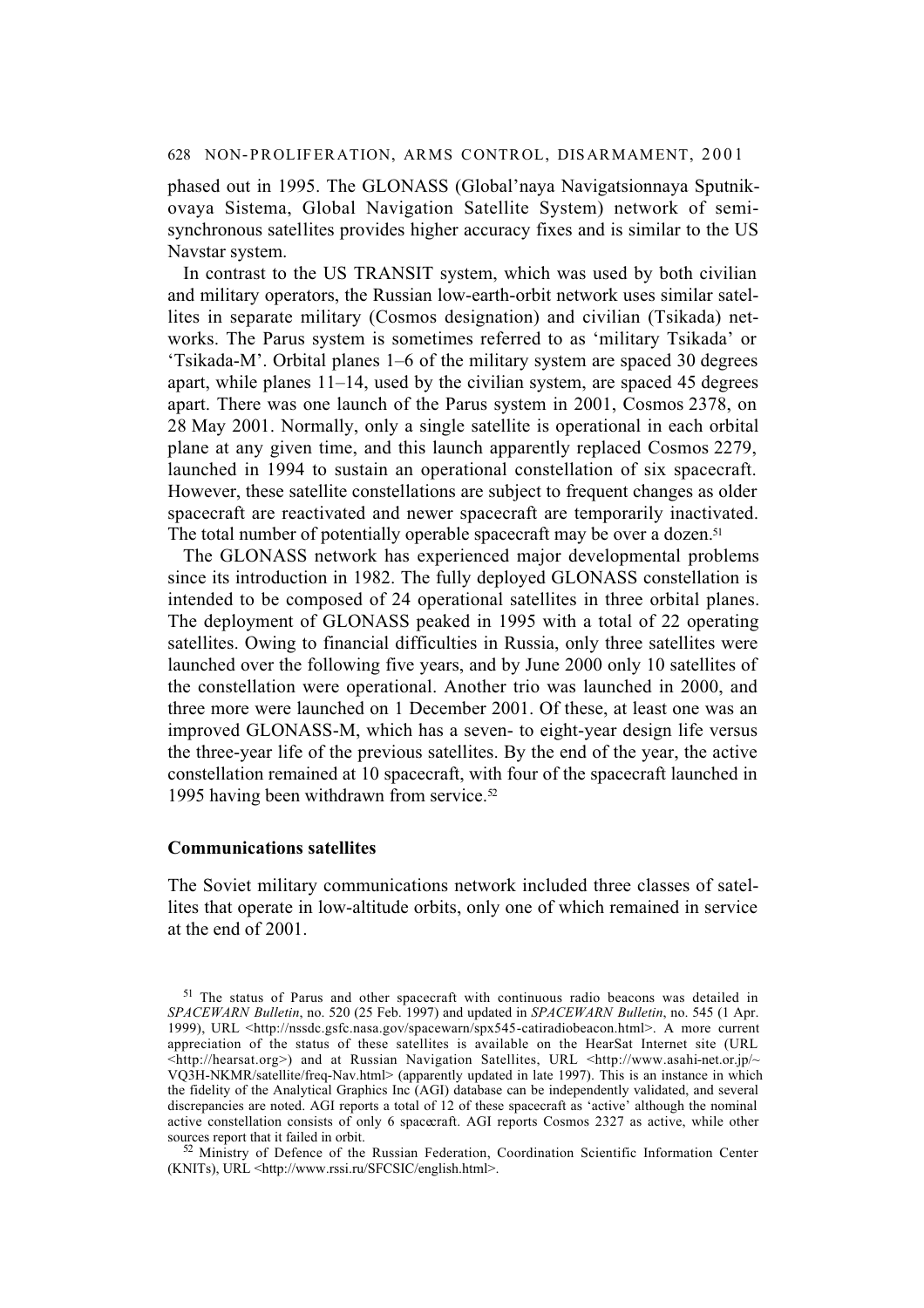The first-generation Strela-1M spacecraft were launched eight at a time on the SL-8 booster into a single orbital plane. Although the number of satellites active in this constellation was difficult to determine, the three most recently launched octuplets were usually thought to constitute the bulk of the nominal constellation of 24 satellites. The final launch under this programme (Cosmos 2187–2194) was conducted in 1992, and by the late 1990s this network was almost certainly inactive. The second-generation Strela-2M low-altitude communications satellites were launched one at a time on the SL-8 booster, with a constellation consisting of three satellites, each in a unique orbital plane separated by 120 degrees. Cosmos 2298, launched on 20 December 1994, was the final launch in this programme, which had almost certainly been terminated by the end of the decade.

The third-generation Strela-3 low-altitude satellites are launched in groups of six on a single SL-14 booster. The first launch under this programme was on 15 January 1985. Of the three classes of Soviet low-earth-orbit communications satellites, this is the only one to continue in Russian service. These store-dump communications satellites are generally believed to have been initially developed for the military by the Main Intelligence Administration (Glavnoye Razvedyvatelnoye Upravlenie, GRU). A commercial version was marketed as the Gonets-D1 in the 1990s. At the end of 2001, the constellation included Cosmos 2337–2339, which were launched in 1997, along with Gonets-D1 4–6. The next launch consisted entirely of Strela-3 military satellites, but all six were left in an elliptical orbit instead of the usual 1400-km circular orbit because of a booster malfunction.53 The most recent launch, on 27 December 2001, again consisted of three Strela-3 military satellites and three Gonets D commercial spacecraft.

The Molniya satellites operate in highly inclined, highly elliptical orbits that are optimized for coverage of the northern hemisphere. The primary user of the Molniya-1 system's X-band transponders is the Russian Government and military, while the Molniya-3 system is used by both military and civilian agencies for *inter alia* television transmission.

The complete Molniya-1 constellation initially consisted of eight satellites in eight orbital planes separated by 45 degrees. This was subsequently modified to two constellations of four vehicles, with each consisting of four orbital planes spaced 90 degrees apart and with the ascending node of one constellation shifted 90 degrees from the other. 54 However, at the end of 2001 there appeared to be no more than six Molniya-1 spacecraft in operational service, with only the most recently launched pair—Molniya 1-90 and 1-91 displaying the prescribed regularity of orbital separation.<sup>55</sup>

<sup>53</sup> Covault, C., 'Promise and peril mark Russian launch surge', *Aviation Week & Space Technology*, 13 July 1998, p. 78.

<sup>54</sup> Johnson, N. and Rodvold, D., *Europe and Asia in Space 1993–1994* (Kaman Sciences Corp./ US Air Force Phillips Laboratory: Kirtland AFB, N. Mex., 1995).

<sup>&</sup>lt;sup>55</sup> The puzzling irregularities of the Molniya constellation may be due to either an ongoing intentional reconfiguration of the constellation or the inability of Russia to sustain a symmetrical configuration, but the open literature is silent on this issue.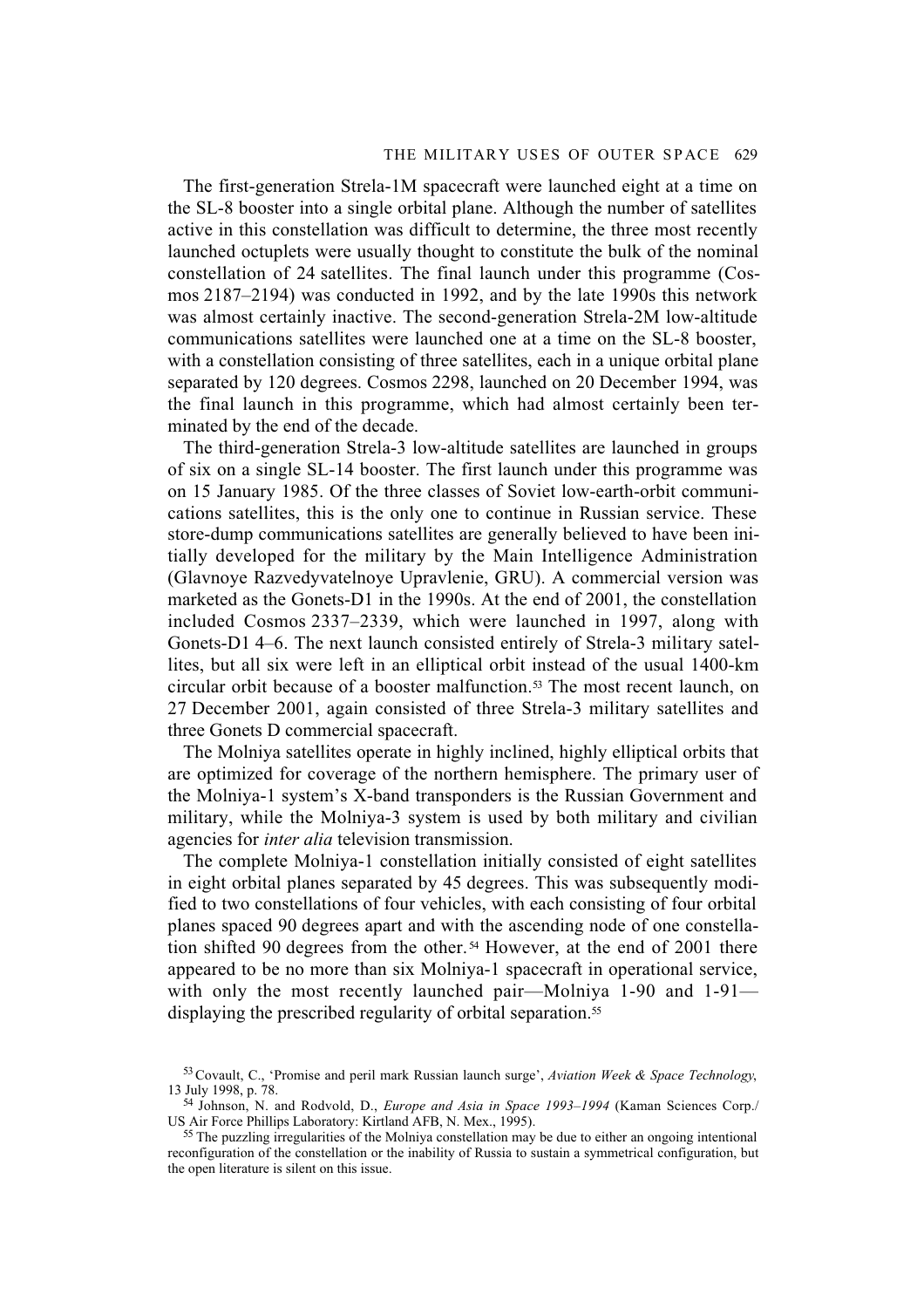The first Soviet geostationary orbit satellites were the Raduga military and government communications satellites, first launched in 1975. By the early 1990s as many as 12 spacecraft of this series were operational in orbit, although by the end of 2001 only half this number remained operational. The oldest was Raduga 29, launched in 1993, with the most recent being Raduga 1-6, launched on 6 October 2001. The Geizer (Potok) Soviet military communications satellites operated in geostationary orbit to provide data relay support to imagery intelligence satellites, as well as fixed ground points. At the end of 2001 as many as five of these spacecraft were operational, ranging from Cosmos 2085, launched in 1990, to Cosmos 2371, launched on 4 July 2000.

#### **Weather satellites**

The Russian low-altitude weather satellite network supports both civilian and military users, in contrast to the separate systems operated by the USA. The Russian military presumably use data from the several Meteor 2 and Meteor 3 satellites, which are usually operational.

#### **Early-warning satellites**

During the cold war, the Soviet ballistic missile early-warning satellite network consisted of nine Oko satellites in Molniya-type orbits. These satellites were designed to detect launches of intercontinental ballistic missiles (ICBMs) from the continental United States but provided no coverage of sea-based missile launches. A total of six launches were conducted in 1990, indicative of the effort required to sustain this constellation.<sup>56</sup> By the mid-1990s Russia had evidently contented itself with maintaining only four or five operational Oko spacecraft in orbit, despite the fact that this left gaps of several hours in coverage of US land-based missile launch facilities. At the end of 2001 only four satellites—Cosmos 2340, 2342, 2351 and 2368—remained in service, with the most recent launch in December 1999. A fire damaged the Oko's Serpukhov-15 ground control facility near Moscow on 10 May 2001, although by the next day the Golitsyno-2 back-up facility had regained control of the spacecraft.<sup>57</sup>

The second-generation Prognoz early-warning spacecraft, known as the SPRN (Spetsializirovannim apparatom dlya obnaruzhenniya yadernix vzrivov, Special Apparatus for Observation of Nuclear Forces) is a geostationary system similar in concept to the US Defense Support Program. Following an experimental flight in 1975 (Cosmos 775), launches resumed in 1984 (Cosmos 1546), and the USSR registered a total of seven orbital slots for the Prognoz system. In practice, only three locations (24° West, 12° East and 80° East) were actually used, and by the end of the cold war the operational constella-

<sup>56 &#</sup>x27;Congress splits on milspace budget', *Military Space,* 25 Sep. 1989, p. 2.

<sup>57</sup> Saradzhyan (note 50).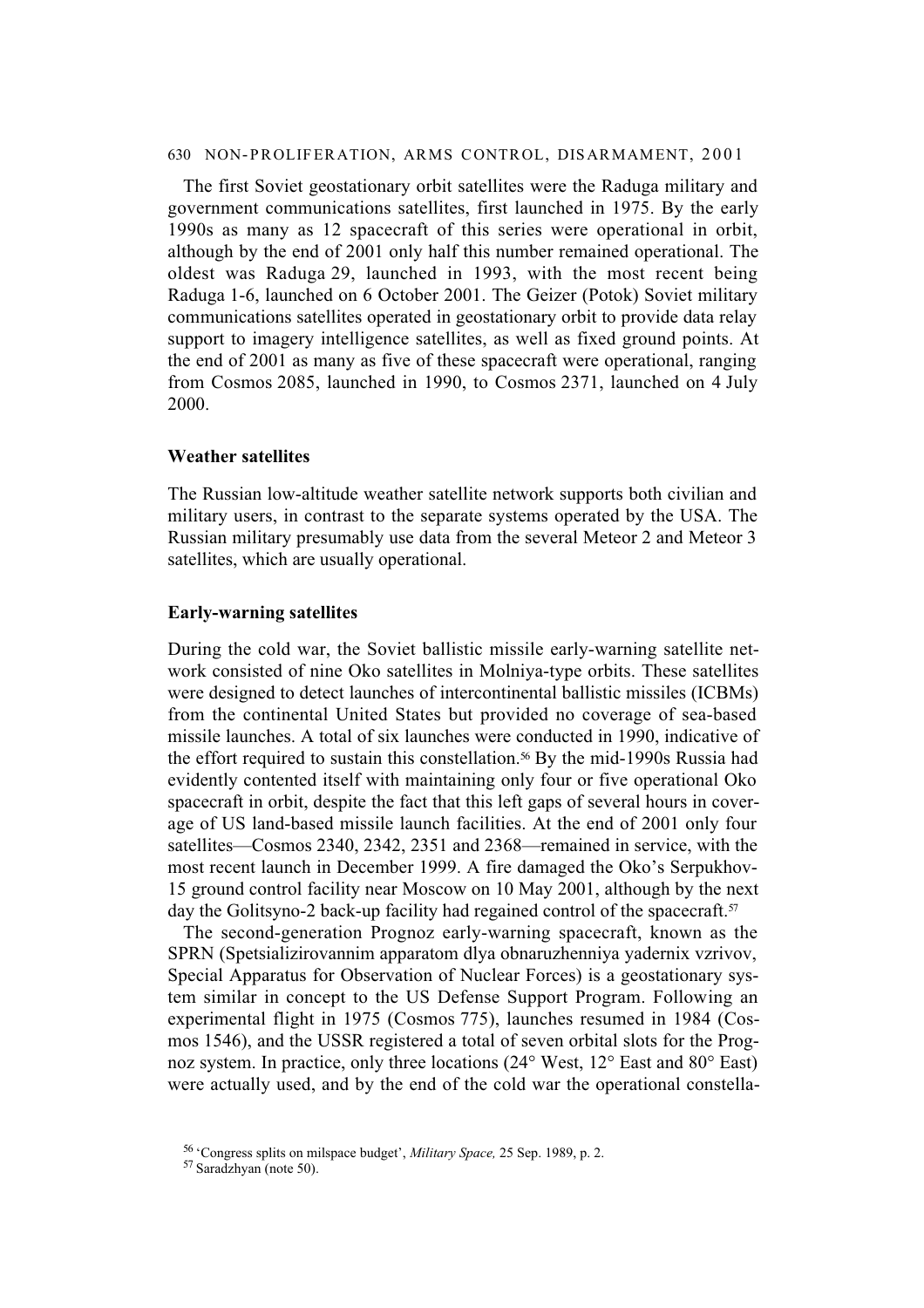tion apparently consisted of two spacecraft positioned at 12° East and 24° West (which was apparently the primary location).

Cosmos 2224 was launched on 17 December 1992 and was on station at  $12^{\circ}$  East until May 1999. Subsequent flights were less successful.<sup>58</sup> Cosmos 2282 was launched in July 1994 but drifted off station after 15 months. Cosmos 2345 was launched on 14 August 1997 and was positioned at 24° West but reportedly failed at some time between late 1997 and early 1999. Another Prognoz class early-warning satellite, Cosmos 2350, was launched on 29 April 1998, replacing Cosmos 2244 at 12° East. 59 Several weeks after the launch, it was reported that contact had been lost with Cosmos 2350 on 6 July and that the spacecraft had been written off as lost.<sup> $\omega$ </sup> It appears that by mid-1999 Russia was without an operational geostationary early-warning spacecraft, a situation that was not remedied until the launch of Cosmos 2369 on 24 August 2001. Initially stationed at 80° East, in early December 2001 Cosmos 2379 was drifting west and by the end of the year was stabilized at the 24–25° West primary location.

#### **Electronic intelligence satellites**

The USSR apparently never launched more advanced SIGINT systems into highly elliptical or geosynchronous orbits, although in the late 1980s several launches of communications and early-warning spacecraft were initially incorrectly attributed to the electronic intelligence (ELINT) mission. By the final years of the cold war the Soviet ELINT capability consisted of two complementary low-earth-orbit systems.<sup>61</sup>

One of these systems consisted of a constellation of six low-altitude satellites, comprising the so-called 'third-generation' Tselina-D ('Virgin Land') ELINT system. The final launch attempt under this programme, in May 1994, ended with a booster failure. Based on the demonstrated short lifetimes of these spacecraft, this system is certainly no longer operational.<sup> $\varnothing$ </sup>

The more advanced Tselina-2 ELINT satellites were initially launched in 1984 on the Proton booster, with operational flights using the Zenit-2 booster. This 6-ton spacecraft is placed into a 71° inclination orbit at an altitude of 840–860 km.<sup>63</sup> The absence of launches during 1989 had raised doubts about the future of this fourth-generation satellite, $64$  although by the early 1990s it

<sup>58 &#</sup>x27;Missile warning system fails', *Jamestown Foundation Monitor*, 17 July 1998; and Lantratov, K., 'Cosmos-2379 in flight', *Novosti Kosmonavtiki,* no. 10 (2001), pp. 37–38.

<sup>59</sup> Golotyuk, Yu. and Golotyuk, S., 'Kosmos-2350—the president's new "eye"', *Defense and Security*, 5 May 1998.

<sup>60</sup> Bogatyrev, V., 'Russian missile defense is breaking down', *Kommersant Daily*, 15 July 1998, p. 2; and Bratersky, A., 'Russian defense satellite crippled', *Space News,* 20 July 1998, p. 7.

<sup>61</sup> Clark, P., 'Soviet worldwide ELINT satellites', *Jane's Soviet Intelligence Review*, July 1990, pp. 330–32.

<sup>62</sup> The Analytical Graphics Inc. database reports Cosmos 2221, 2228 and 2242 as being active as of the end of 2001, an assessment that is almost certainly in error.

<sup>63</sup> URL <http://www.russianspaceweb.com/tselina.html>.

<sup>64</sup> Clark, P., 'Economic changes in the Soviet space program', *Jane's Soviet Intelligence Review*, May 1990, p. 236.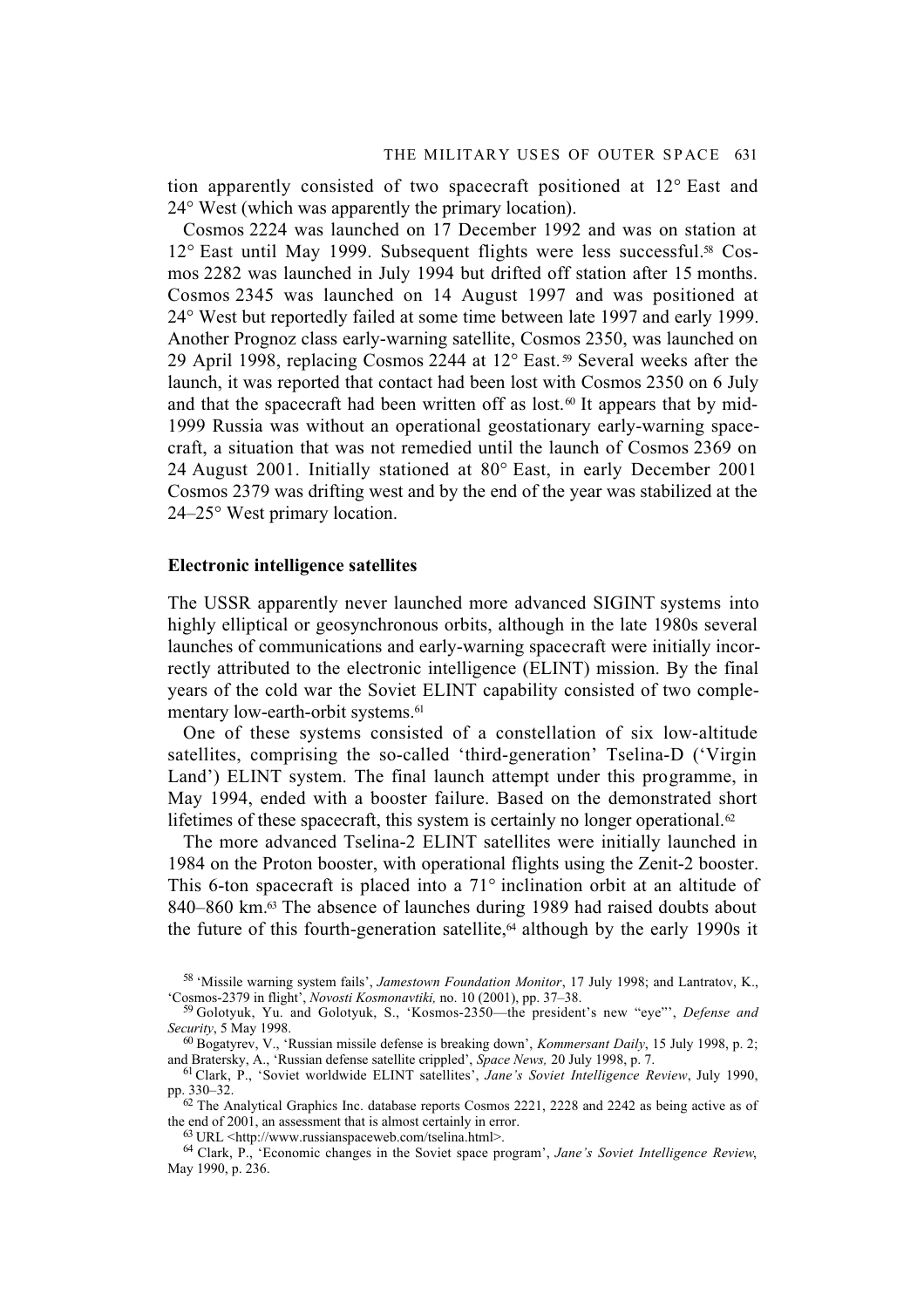appeared that this programme was intended to consist of a constellation of four spacecraft in orbital planes separated by 45 degrees. $65$  In practice, these plans were marred by persistent launch vehicle failures.

The most recent flight under this programme was Cosmos 2369, launched on 3 February 2000 on a Zenit-2 from the Baikonur Cosmodrome, apparently replacing Cosmos 2263, which had been in orbit since 1993. The overall operational status of this constellation is difficult to assess in the absence of overt indicators as to the operational health of individual spacecraft and in the absence of apparent orbital alignments among recently launched spacecraft.<sup>66</sup> Cosmos 2369 replicated the rough alignment of Cosmos 2262 with Cosmos 2278 (launched in April 1994) and Cosmos 2297 (launched in November 1994), with at least two satellites of this trio providing simultaneous coverage of targets. There are no simple orbital relations among three more recent flights—Cosmos 2322 (launched in October 1995), Cosmos 2233 (launched in September 1996) and Cosmos 2360 (launched in July 1998). At the time of the launch of Cosmos 2360, two other spacecraft of the series were reportedly operational (presumably Cosmos 2322 and 2233).<sup> $\sigma$ </sup> By the end of 2001, probably at least three, but no more than six, of these spacecraft remained in operational service.

#### **Ocean-surveillance satellites**

During the cold war the USSR operated two classes of satellites for locating and identifying Western naval units. The nuclear-powered Radar Ocean Reconnaissance Satellites (RORSATs) used a radar with a power of several kilowatts to detect surface ships. Following the problems with the nuclearpowered Cosmos 1900 RORSAT, which malfunctioned on 12 April 1988,<sup>68</sup> there were no further RORSAT launches.

The Electronic Ocean Reconnaissance Satellites (EORSAT) intercept radio and radar transmissions. The first US-P (US–Upravlenniye Sputnik) and the first improved US-PM spacecraft were launched in 1974. In an apparent response to the withdrawal of the RORSAT from peacetime service, the EORSAT constellation was significantly expanded. Until the end of 1988 the EORSAT network consisted of two spacecraft flying in a single orbital plane. However, additional launches in 1989 led to a brief period during which five EORSATs were operating simultaneously in two distinct orbital planes.<sup> $\omega$ </sup> The first of the improved US-PM spacecraft was launched in 1993, with subse-

<sup>65</sup> Tarasenko, M., 'Launch of Cosmos-2360', *Novosti Kosmonavtiki*, no. 15/16 (1998), p. 25.

<sup>66</sup> The AGI database reports a total of 10 spacecraft in this series (ranging back to Cosmos 2219, launched in Nov. 1992) as being operational, an assessment that is almost certainly in error.

<sup>67</sup> Zak, A., 'Classified Russian spy satellite launch delayed', *Space.com*, 2 Feb. 2000.

<sup>68 &#</sup>x27;Soviets confirm Cosmos 1900 difficulties', *Aerospace Daily*, 16 May 1988, p. 252.

<sup>69</sup> Covault, C., 'Soviet military space operations developing longer life satellites', *Aviation Week & Space Technology*, 9 Apr. 1990, pp. 44–49.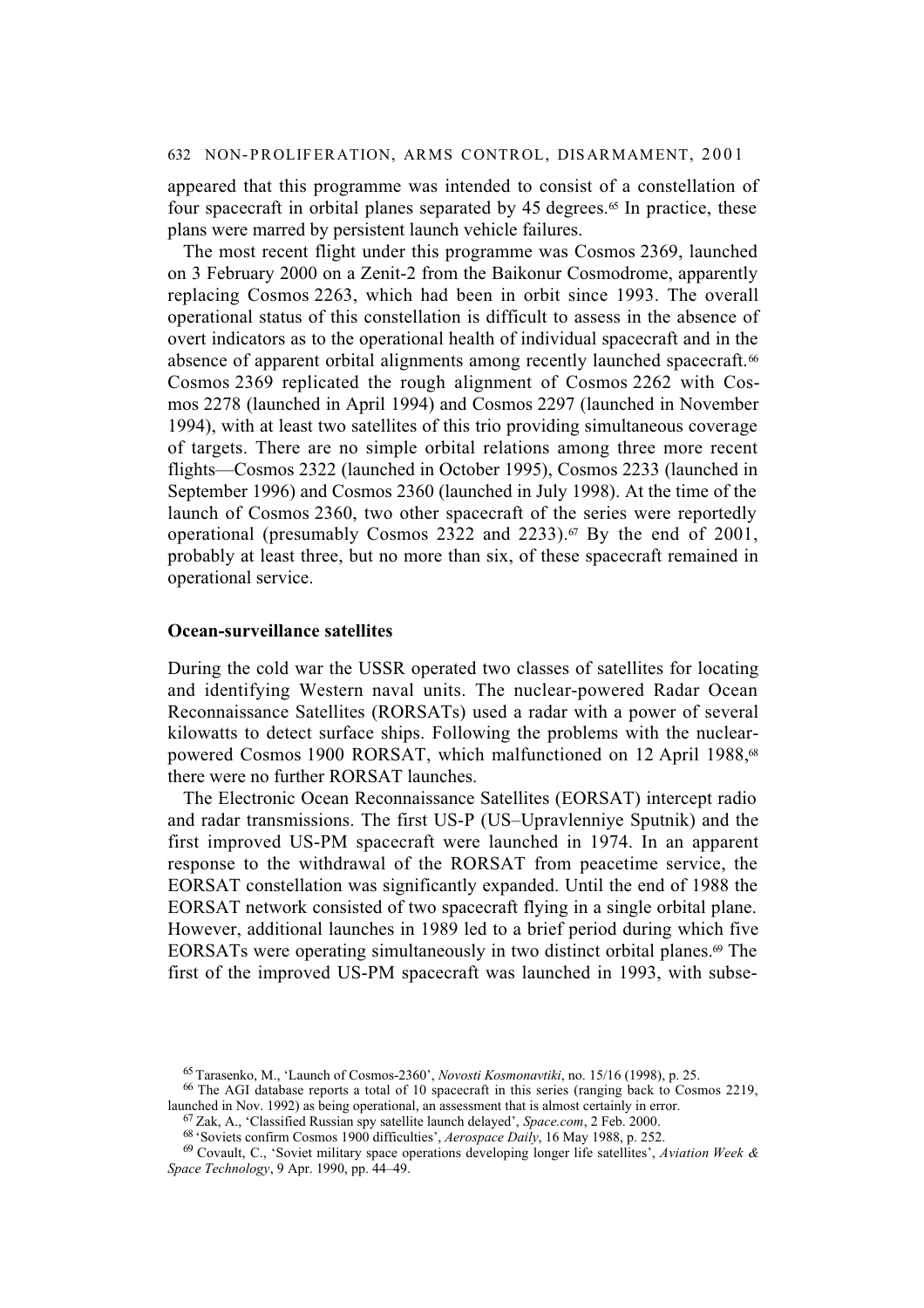quent launches establishing a constellation of three spacecraft in orbital planes separated by 120 degrees.<sup>70</sup>

By 2001, only EORSAT was operating. Cosmos 2367 had been launched in December 1999 to replace Cosmos 2347, launched in December 1997. On 20 December 2001, Cosmos 2382 was launched, probably to replace Cosmos 2367 since the EORSAT spacecraft had typically operated for about two years before being replaced.71

#### **Imagery intelligence satellites**

During the cold war, launches of short-lived film-return imagery intelligence satellites constituted a significant fraction of annual Soviet launch activity. The USSR launched a total of 32 imagery intelligence satellites in 1988, 32 in 1989 and 21 in 1990. These third- and fourth-generation systems used film returned to earth in re-entry capsules and typically remained in orbit for only a few weeks.72

With the end of the cold war, the pace of Russian launches of imagery intelligence satellites declined precipitously, and more detailed information concerning the remaining operational systems became publicly available.73 The sixth-generation Orlets-1 film-return spacecraft was first launched in 1986, with the most recent launch, Cosmos 2290, in August 1994. However, the absence of subsequent launches indicates that this programme has been abandoned.

The fourth-generation Yantar-4K1 Oktant is a high-resolution film-return imagery intelligence satellite. The first satellite, Cosmos 1097, was launched on 27 April 1979. The most recent flight of the derivative Yantar-4K2 Kobalt class satellite, Cosmos 2377, was launched from Plesetsk on a Soyuz booster on 29 May 2001. Cosmos 2377 re-entered on 10 October 2001 after a fourmonth mission.

The fifth-generation Yantar-4KS1 Terilen digital-transmission imagery intelligence satellite first flew in late 1982, with the launch of Cosmos 1426. With a mission duration ranging from six months to a year, one of these spacecraft, also called Neman, was in orbit providing almost continuous coverage. Cosmos 2320, launched in September 1995, appeared to continue this effort, although when it was de-orbited in September 1996 Russia was, for several months, apparently left without an imagery intelligence satellite in orbit. Subsequently, Cosmos 2359 was launched in 1998, remaining in orbit

 $^{70}$  URL <http://www.astronautix.com/craft/uspm.htm>.

<sup>71</sup> Feller and Stein (note 49).

<sup>72</sup> Detailed descriptions of the fourth-generation Yantar systems are provided in Sorokin, V., 'Yantar history', *Novosti Kosmonavtiki* (Videokosmos) no. 17 (1997), p. 57, and no. 18/19 (1997), available at URL <http://www.users.wineasy.se/svengrahn/histind/Recces/fourth.htm>.

<sup>73</sup> Some confusion remains among various sources as to the nomenclature and classification associated with specific launches. Authoritative sources include URL <http://www.astronautix.com/articles/ sovlance.htm> and URL <http://www.users.wineasy.se/svengrahn/histind/Recces/Recces.htm>.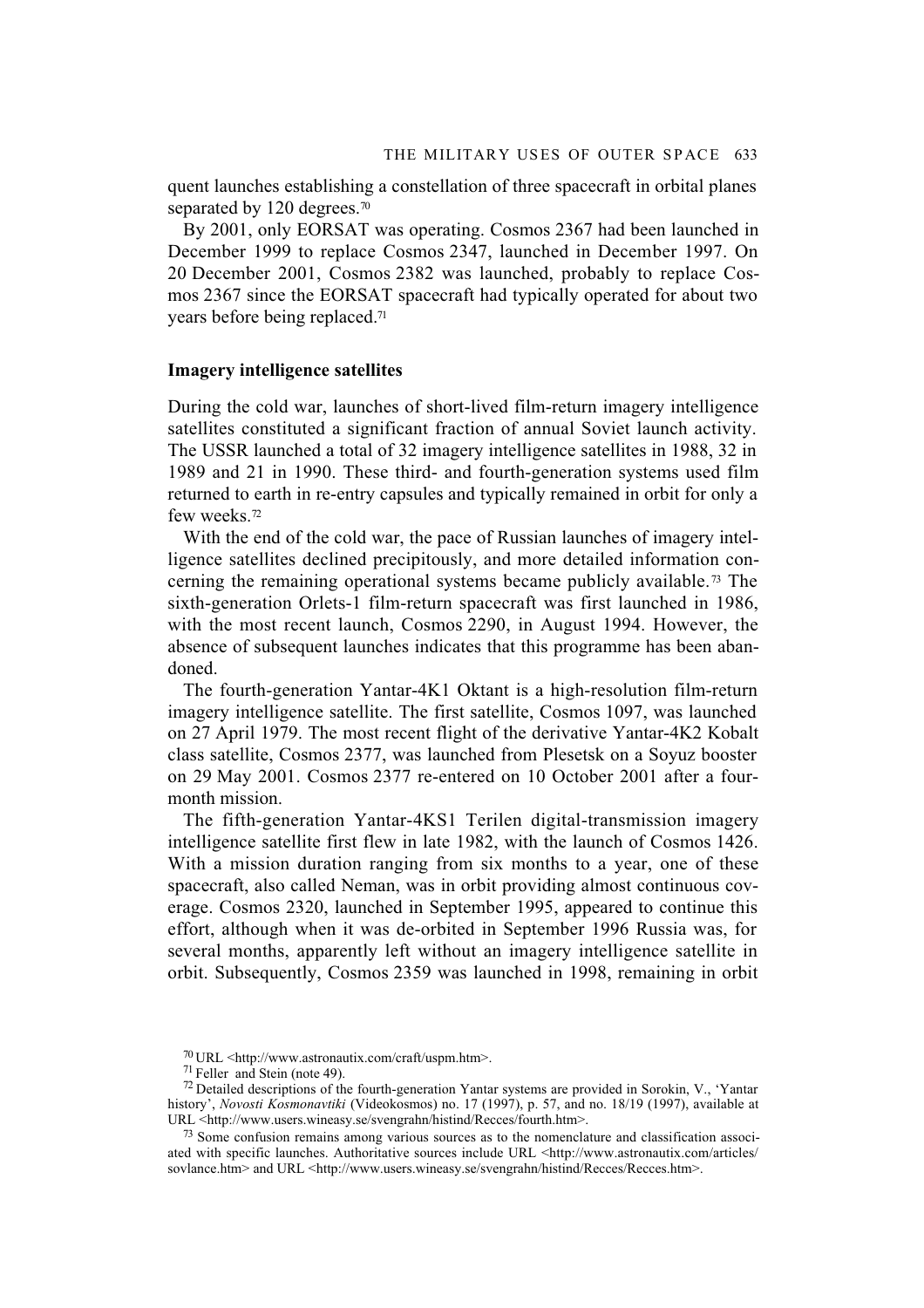for a year. Cosmos 2370 was launched on 3 May 2000 and continued in operation in orbit until it re-entered on 4 May 2001.

On 6 June 1997 Russia launched Cosmos 2344, an advanced real-time digital imagery intelligence satellite, subsequently identified as Arkon-1.<sup>74</sup> This 20-ton spacecraft was launched into a much higher orbit (roughly 1500 km by 2800 km) than that of any previous Soviet or Russian imagery intelligence spacecraft (which typically orbited at altitudes of a few hundred kilometres). The system is reportedly capable of providing imagery with a resolution of up to 2 metres.75

Although some reports suggested that the spacecraft had failed shortly after launch, $\frac{76}{6}$  the continued commercial availability of 1- and 2-metre resolution digital imagery at the end of 2001 strongly suggests that the Arkon-1 spacecraft remains operational, since it was the only Russian imagery intelligence satellite in orbit at the end of the year.

In October 2001 Russian officials indicated that additional intelligence satellites would be launched in connection with the campaign against terrorism in Afghanistan.<sup>77</sup> By the end of the year, however, no additional launches had taken place.

Several Russian camera systems provide imagery that is commercially available. The KVR-3000 provides 2-metre imagery, while the DD-5 provides 1-metre imagery (it appears that this imagery is collected by the Arkon-1 spacecraft). The imagery archive dates back to 1992, and tasking is accepted for future imagery acquisition. However, 1-metre imagery of some areas may be denied, delayed or only available if re-sampled to 2-metre resolution.<sup>78</sup>

## **Anti-satellite systems**

The USSR conducted the final test of the co-orbital ASAT system in 1982. According to most sources the system was deactivated around the time of the end of the cold war. Some reports suggest that an improved version had been placed on alert status, although it was not flight tested. Other reports suggest that an untested air-launched system, similar to the US Miniature Homing Vehicle system tested in the 1980s, remained under development in the early 1990s. With the end of the cold war, various other untested Soviet ASAT projects came to light.79

<sup>74 &#</sup>x27;Kosmos 2344 is Arkon-1', *News Bulletin of the Astronautical Society of Western Australia*, vol. 23, no 3 (Dec. 1997), pp. 27–29, URL <http://www.users.wineasy.se/svengrahn/histind/Recces/ Arkon.htm>.

<sup>75</sup> Covault, C., 'New Russian recon keyed to area surveillance', *Aviation Week & Space Technology,* 23 Feb. 1998, p. 37. The continued commercial availability of Russian 1-metre digital imagery suggests that the best resolution of imagery from Arkon-1 is no worse than 1 metre and possibly better.

<sup>76</sup> Zak, A., 'Russian spy sats nearly extinct, offer little help in Afghanistan', *Space.com,* 4 Oct. 2001.

<sup>77</sup> United Press International, 'Russia to lift satellites over Afghanistan', 3 Oct. 2001, quoting the chief of Russia's Space Forces, Col. Gen. Anatoly Perminov.

<sup>78</sup> Satellite Imagery Systems, URL <http://www.cartographic.com/satellite\_systems.asp>.

<sup>79</sup> Wade, M., 'ASAT', *Encyclopedia Astronautica,* available at URL <http://www.astronautix.com/ project/asat.htm>.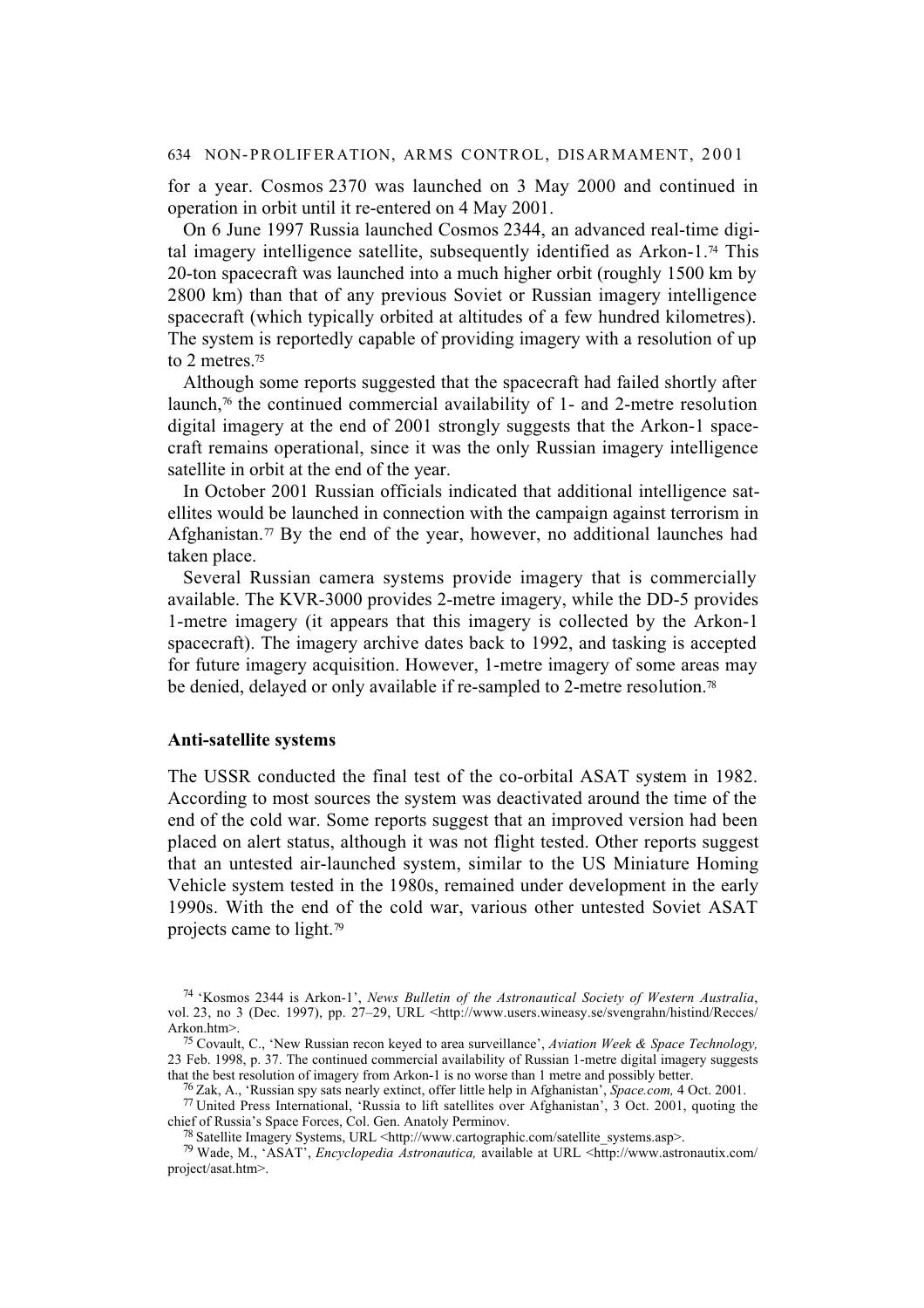## IV. Other countries

#### **Australia**

The Royal Australian Navy has leased transmission capacity on PanAmSat Corporation's Leasat 5 satellite from Hughes Space and Communications Company. Leasat 5 was leased to the US Navy until early 1997. Under the terms of this unique contract, Hughes Global Services led the effort to relocate the satellite to an orbital station from which PanAmSat will monitor and control Leasat 5's payload on behalf of the Australian Defence Force. The satellite arrived on station at 156° East on 3 April 1998 to provide UHF satellite communications services to Australia.80

## **China**

China became the third country, after the USA and the USSR, to launch an imagery intelligence satellite when its first FSW (Fanhui Shi Weixing, or Return Type Satellite) spacecraft was launched in 1975. A total of 14 of these spacecraft had been launched by the end of 1994. The first launch of an improved version, the FSW-2, was conducted in 1992, with another launched in 1994. The third (and most recent) FSW-2 launch took place on 20 October 1996, with the spacecraft returning to earth on 4 November 1996. By the end of 2001 China, surprisingly, had not launched an imagery intelligence satellite for over five years. It is generally believed that China has met its limited imagery intelligence requirements through the commercial purchase of imagery from Russia. Published reports suggesting that the China–Brazil Earth Resources Satellite (CBERS) is 'Beijing's first high-resolution imaging satellite . . . disguised as a civilian earth monitoring system . . . being used to target U.S. forces in the region' would appear to be without foundation.81

China launched the Zhongxing-22 (Zhongxing means 'China Star'), also known as ChinaSat-22, communications satellite on 26 January 2000. Officially characterized by China as a civilian satellite with a life expectancy of eight years, Zhongxing-22 is reportedly operated by the China Telecommunications Broadcast Satellite Corporation.82 This launch was evidently the first of the previously announced Feng Huo network, which according to registration with the International Telecommunications Union would consist of up to five satellites (ChinaSat-21 to -25) providing mobile communications services.83 The US Defense Intelligence Agency (DIA) was reported to have 'identified the satellite as Feng Huo-1, the first of several military communications satellites for the Qu Dian C4I system'. According to the classified DIA assessment, the FH-1 system 'will allow theater commanders to communicate

<sup>80</sup> Hughes Global Services, 'Hughes to lease defense satellite transponders to Australian defence force', News release, 11 May 1998.

<sup>81</sup> Gertz, B., 'Chinese "civilian" satellite a spy tool', *Washington Times*, 1 Aug. 2001, p. A1.

<sup>82</sup> Yee, A., 'China launches Telco Bird', *Space Daily*, 26 Jan. 2000, URL <http://www.spacedaily. com/news/china-00b.html>.

<sup>83</sup> Clark, P., 'Chinese communications satellites', *Via Satellite,* Feb. 2001.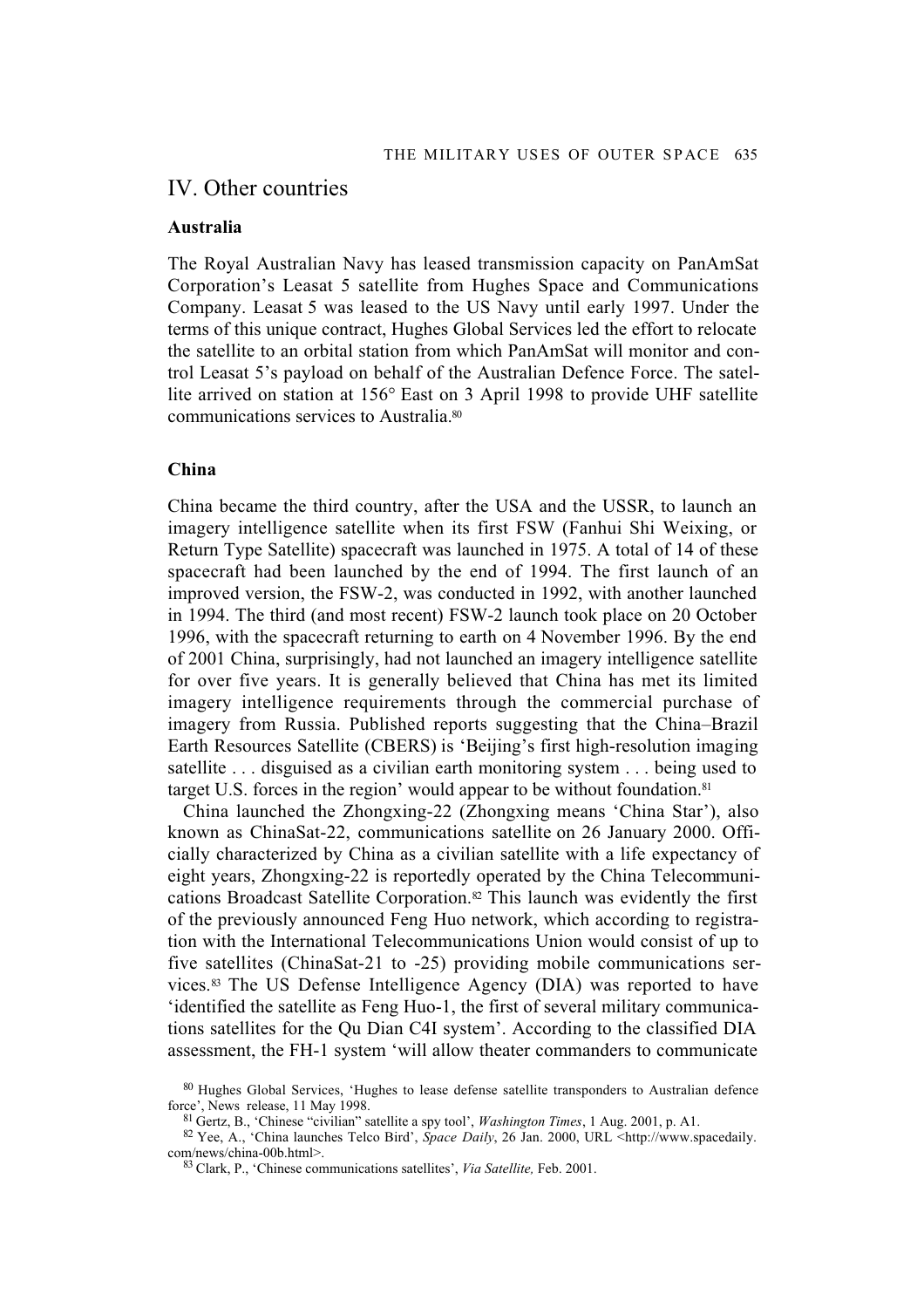with and share data with all forces under joint command' and will provide the Chinese military with 'a high-speed and real-time view of the battlefield which would allow them to direct units under joint command more effectively'. The satellite would reportedly provide the military with both C-band and UHF communications.<sup>84</sup>

The Beidou (Big Dipper) Navigation Test Satellite 1 (BNTS-1) was launched by a Chinese Long March 3M booster on 31 October 2000 into a geostationary orbit<sup>85</sup> slot at  $140^\circ$  East, to the east of China. It was followed by Beidou 1B on 21 December 2000, which was placed in a geostationary orbit at 80° East. The launch of this second Beidou completed the two-satellite navigational system, which will provide positional information for highway, railway and marine transportation.86

The precise nature of this system remains somewhat obscure, but it appears to be analogous to the Wide Area Augmentation System (WAAS) implemented in the USA to supplement the Global Positioning System. In the US WAAS, a network of precisely surveyed ground reference stations receive GPS signals and determine if errors exist and compute corrections. These corrections are then transmitted from a geostationary communications satellite on the same frequency as GPS.87 This could enable China to continue to use the US GPS system, even in the face of US efforts to deny GPS to adversaries in wartime.

#### **Europe**

The NATO IV Satellite Communications (SATCOM) System provides strategic and tactical SHF and UHF communications for NATO maritime and land forces. The spacecraft are hardened against nuclear effects and resistant to signal jamming. Built by British Aerospace and Matra Marconi Space, the spacecraft have a design operational life of seven years. The NATO SATCOM system currently consists of the NATO IVA and NATO IVB satellites and a previous-generation NATO IIID satellite. The satellites are operated in inclined geosynchronous orbits, with the NATO IVA satellite carrying operational traffic at 17.8° West, the NATO IVB as the primary spare at 20.2° West and the NATO IIID as the final spare at 18° West. The NATO Communications and Information Systems (CIS) Operating and Support Agency (NACOSA) at the Supreme Headquarters Allied Powers Europe in Mons, Belgium, coordinates and authorizes access to NATO satellites. The NATO SATCOM post-2000 study is evaluating options for a replacement for the NATO IV satellites after 2004. The proposed NATO Satellite Broadcast Service (SBS) is intended to be a counterpart to the US Global Broadcast Service.

<sup>84</sup> Gertz, B., 'China's military links forces to boost power', *Washington Times*, 16 Mar. 2000, p. A1.

<sup>85</sup> Long, W., 'China launches first navigation satellite', *Space Daily*, 31 Oct. 2000, URL <http:// www.spacedaily.com/news/gps-00k.html>.

<sup>86</sup> *SPACEWARN Bulletin,* no. 566 (1 Jan. 2001), URL <http://nssdc.gsfc.nasa.gov/spacewarn/spx566. html>.

 $87$  The WAAS is described at URL <http://gps.faa.gov/Programs/WAAS/waas.htm>.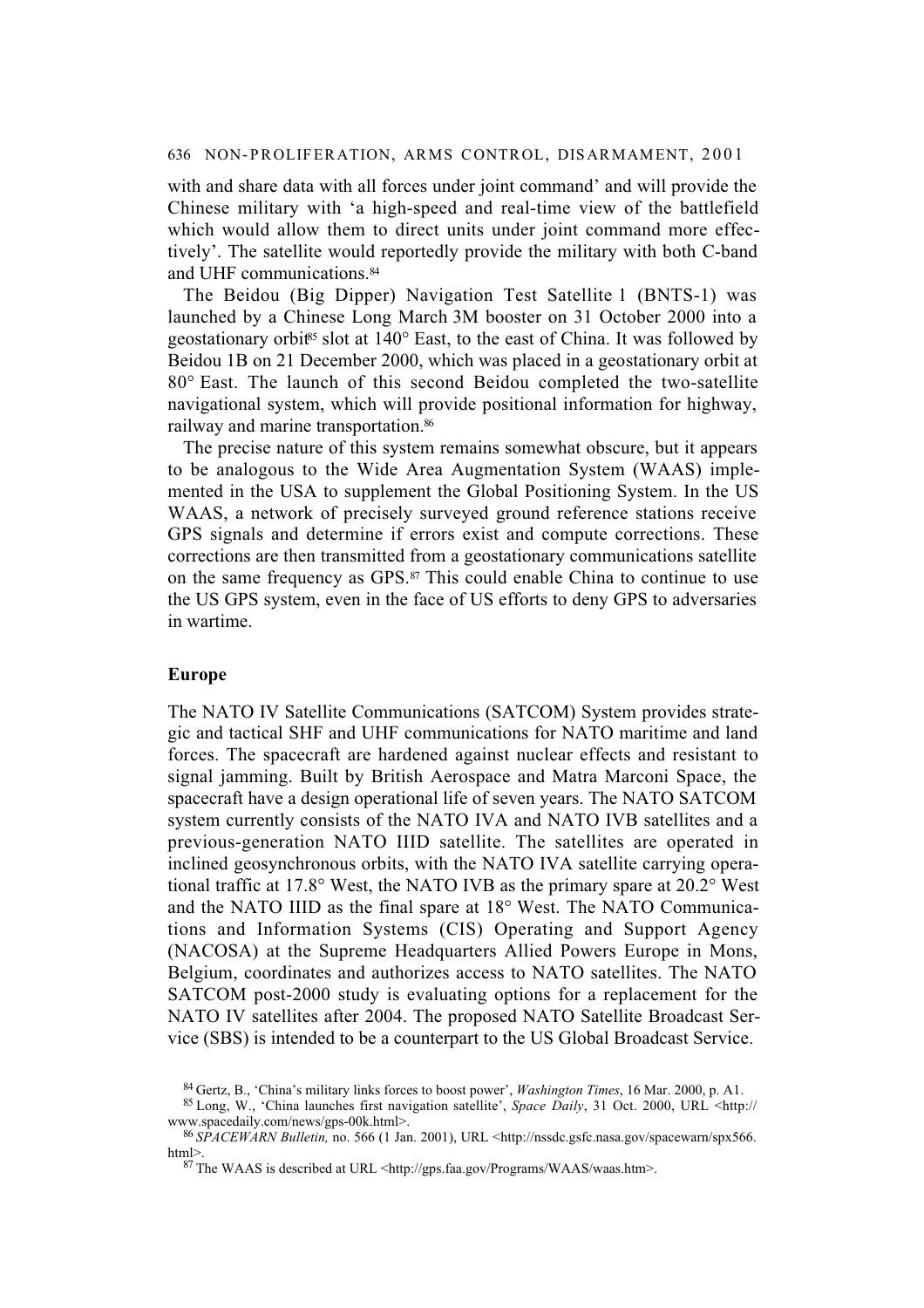#### THE MILITARY USES OF OUTER SPACE 637

The Skynet 4 constellation consists of three spacecraft. The initial trio was launched in 1988 and 1990, with an expected operational life of seven years. Replacement spacecraft were launched in 1998, 1999 and most recently in February 2001. Skynet 4B, the oldest of the initial trio, was reportedly retired in June 1998, a few months after the launch of Skynet 4D.88 The three new Skynet 4 spacecraft provide worldwide UHF and SHF communications, and two of the older Skynet spacecraft may remain on back-up status. The proposed Skynet 5 system, eventually to replace Skynet 4, includes two geosynchronous satellites to provide coverage over Europe, the Middle East, Africa, parts of Asia, the Atlantic Ocean and the eastern United States.<sup>89</sup>

Sicral (Satellite Italiano per Comunicazione Riservate), Italy's first military satellite, provides communications for the Italian Ministry of Defence. Launched with Skynet 4F on 7 February 2001, Sicral carries nine UHF, SHF and EHF transponders.

In November 2000 the French Ministry of Defence chose Alcatel Space as the prime contractor for the Syracuse III system, with the first launch to be carried out in late 2003. This new dedicated military spacecraft will augment the existing Telecom 2 hybrid civil/military communications satellites which host Syracuse II transponders. Syracuse III will provide significantly greater data throughput, operational flexibility and resistance to jamming.

The Spanish Hispasat is a dual-use system supporting civil, military and government communications requirements. It has provided X-band services to the Spanish Ministry of Defence since 1992. The Hispasat 1D spacecraft is scheduled for launch in late 2002, joining the Hispasat 1A, 1B and 1C satellites. On 13 July 2001 Loral Space & Communications was selected to build two new satellites. XTAR-EUR is scheduled to be launched in 2003, and SpainSat in 2004. The XTAR-EUR satellite will offer leased transponder services to government customers and provide a back-up to the Spanish Ministry of Defence. SpainSat, providing dedicated communications for the Spanish Ministry of Defence, will carry nine X-band transponders and a Ka-band payload.<sup>90</sup>

In December 1997 France, Germany and the UK signed an agreement for the joint project-definition phase of a future military satellite communications system known as TRIMILSATCOM. This project envisioned the joint development, manufacture and launch of a constellation of at least four SHF/EHF satellites, with the ownership and use of the constellation to be shared among the partner nations.91 TRIMILSATCOM was initially the preferred approach for meeting the UK's SKYNET 5 requirement, although the UK withdrew

<sup>88</sup> URL <http://www.tbs-satellite.com/tse/online/sat\_skynet\_4b.html>.

<sup>89</sup> URL <http://www.mod.uk/dpa/projects/skynet5.htm>.

<sup>90 &#</sup>x27;Space Systems/Loral to build two new satellites to provide X-band satellite services to governments', Loral Space & Communications, 13 July 2001, URL <http://www.loral.com/inthenews/010713. html>.

<sup>&</sup>lt;sup>91</sup> British Ministry of Defence, 'UK, France and Germany join forces for new generation of satellites', document 217/97, 16 Dec. 1997, available at URL <http://www.fas.org/news/uk/971216uk.htm>.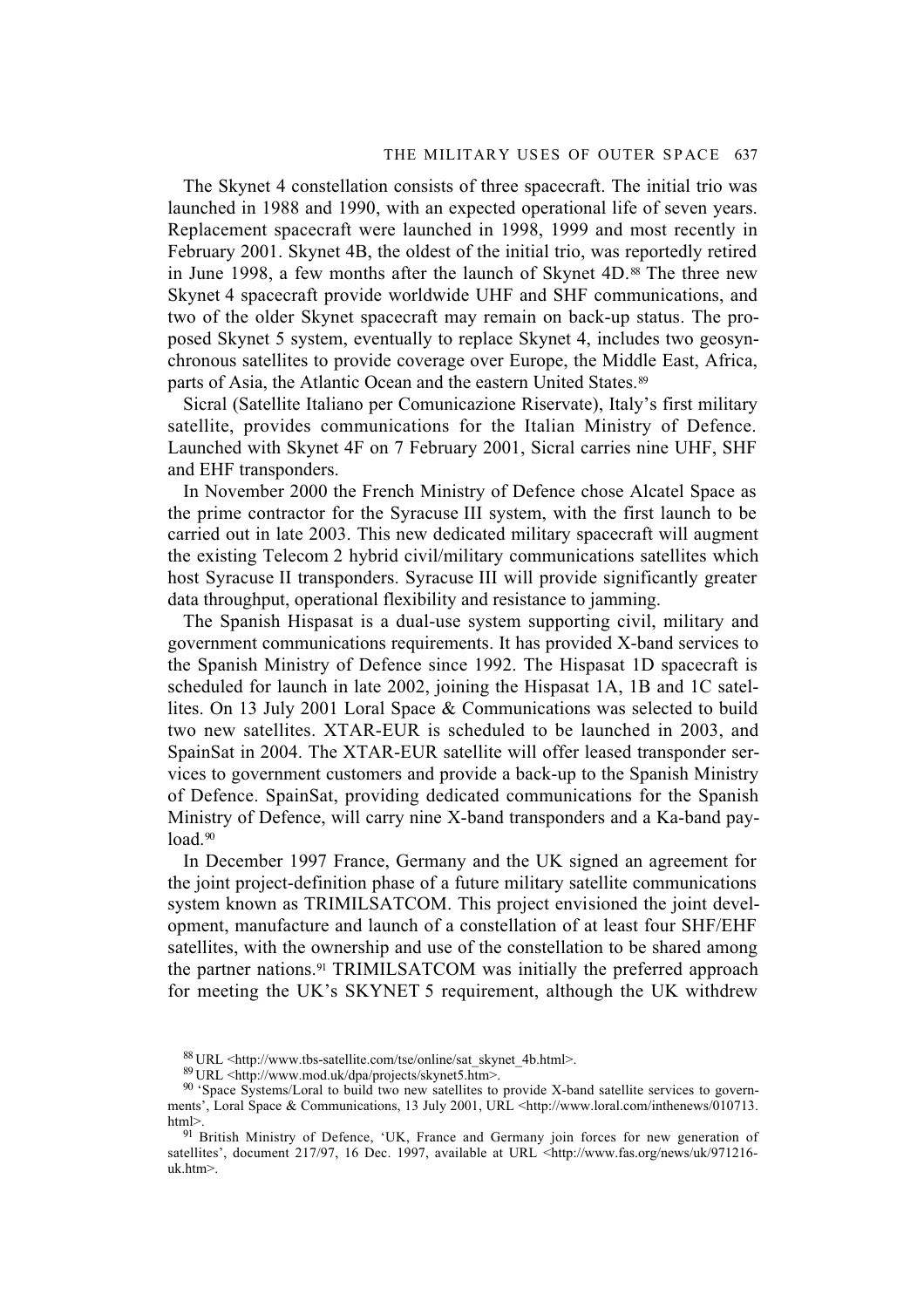from the project in August 1998. The BIMILSATCOM followed, with French and German participation; the first launch is planned for 2005.<sup>92</sup>

Helios is a military observation satellite programme developed by France, Italy and Spain. The Helios 1 programme was developed for a total investment of 10 billion francs ( $\epsilon$ 1.52 million) shared among France (78.9 per cent), Italy (14.1 per cent) and Spain (7 per cent). Helios 1A was launched on 7 July 1995, followed by Helios 1B on 3 December 1999. The 1-metre resolution images from these satellites are also made available to the Western European Union.

The first of the improved Helios 2 series is scheduled for an initial launch in early 2004. Helios 2 is intended to provide significantly enhanced resolution, reduced access delay and a day/night capability. The total cost of the programme is estimated at \$1.8 billion for the development and operation of two satellites over a 10-year period.<sup>93</sup> In contrast to Helios 1, initially only France committed substantial resources to Helios 2, although in early 2001 Belgium reportedly decided to contribute a 2.5 per cent share of the cost, the minimum contribution needed to gain access to imagery from the satellite.<sup>94</sup> Spain is expected to join the Helios 2 programme at a similar level.<sup>95</sup>

By 2006–2008, additional European imagery intelligence capabilities might include four German SAR-Lupe radar satellites, four Italian Cosmo/Skymed radar satellites and two French Pléiades high-resolution optical platforms.<sup>96</sup> In early 2001 the French and Italian governments reportedly agreed to jointly develop the Cosmo Pléiades, with launches planned in 2003–2006.97 However, as of the end of 2001 the status of all these programmes remained uncertain, with no flight hardware under construction.

## **India**

India embarked on high-resolution satellite imaging with the launch of the Indian Remote Sensing Satellite (IRS) IRS-1C in 1995 and IRS-1D in 1997. These satellites provided imagery with a resolution of 5.8 metres, which was the highest-resolution imagery publicly available prior to the launch of the Ikonos satellite in late 1999. While useful for mapping, this imagery had only modest national security applications.

According to published plans, the IRS-P5 (Cartosat-1) was intended to be India's first high-resolution imagery intelligence satellite system, with a ground sample distance (GSD) of 2.5 metres, a sigificant improvement over the 5.8-metre resolution of the IRS-1C earth resources satellite. The Cartosat

<sup>92</sup> McLean, A., 'European exploitation of space: when rather than if', *RUSI Journal*, Oct. 1999, pp. 47–50.

<sup>93</sup> Boucheron, J.-M., 'Rapport d'information sur le renseignement par l'image', Député, no. 3219, Assemblée Nationale, 4 July 2001.

<sup>94 &#</sup>x27;Belgium to join Helios-2 program', *Intelligence Newsletter*, no. 406 (23 May 2001).

<sup>95 &#</sup>x27;Belgium and Spain to join Helios 2', *Orbireport*, 12 July 2001.

<sup>96</sup> Western European Union (WEU), 'Space systems for Europe: observation, communications and navigation satellites', WEU Assembly document 1643, 18 May 1999.

<sup>97 &#</sup>x27;France and Italy to jointly develop Cosmo Pleiades remote sensing system', *SPACEandTECH Digest,* 5 Feb. 2001, available at URL < http://www.spaceandtech.com>.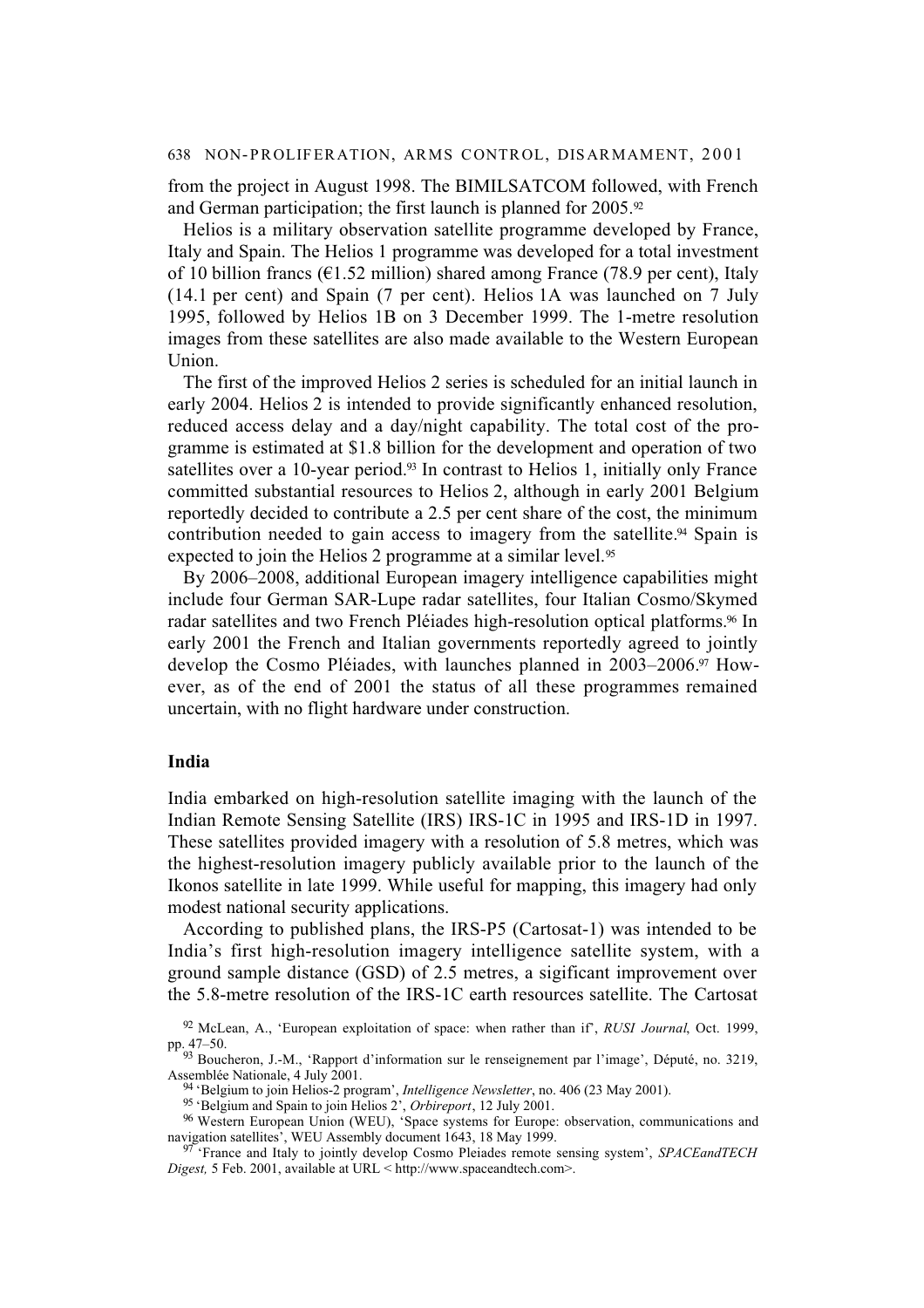programme was approved in 1997, with Cartosat-1 initially scheduled for launch in late 1999 and the follow-on Cartosat-2 planned for launch in 2002. Cartosat-2 was planned to offer imagery with a resolution of less than 1 metre.98 By mid-2000 the Cartosat-1 remained under development, with a launch anticipated in 2001–2002.<sup>99</sup> By 2001 the Cartosat-1 was scheduled for 2002–2003, and the annual report of the Indian Space Research Organization simply indicated that 'work on a more advanced cartographic satellite, Cartosat-2, has also been initiated', with a launch target date in  $2003-2004$ .<sup>100</sup>

The Technology Experiment Satellite (TES), a remote sensing and photoreconnaissance satellite, was launched by a Polar Satellite Launch Vehicle PSLV-C3 rocket from the Sriharikota High Altitude Range on 22 October 2001. The 1100-kg satellite carried a high-resolution panchromatic (black and white image) camera, with a GSD variously reported as either 2.5 metres or 1 metre.101

### **Israel**

Israel began working on satellite reconnaissance technology in the late 1980s and launched the Ofeq 1 (Horizon) satellite in 1988.102 The Ofeq 2, launched in 1990,103 also used the Shavit (Comet) booster based on the Jericho 2 ballistic missile. These small experimental spacecraft did not include intelligence collection capabilities, despite press reports to the contrary.104 Israel launched the Ofeq 3 imagery intelligence satellite in 1995, although because it had an orbital inclination of 143.4° it could only cover the area of the earth between latitudes 36.6° North and South. Use of the Shavit booster required it to be launched across the Mediterranean Sea into a retrograde orbit in order to avoid overflight of Arab countries to the east. On 22 January 1998 Israel attempted to launch a new imagery intelligence satellite, but the Shavit booster failed after launch and was destroyed. Although sometimes described as 'Ofeq 4', it was the first commercial EROS launch. Ofeq 3 re-entered on 24 October 2000, having substantially exceeded its two-year life expectancy. The ImageSat International commercial satellite was launched soon afterwards. Future plans for the Ofeq programme are unclear, although some reports suggest that another launch may be planned for early 2002.

<sup>98 &#</sup>x27;Cabinet nod for two satellite proposals', *India World*, 25 June 1997.

<sup>99 &#</sup>x27;Plan to launch INSAT series', *The Tribune*, 7 June 2000.

<sup>&</sup>lt;sup>100</sup> Indian Space Research Organization (ISRO), *Annual Report 2000–2001*, available at URL <http:// www.isro.org/rep2002/Annual%20.htm>.

<sup>&</sup>lt;sup>101</sup> Gopal, S., 'INDIA IN SPACE: launching of technology experiment satellite', South Asia Analysis Group Paper no. 349 (28 Oct. 2001), claims 1-metre resolution, while Roy, P. S. and Agarwal, V., 'Technology trends in remote sensing and data analysis', URL <http://www.gisdevelopment.net/ technology/rs/techrs0018.htm>, claim 2.5-metre resolution.

<sup>&</sup>lt;sup>102</sup> The authoritative transliteration appears to be 'Ofeq' although 'Offeq' and 'Ofek' are frequently encountered in the literature.

<sup>103</sup> Brinkley, J., 'Israel puts a satellite into orbit a day after threat by Iraqis', *New York Times*, 4 Apr. 1990.

<sup>104 &#</sup>x27;A new spy in the sky', *Time*, 2 Apr. 1990, p. 33.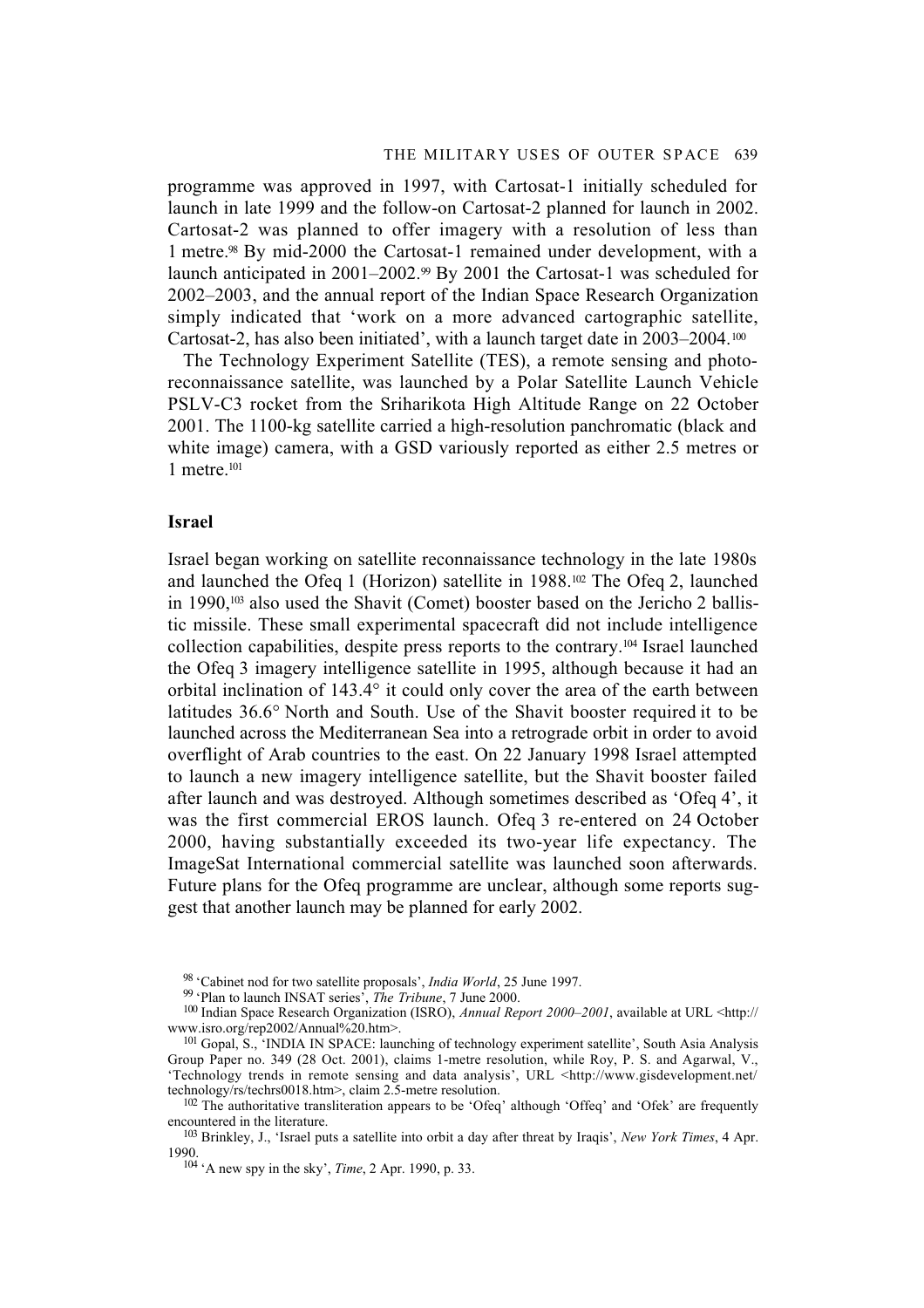## **Japan**

While Japan has no dedicated military communications satellites, the Japan Self Defense Forces (JSDF) rely on the commercial Superbird spacecraft.<sup>105</sup> Space Communications Corporation (SCC), a Japanese satellite communications service company, was established in 1985 by Mitsubishi Corporation, Mitsubishi Electric Corporation and other Mitsubishi Group companies. SCC operates four Superbird communications satellites.106

Japan began to consider redefining its long-standing policy precluding the use of space for military purposes as early as 1994. North Korea's August 1998 Taepo Dong missile test prompted a national consensus in Japan for development of the Information Gathering Satellite (IGS) intelligence programme. On 6 November 1998 the Japanese Cabinet decided to develop and launch four satellites by 2002, including a pair with optical sensors of 1-metre resolution and a pair with imaging radar capabilities of somewhat lower resolution. On 29 September 1999 the Japanese and US governments signed an agreement facilitating the acquisition by Japan of remote sensing parts and components and related information for indigenous development of the IGS system. The spacecraft are projected to weigh about 1.5 metric tons and orbit at an altitude of about 500 km.107

By June 2001 the revised schedule called for the launch of two satellites in the winter of 2002 and a second pair in the summer of 2003, with a pair of second-generation spacecraft by the end of FY 2005 (the Japanese fiscal year begins on 1 April).108 In August 2001 the Japanese Government requested funding of 70.7 billion yen in the FY 2002 state budget for the IGS project, a reduction of 8.5 per cent from the FY 2001 budget. At that time the launch of the four first-generation optical and radar satellites was projected for February and July 2002. The revised plan called for launching two identical replacement satellites in 2005–2006 and development of a pair of more advanced spacecraft that could be launched as early as 2008.109 As of 20 November 2001 the National Space Development Agency (NASDA) of Japan launch schedule projected the launch of the first IGS satellellite on an H-IIA (Standard) booster in FY 2002 and the launch of the second IGS satellite on the same type of booster in FY 2003, but gave no indication of the timing of subsequent launches. However, other reports suggested that the first launch had in fact slipped to 2003.110

<sup>108</sup> Jiji Press Ticker Service, 'Japan delays info-gathering satellite plan', 13 June 2001.

<sup>105</sup> Hirayama, [no initial], (Capt.), Communications Division Operations & Plans Department Maritime Staff Office, 'The view from Japan—current C4I in JMSDF & its future', 2 Feb. 2000.

 $106$  URL <http://www.superbird.co.jp/english/super 33.htm>.

<sup>107 &#</sup>x27;Japan aims to launch 4 intelligence satellites by 2002', *Kyodo News/Japan Weekly,* 13 Nov. 1998.

<sup>109 &#</sup>x27;Gov't seeks 70 bil. yen for spy satellites', *Kyodo News*, 3 Sep. 2001.

<sup>110 &#</sup>x27;Australia to help Japan with spy satellite launch', *Kyodo News*, 22 Oct. 2001.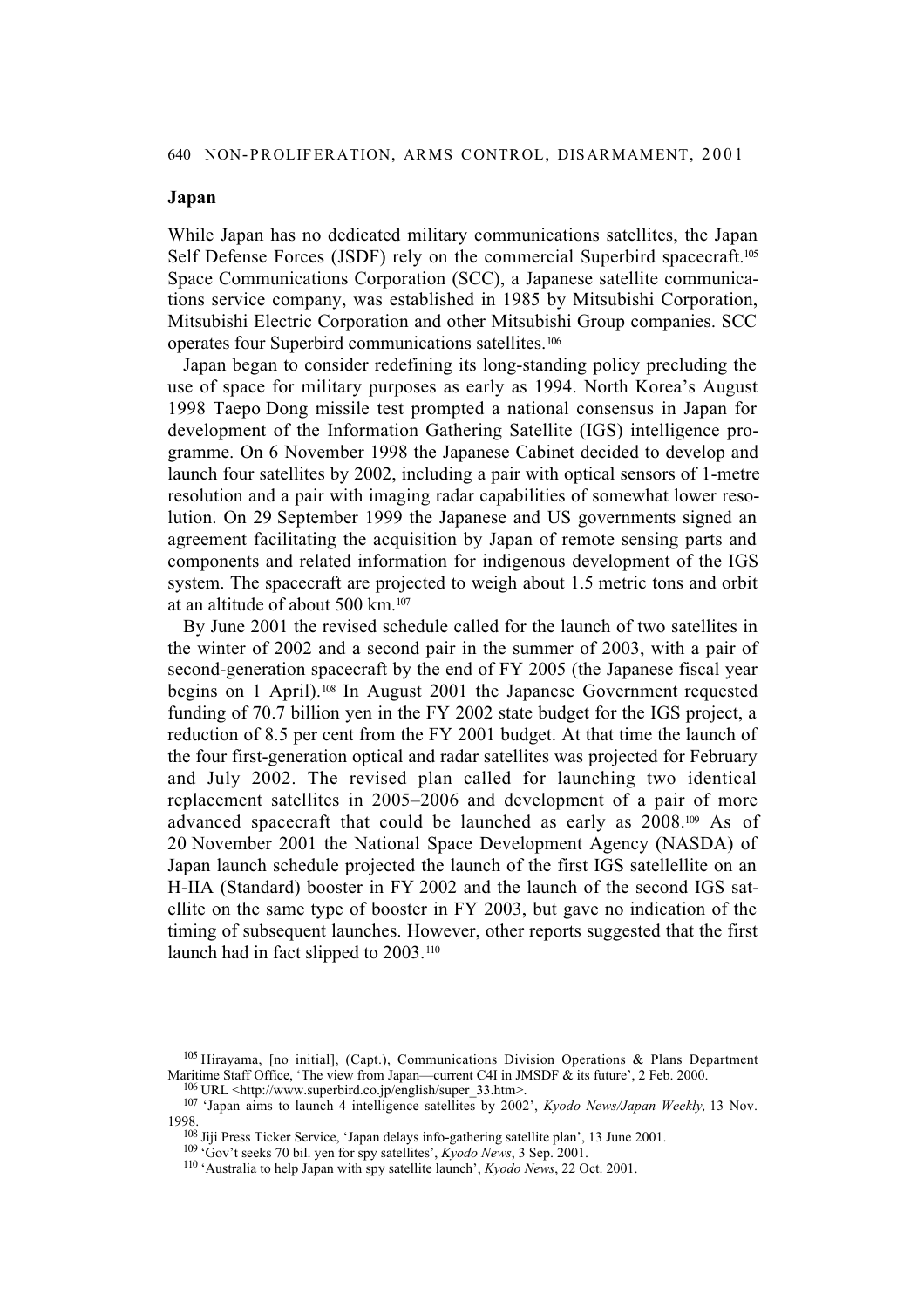### **South Korea**

The Korea Aerospace Research Institute (KARI) launched the Korea Multi-Purpose Satellite-1 (KOMPSAT-1) in December 1999 using the US commercial Orbital Sciences Corporation Taurus launch vehicle. This civilian remote sensing spacecraft, cooperatively developed by KARI and TRW, had several sensors, including one providing panchromatic imagery with a GSD of 6.6 metres—sufficient for mapping although not for military intelligence collection<sup>111</sup>

Work started in 1999 on the Korea Multi-Purpose Satellite-2 (KOMPSAT-2), intended to provide 1-metre resolution imagery. By early 2000 ELOP Israel had begun assembly of the payload, similar to the Israeli Ofeq intelligence satellite, with a launch planned for 2003.112 In March 2001 it was announced that KOMPSAT-2 would be launched on China's LM-2C rocket from Xichang in April 2004.113

### **Taiwan**

Taiwan's ROCSAT-2 remote sensing mission, offering 2-metre resolution, was approved in October 1997. Taiwan's National Space Program Office (NSPO) signed a contract with France's Matra Marconi Space on 29 November 1999, to build the ROCSAT-2 satellite. A contract awarded to DASA Dornier of Germany in early 1999 had been cancelled because of opposition from China.114 Initially scheduled to fly in 2002, in mid-2001 NSPO selected the Orbital Sciences Corporation Taurus rocket to launch ROCSAT-2 in mid-2003.115

## **Turkey**

The Turkish Intelligence Satellite Supply Project called for a pair of highresolution earth observation satellites.116 In July 2000 the Turkish Government awarded Israel Aircraft Industries (IAI) a \$270 million contract for an imagery intelligence satellite based on the Israeli Ofeq.117 The competing French company Alcatel Space protested the award and in August 2000 won the contract. In January 2001 the Turkish Defence Ministry cancelled the contract, in retaliation for the French Parliament's condemnation of the Ottoman Empire's killing of its Armenian minority in the early 20th century. Following this can-

<sup>111 &#</sup>x27;Korea multi-purpose satellite', URL <http://kompsat.kari.re.kr>.

<sup>112</sup> Kelly, M., 'S Korea satellite assembly begins', *Flight International*, 2 May 2000, p. 30.

<sup>113</sup> Xinhua General News Service, 'China to launch S.Korean satellite', 21 Mar. 2001.

<sup>114 &#</sup>x27;Chinese opposition may halt German contract to build spacecraft', *China News,* 18 Aug. 1999.

<sup>115 &#</sup>x27;Taiwan drops India to launch ROCSAT 2 on Taurus', *SPACEandTECH Digest*, 15 June 2001.

<sup>116</sup> Petrie, G. and Buyuksalih, G., 'Aiming high—Turkey's efforts to develop a capability in space remote sensing', *Geoinfomatics*, Nov. 2001, pp. 34–39.

<sup>117 &#</sup>x27;Intelligence satellite', *Military Procurement International,* vol. 10, no. 16 (5 Aug. 2000).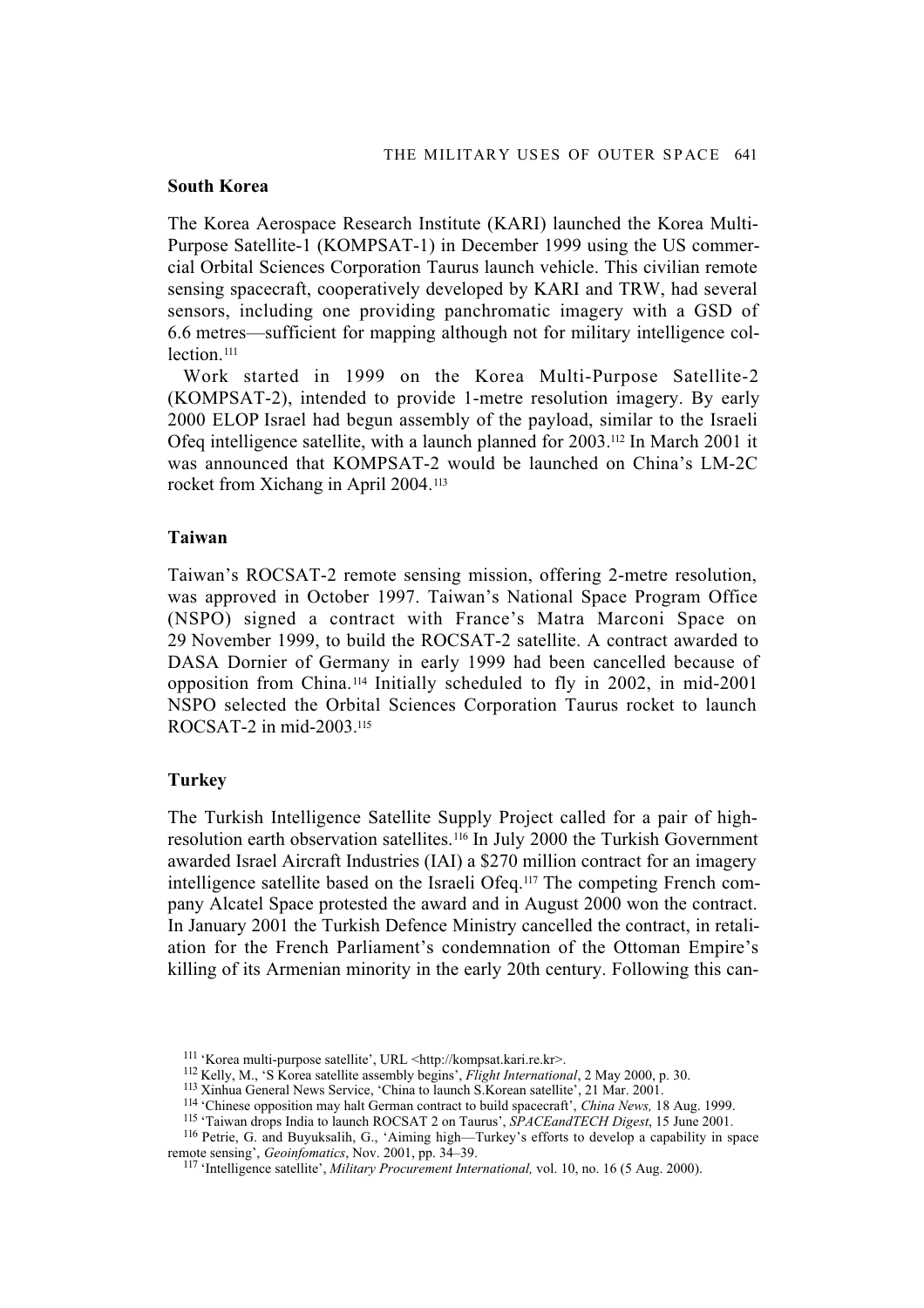cellation, IAI was the presumptive candidate to build the spacecraft,118 although by the end of 2001 no contract award had been publicly announced.

## V. Commercial operators

The precise division between imagery that is useful for national security planning and imagery that is useful for civil purposes is ambiguous and dependent on the specific applications. The French SPOT (Satellite pour l'observation de la terre) satellite, first launched in 1985, was the first to provide 10-metre resolution imagery, sufficient to depict airfields and other large installations. Within a decade, the Indian IRS-1C offered 5-metre imagery and a corresponding fourfold improvement in interpretability. Such imagery, however, was largely inadequate for most national security applications.

In 1992 the US Congress passed the Landsat Act, which authorized US companies to build and launch commercial imaging satellites. In 1994 President Clinton signed a Presidential Decision Directive (PDD-23) that further defined the government's remote sensing policies.<sup>119</sup>

By the late 1990s the impending introduction of commercial systems offering 1-metre resolution imagery marked the advent of commercial products with clear national security applications. These first-generation systems will soon be supplemented by commercial systems offering imagery of roughly 0.5-metre resolution.

Although not explicitly aimed at the national security market, other commercial systems are planning improved resolution capabilities. The French SPOT-5 spacecraft, to be launched in early 2002, will offer 2.5-metre panchromatic imagery.120 The Canadian Radarsat-2 imaging radar satellite, with a launch planned in 2003, will offer all-weather imagery with a best resolution of 3 metres.121

### **Space Imaging**

In April 1994 Space Imaging was granted a licence to offer 1-metre resolution satellite imagery. Lockheed Martin Commercial Space Systems built and launched the Ikonos satellite under contract to Space Imaging. On 27 April 1999 the first attempt to launch an Ikonos spacecraft failed because of a launch vehicle malfunction. On 24 September 1999 Space Imaging launched

<sup>118</sup> Demir, M., 'Turkey scraps spy satellite contract with France, opens door to Israel', *Jerusalem Post,* 25 Jan. 2001; and 'Turkey cancels spy satellite order', *SPACEandTECH Digest,* 29 Jan. 2001.

<sup>119</sup> Stout, M. and Quiggin, T., 'Exploiting the new high resolution satellite imagery: Darwinian imperatives?', *Commentary* (Canadian Security Intelligence Service), no. 75 (summer 1998); Dehqanzada, Y. A. and Florini, A. M., *Secrets for Sale: How Commercial Satellite Imagery Will Change the World* (Carnegie Endowment for International Peace: Washington, DC, 2000); and Baker, J. C., O'Connell, K. M. and Williamson, R. A. (eds), *Commercial Observation Satellites: At the Leading Edge of Global Transparency* (RAND and the American Society of Photogrammetry and Remote Sensing: Santa Monica, Calif., 2001).

<sup>120</sup> URL <http://www.spot.com/home/system/future/spot5/spot5.htm>.

<sup>121</sup> URL <http://radarsat.mda.ca/>; and URL <http://www.rsi.ca/rs2/home.htm>.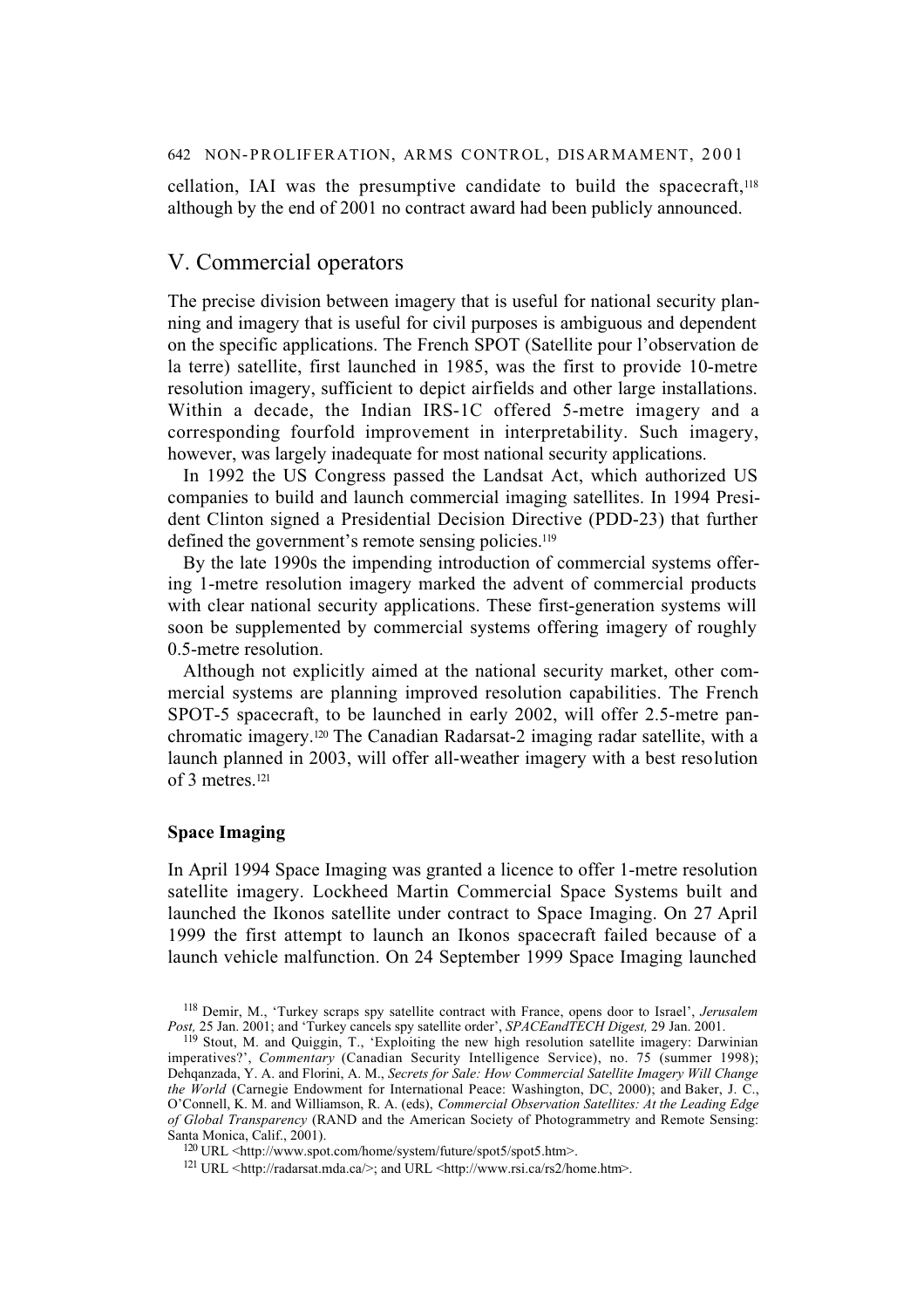Ikonos-1, the world's first successful 1-metre resolution, commercial earth imaging satellite. The system provides 1-metre resolution black-and-white and 4-metre resolution colour imagery.

On 19 January 2001 Space Imaging announced that it had been awarded a licence by the National Oceanic and Atmospheric Administration (NOAA) to operate a spacecraft capable of providing 0.5-metre resolution imagery, with a launch anticipated in 2004.

Space Imaging has several regional affiliates able to task the Ikonos satellite and downlink high-resolution imagery directly to ground receiving stations.<sup>122</sup> Space Imaging Middle East, with its headquarters in Dubai, United Arab Emirates (UAE), was established as Dubai Space Imaging in November 1997 by a group of UAE investors. The company supplies imagery of Eastern Africa, Central Asia, the Middle East and the Persian Gulf. Japan Space Imaging Corporation was established in May 1988 by Mitsubishi Corporation for the East Asian region, including Japan. Space Imaging Europe S.A. (SIE) in Athens, Greece, has the exclusive right to a 12 million square kilometre territory that covers most of Europe, the Middle East and North Africa. On 21 November 2000 Space Imaging signed a contract with Turkey's Inta Space Systems Inc., a subsidiary of Cukurova Holdings, for the formation of a new commercial regional affiliate, Space Imaging Eurasia. In December 2000 Space Imaging Asia (e-HD.com) opened in Seoul, South Korea, with exclusive rights for coverage of Korea, and tasking rights over North-East Asia. On 31 August 2001 the Center for Remote Imaging, Sensing and Processing (CRISP) at the National University of Singapore began direct tasking and data collection of imagery from the Ikonos satellite.

## **DigitalGlobe**

In 1993 the US Department of Commerce granted DigitalGlobe's predecessor, WorldView Imaging Corporation (WorldView), the first licence to operate an imagery satellite system. In January 1995 EarthWatch Incorporated (EarthWatch) was formed in a merger of WorldView and Ball Aerospace. The EarlyBird-1 satellite, designed to provide 3-metre resolution imagery, was launched on 24 December 1997 but failed in orbit four days later. On 21 November 2000 the QuickBird-1 satellite, designed to provide 1-metre imagery, was lost owing to a launch vehicle failure. In September 2001 EarthWatch became DigitalGlobe.123

The QuickBird-2 spacecraft was successfully launched on 18 October 2001. The spacecraft provides the highest-resolution satellite imagery available to the commercial market—61-cm panchromatic resolution at nadir. Originally,

<sup>122</sup> Space Imaging has affiliate companies in Greece—Space Imaging Europe S.A. (SIE); Japan—Japan Space Imaging Corporation; South Korea—Space Imaging Asia; Singapore—Center for Remote Imaging, Sensing and Processing (CRISP); Turkey—Space Imaging Eurasia; the UAE—Space Imaging Middle East (LLC) (SIME); and the USA, in Thornton, Colorado.

<sup>&</sup>lt;sup>123</sup> URL <http://www.digitalglobe.com>.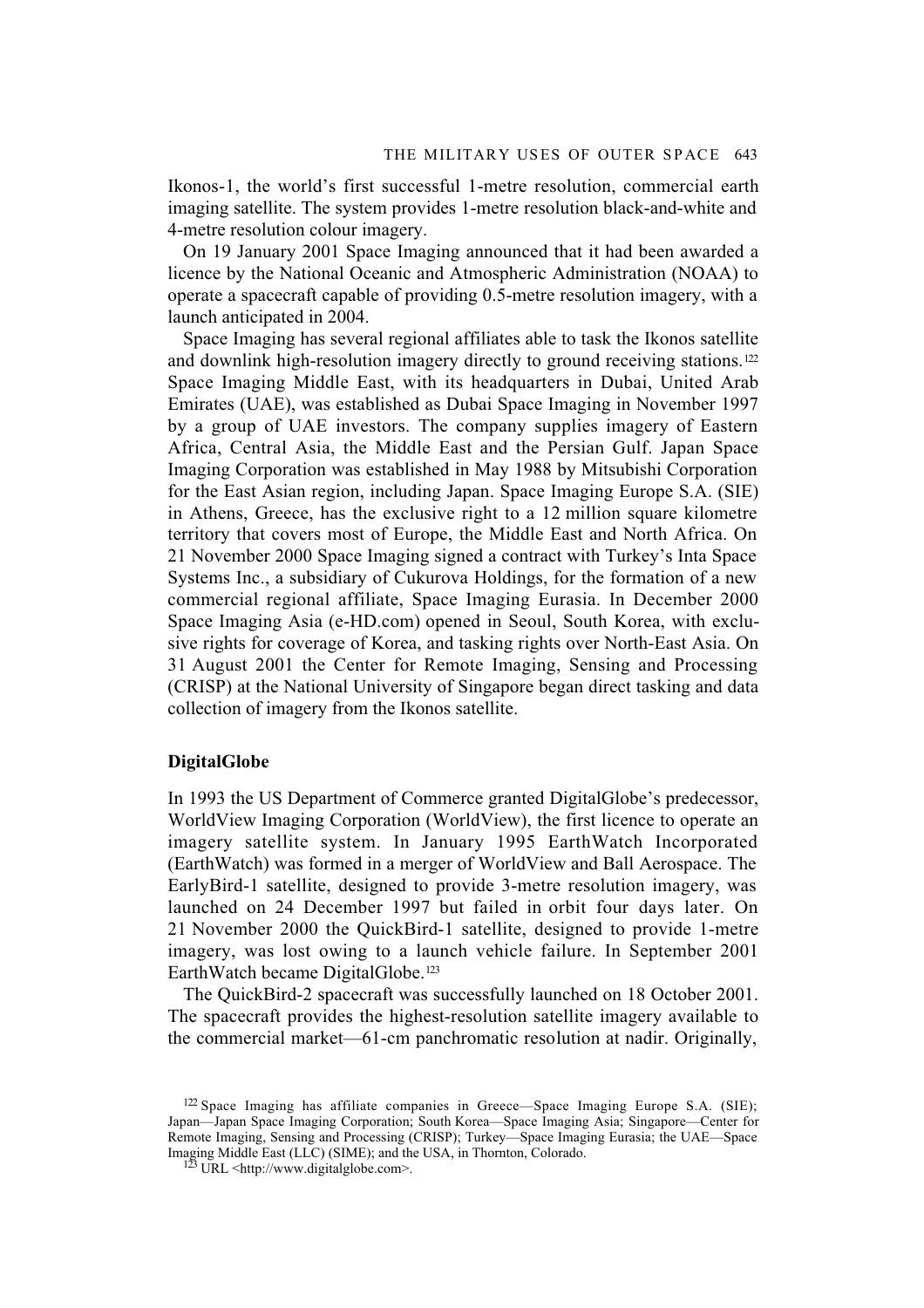the satellite was to collect and provide 1-metre imagery from a 600-km orbit, but the improved resolution was obtained by lowering the orbit to 450 km.

QuickBird satellite data are downlinked through two ground stations, in Norway and Alaska, which are linked to the control centre in Colorado. Eurimage is the exclusive distributor of DigitalGlobe products in Europe and North Africa, while Hitachi Software Engineering Co., Ltd is the exclusive distributor for customers in Asia. These two companies are also major investors in DigitalGlobe. Other international resellers include Sinclair Knight Merz in Australia, INTERSAT in Brazil, INCOM in Chile and BMP Geomatica in Peru.

### **Orbimage**

Orbimage, an affiliate of Orbital Sciences Corporation, operates the OrbView-1 and OrbView-2 low-resolution satellites and plans to add a highresolution satellite, OrbView-3. The attempted launch of the OrbView-4 imaging satellite on 21 September 2001 failed because of a malfunction in the Orbital Sciences Corporation's Taurus rocket. OrbView-4 carried sensors providing 1-metre resolution panchromatic and 4-metre resolution multi-spectral imagery. Following this loss, the company filed for bankruptcy, although plans apparently continued for future launches.124

OrbView-3, planned for launch in 2002, will have the same resolution as OrbView-4. OrbView-3 imagery will be downlinked in real time to ground stations located around the world or stored on-board the spacecraft and downlinked to Orbimage's master US ground stations. Orbimage ground stations are operational in Australia, Canada, Chile, Italy, South Korea and South Africa.

## **ImageSat International**<sup>125</sup>

West Indian Space was incorporated in the Netherlands Antilles in 1997 as a joint venture of the Israeli companies IAI and Electro-Optics Industries (El-Op), and the US company Core Software Technologies. In August 2000 the company changed its name to ImageSat International, with ownership distributed between IAI (44 per cent), El-Op (12 per cent) and Core (44 per cent).126 In late 2001 it was reported that the addition of other private investors

<sup>124</sup> Johnston, N., 'Va. satellite firm files plan to reorganize; Orbital Imaging's move follows satellite loss', *Washington Post,* 26 Sep. 2001.

<sup>125</sup> ImageSat has affiliate companies in Argentina—CONAE (National Commission on Space Activities); Israel—ImageSat Israel; Italy—IPT (Informatica per il Territorio); Japan—Hiroshima Earth Environment Information Center; South Korea—Satellite Technology Research Center; Russia—Sovinformsputnik; Singapore—Centre for Remote Imaging, Sensing and Processing (CRISP); South Africa—Satellite Applications Centre (SAC); Sweden—Metria Satellus; Taiwan—Center for Space and Remote Sensing Research; and the USA—Core Software Technology (CST).

<sup>126 &#</sup>x27;West Indian Space changes name to ImageSat, announces product offerings', *SPACEandTECH Digest*, 14 Aug. 2000.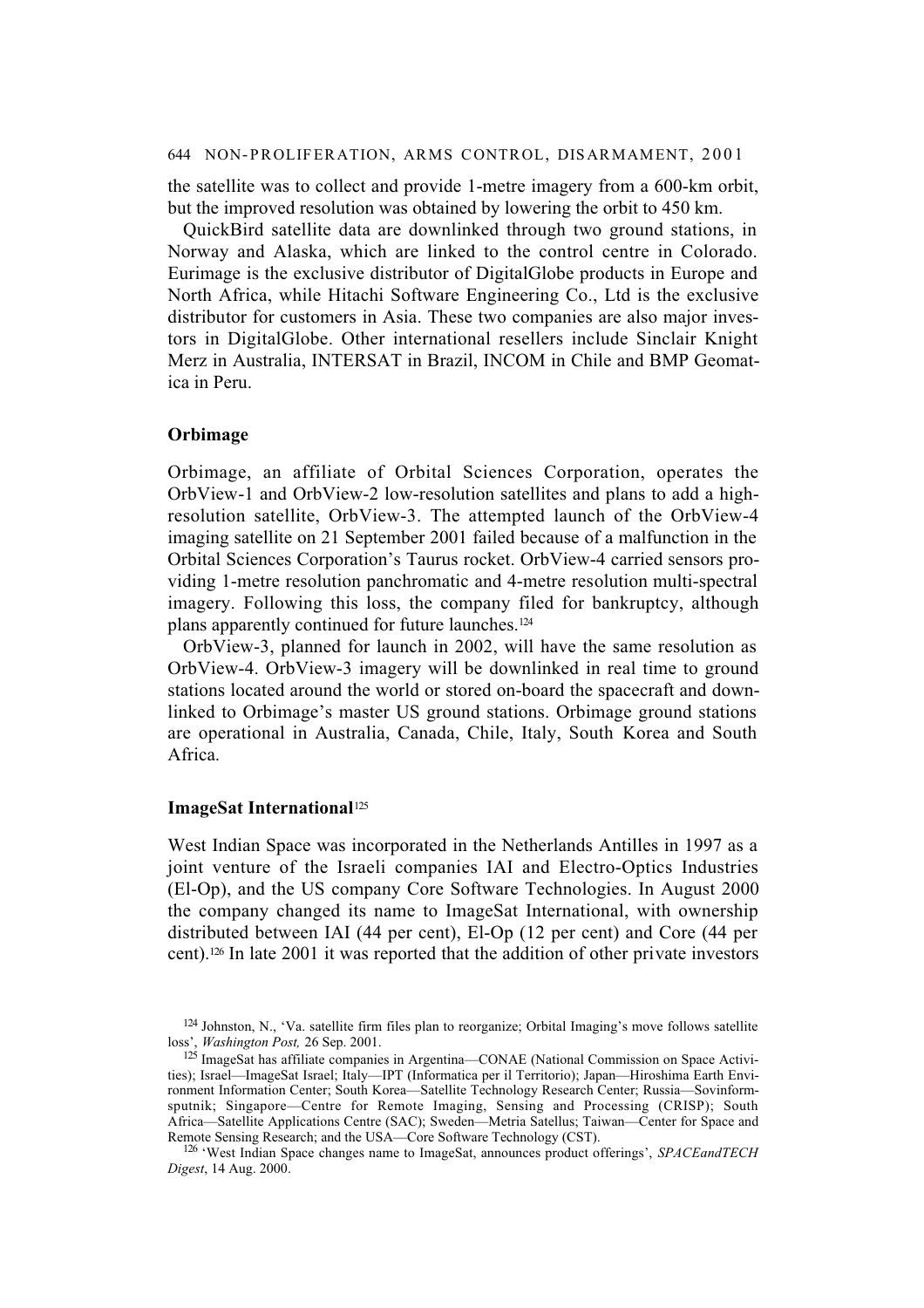from Europe and the USA had brought the non-Israeli holdings to about 60 per cent of the company.127

The EROS A1 satellite was launched by a Russian Start-1 booster on 5 December 2000. The EROS A1 provides either 1.8-metre resolution 'Standard' imagery or 1-metre 'Over-Sampled' imagery. In August 2001 ImageSat International initiated production of the follow-on EROS B1, designed to provide 0.5-metre resolution imagery, with a launch scheduled for late 2003.128

The lightweight EROS A1 spacecraft does not have on-board data storage, and imagery acquisition is restricted to footprints within a 2000-km radius of a ground station. The primary archive facility is located in Limassol, Cyprus, and as of early 2000 the company had reportedly signed agreements with 15 ground stations worldwide.129 Satellite Operating Partners (SOP) provide dedicated regional coverage for the exclusive use of regional customers. SOP customers have complete control of the satellite over their area of coverage and retain a local archive of collected imagery. Alternatively, Priority Acquisition Service (PAS) provides confidential tasking of the ImageSat spacecraft while it is in a customer's coverage area (which appears to restrict the availability of the imagery to other customers).130

## VI. Prevention of an arms race in outer space

The issue of the military uses of space has resurfaced on the arms control agenda. The USA's plans for an expansive BMD system architecture featuring space-based components, and the growing importance of 'space control' in US military strategy, have fuelled international concern about the militarization of outer space.131 China, France and Russia have called for the negotiation of a new multilateral treaty prohibiting the deployment of weapons in space and restricting its use for peaceful purposes. These calls have been supported by other states, including Canada and Sri Lanka.

China has taken a leading role in advocating the creation of a nonmilitarized 'space sanctuary'. In the Conference on Disarmament, China proposed in 1999 the re-establishment of an ad hoc negotiating committee under item three of the CD agenda, 'Prevention of an arms race in outer space' (PAROS).132 This proposal has been backed in principle by Russia.133 In 2001

130 Wagner (note 127).

<sup>132</sup> China proposed the establishment of an ad hoc committee 'to negotiate the conclusion of an international legal instrument banning the testing, deployment and use of any weapons, weapon systems or

 $127$  Wagner, M. J., 'Evaluating the EROS-A1 satellite—an Israeli commercial high-resolution spy in the sky', *Geoinfomatics*, Nov. 2001, pp. 6–9.

<sup>128</sup> Opall, B., 'ImageSat initiates production of new craft', *Space News*, 13 Aug. 2001.

<sup>129</sup> Morring, F., Jr, 'Internet sales drive marketing for Israeli-built satellite', *Aviation Week's Space Business*, 3 Apr. 2000.

<sup>&</sup>lt;sup>131</sup> Referring to the USA's interest in the military uses of space, a senior Chinese representative warned at the United Nations that 'outer space is now faced with the danger of being weaponized, which manifests itself in two aspects, namely, the development of the missile defence programme and the "space control" plan'. Statement by Hu Xiaodi, Head of the Chinese delegation at the 2001 session of the United Nations Disarmament Commission, 10 Apr. 2001.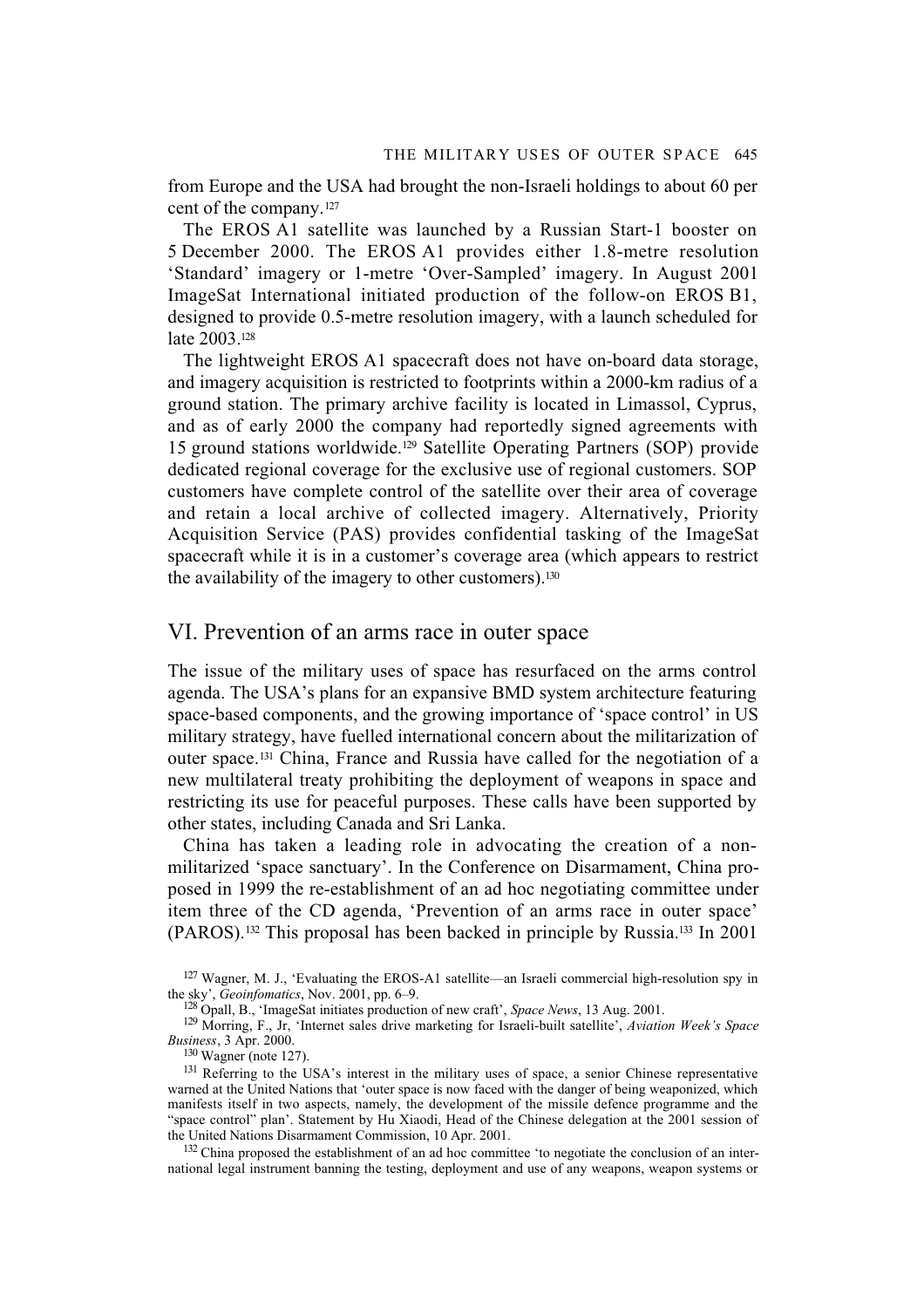China intensified its diplomatic efforts to open substantive negotiations on space weapons in the light of the US administration's proposal to replace the 1972 Treaty on the Limitation of Anti-Ballistic Missile Systems (ABM Treaty) with a new US–Russian strategic framework.134 Although it is not a party to the ABM Treaty, China has derived considerable security benefits from the treaty's prohibition of national missile defences. This created a strategic environment that allowed the Chinese deterrent to remain at a relatively modest number of warheads. Thus it was not surprising that China became one of the most vocal critics of US missile defence plans, suggesting that 'the crux of [the] matter lies in the attempt by one certain country aiming at absolute security to press ahead with a national missile defence system (NMD) covering the whole territory and to introduce weapons in outer space on the basis of its outstanding economic, scientific and technological capabilities'.<sup>135</sup>

In June 2001 the Chinese delegation introduced a proposed draft agreement. Under this proposal, states would agree 'not to test, deploy or use in outer space any weapons, weapon systems or their components. Not to test, deploy or use on land, in sea or atmosphere any weapons, weapon systems or their components that can be used for war-fighting in outer space. Not to use any objects launched into orbit to directly participate in combatant activities'. The draft defines 'weapon systems' as 'the collective of weapons and their indispensably linked parts that jointly accomplish battle missions' and components of weapon systems as 'subsystems that [are] directly and indispensably involved in accomplishing battle missions'.136 Ambassador Hu candidly acknowledged that, owing 'to the complexity and sensitivity of the verification issue, the paper offers no specific ideas in this connection'. He also suggested that 'missile defense systems will undoubtedly incorporate space weapon systems. Some of these space weapon systems may be based in outer space, providing target information and guidance for weapon systems located on earth'.137

Prior to the introduction of the Chinese draft, progress on the PAROS issue in the CD had been almost non-existent, and the events of 2001 provide little encouragement for the future. Part of the problem is the Chinese draft itself, which is extraordinarily ambiguous in defining prohibited activities, possibly reflecting China's ambivalence as to which US activities are of most concern.

<sup>133</sup> Russia has suggested that the CD establish an ad hoc committee to negotiate a PAROS regime, which could potentially take the form of an international legal instrument. Statement by Vasily Sidorov, Ambassador of Russia to the CD, Conference on Disarmament document CD/PV.871, 22 Mar. 2001.

<sup>134</sup> See chapter 10 in this volume.

<sup>136</sup> Delegation of China working paper, 'Possible elements of the future international legal instrument on the prevention of the weaponization of outer space', Plenary of the Conference on Disarmament, Geneva, Conference on Disarmament document CD/1645, 6 June 2001.

components thereof in outer space'. Re-establishment of an ad hoc committee on the prevention of an arms race in outer space and its mandate, Conference on Disarmament document CD/1576, 18 Mar. 1999. An ad hoc committee established in 1994 failed to reach agreement on a set of proposed confidence-building measures for outer space.

<sup>&</sup>lt;sup>135</sup> Statement by Hu Xiaodi, Ambassador for Disarmament Affairs of China, at the Plenary of the Conference on Disarmament, Geneva, Conference on Disarmament document CD/PV.876, 7 June 2001.

<sup>&</sup>lt;sup>137</sup> Statement by Hu Xiaodi (note 135).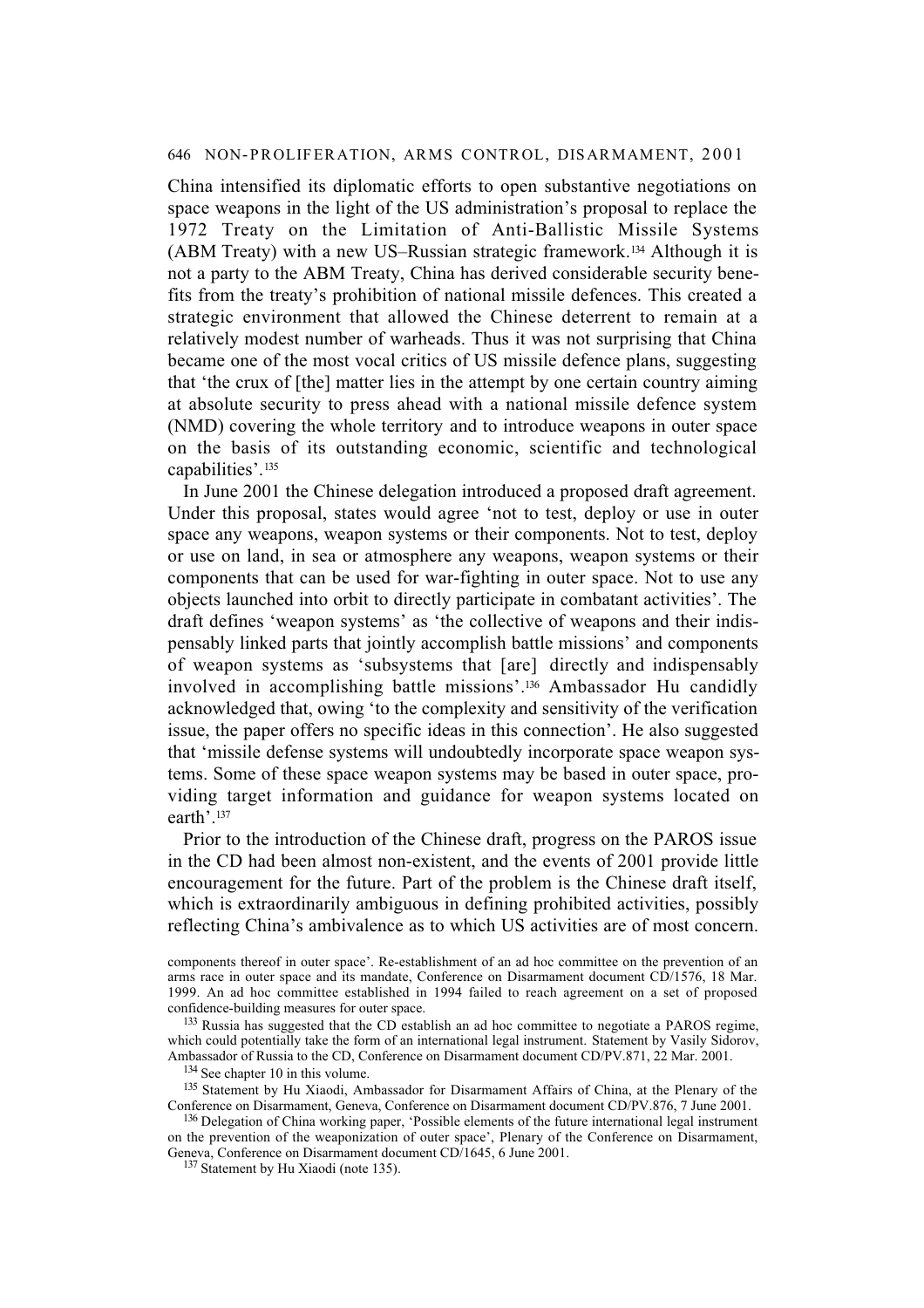In contrast to some proposals of the 1980s, the Chinese draft is not simply a ban on anti-satellite weapons, nor is it simply a prohibition on space-based anti-missile interceptor weapons. The Chinese language would appear to correctly appreciate the extraordinarily critical role that space-based sensors play in proposed US ground-based anti-missile systems.

The Chinese proposal, with terms such as 'directly participate in combatant activities' and 'jointly accomplish battle missions', might be taken as directed against the increasingly intimate and indispensable connection between US military space systems and terrestrial war-fighting capabilities. The expressed Chinese anxieties concerning US hegemony enforced from space would be equally applicable to space-based lasers and space-directed 'smart bombs'.

Some difficulty would attend any effort to ban space-based interceptor systems or ground-based interceptors capable of destroying satellites. Such a ban would preclude all but the shortest-range interceptors currently projected in US anti-missile plans. Even greater difficulties would confront an effort to ban the space-based sensors that are the key component of wide-area anti-missile systems. The task of banning those space systems that provide targeting support for terrestrial weapons would appear even more daunting.

Conventionally, arms control analysts have spoken of the militarization of space as being an irreversibly accomplished fact and the weaponization of space as a future condition subject to further debate. As initially formulated, the Chinese draft does not appear to acknowledge this conventional distinction.

Problems of definition and drafting aside, a more fundamental problem confronts the PAROS project. Historically, arms control regimes have reflected existing power relationships. Cold war arms control agreements between the superpowers were agreements between equals, as were many multilateral agreements. Some other arms control regimes, notably those in the nonproliferation area, have encompassed restrictions on the weak by the powerful. The annals of arms control are devoid of precedent for a regime imposed on the strong by the weak, as is proposed under PAROS.

## VII. Ballistic missile defence138

In May 2001 President Bush stated that 'today's most urgent threat stems . . . from a small number of missiles in the hands of . . . states for whom terror and blackmail are a way of life. They seek weapons of mass destruction to intimidate their neighbors, and to keep the USA and other responsible nations from helping allies and friends in strategic parts of the world'.<sup>139</sup>

The Bush Administration's new programme, unlike that of the Clinton Administration, was not focused on a single architecture, but included parallel architectures with air-, land-, sea- and space-based components, as well as

<sup>&</sup>lt;sup>138</sup> For more on ballistic missile defence, see chapter 10 in this volume.

<sup>&</sup>lt;sup>139</sup> 'Remarks by the president to students and faculty at National Defense University', Fort Lesley J. McNair, Washington, DC, 1 May 2001.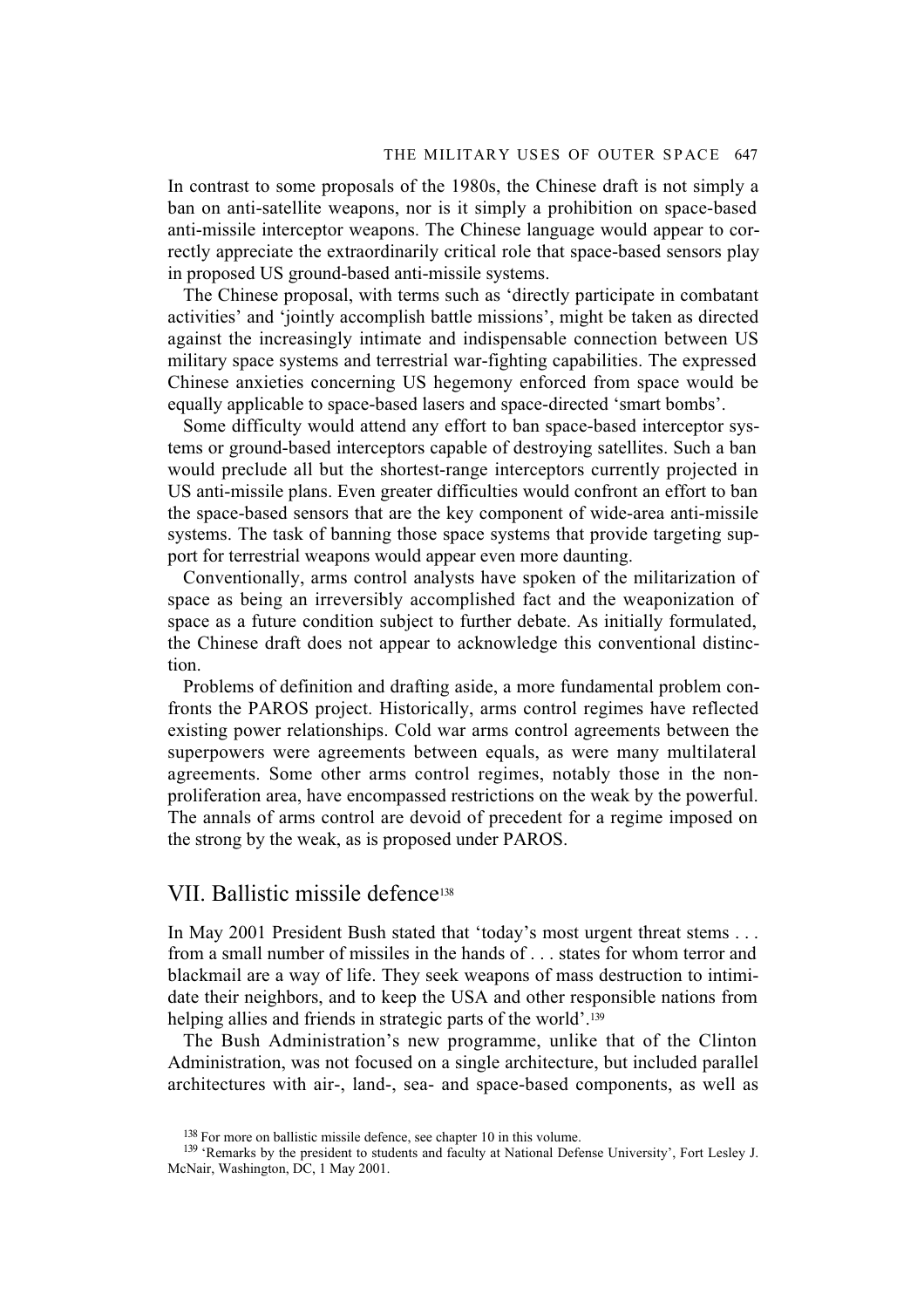multiple technologies in each configuration. Unlike the Clinton approach, under the new Bush plan there was no commitment to specific dates for production and deployment other than for the lower-tier terminal defence elements. As Defense Secretary Rumsfeld noted, 'We don't have a proposed architecture. All we have is a series of, a couple of handfuls of very interesting research and development and testing programs that we believe need to be tested'.140

#### **The Terminal Defense Segment**

The Terminal Defense Segment (TDS) supports the development of capabilities to intercept ballistic missiles in the terminal phase of their trajectory, as the missile or warhead approaches and re**-**enters the atmosphere. This provides only a brief opportunity for interception—from a few minutes before re-entry to a minute or less after re-entry.

The Patriot is a mobile US Army air and missile defence system, which was first used against ballistic missiles during the Gulf War, with limited success. The Patriot Advanced Capability 3 (PAC-3) was designed from the outset as an anti-missile system. It integrates an entirely new interceptor missile with improved radars and tracking computers. Unlike the earlier versions of the Patriot, which used an explosive warhead, PAC-3 features a high-velocity hitto-kill interceptor. 141 As of mid-2001 the PAC-3 programme had demonstrated seven successes in eight attempts in hit-to-kill intercepts against ballistic missile targets and four successes in four intercepts against cruise missiles and air-breathing targets. PAC-3 interceptor missiles were first delivered to training battalions in 2001.142

The Medium Extended Air Defense System (MEADS) is intended to defend against short- and medium-range ballistic missiles, cruise missiles and aircraft. The MEADS acquisition strategy included competition between two transatlantic industrial teams. As presently structured, the programme will integrate the Patriot PAC-3 missile with a lightweight launcher, a 360˚ coverage radar and a new tactical operation centre, including technology from Germany, Italy and the USA.143 With funding approved by the German Parliament in June 2001, the trilateral MEADS programme initiated a three-year Risk Reduction Effort in July 2001. A \$216 million contract was awarded to MEADS International, a joint venture including Lockheed Martin and EuroMEADS (consisting of the Anglo-Italian Alenia Marconi Systems and the European Aeronautic Defence and Space Co.).<sup>144</sup>

<sup>&</sup>lt;sup>140</sup> Press Conference with Defense Secretary Donald Rumsfeld at the Frontiers of Freedom Institute Conference, Washington, DC, 12 July 2001.

<sup>141 0604865</sup>C PAC3—EMD, BMDO, RDT&E, Budget Item Justification (R-2 Exhibit), June 2001.

<sup>142</sup> Kadish, R. T. (Lt-Gen.), USAF, Director, Ballistic Missile Defense Organization, 'The Ballistic Missile Defense Program', Statement before the House Armed Services Committee, Amended Fiscal Year 2002 Budget, 19 July 2000.

<sup>143 0603869</sup>C MEADS—DEM/VAL (PD-V), BMDO, RDT&E Budget Item Justification (R-2 Exhibit), June 2000.

<sup>144</sup> Gildea, K., 'NATO awards \$216 million MEADS risk reduction contract', *Defense Daily International,* 13 July 2001.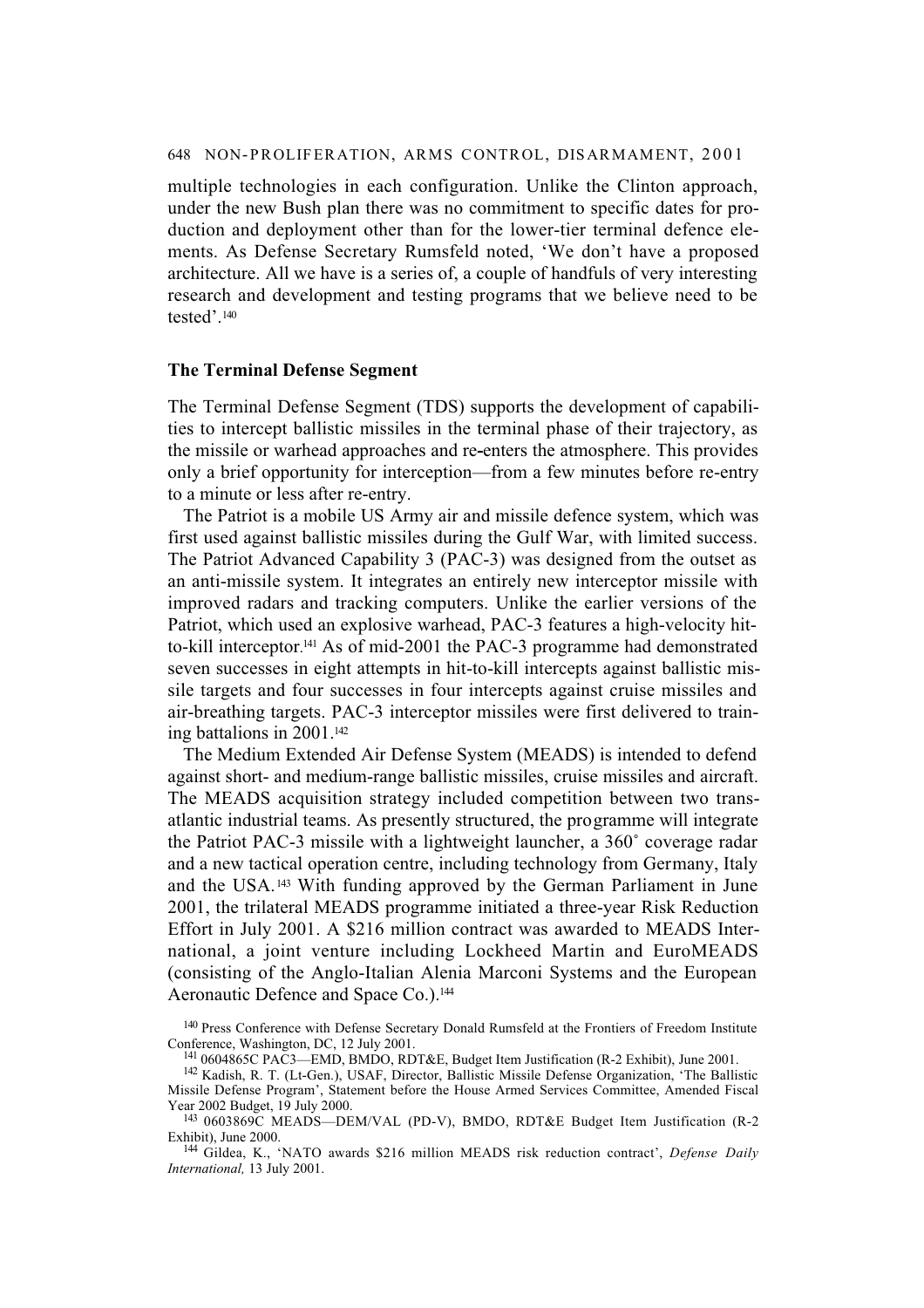#### THE MILITARY USES OF OUTER SPACE 649

The Arrow system (developed jointly by the USA and Israel) consists of the jointly developed Arrow II interceptor and launcher, integrated with the Israeli-developed fire control radar (Green Pine), battle management centre (Citron Tree) and launch control centre (Hazelnut Tree). In January 1998 Israel requested \$169 million to fund the procurement of a third Arrow battery, and the US Congress provided the additional funding between 1998 and 2001. Since 1988, when the Arrow programme was initiated, Israel has improved the performance of its pre-prototype Arrow I interceptor to the point where it achieved a successful intercept in June 1994. The first integrated intercept flight test was successfully conducted in Israel on 1 November 1999. The Green Pine radar detected a Scud class ballistic target, and the Citron Tree battle management centre commanded the launch of the Arrow II interceptor. The Israeli Air Force declared the Arrow operational on 16 October 2000.145

The Theater High-Altitude Area Defense (THAAD) system is intended to intercept medium-range theatre ballistic missiles at long ranges and high altitudes. THAAD uses hit-to-kill technologies, can operate in both the endo- and exo-atmosphere, and has a much longer range than the PAC-3 system. In the mid-1990s pressure regarding the schedule led to a string of six flight test failures. The Engineering and Manufacturing Development (EMD) contract was awarded to Lockheed Martin Space Systems Company, with Raytheon as the major subcontractor.146 After programme restructuring, THAAD achieved successful intercepts in the summer of 1999.<sup>147</sup> THAAD will be deployed in three incremental blocks, and a limited contingency capability could be available in 2005. By 2007 an improved version is intended to defeat all expected threats from short- and medium-range missiles. By 2012 an upgraded version of THAAD is intended to counter more advanced threats.<sup>148</sup>

The Navy Area Theater Ballistic Missile Defense (TBMD) is built on the existing capabilities of the Aegis Weapon Systems (AWS) on the CG-47 Ticonderoga Class cruisers, the DDG-51 Arleigh Burke Class destroyers and the Navy Standard Missile II (SM-2) Block IV missile. This medium-range system was intended to provide lower-tier protection to ports, coastal airfields, amphibious operations and other coastal sites. 149 As with the PAC-3 and THAAD, the Navy Area interceptor featured a direct hit guidance to provide hit-to-kill intercepts a large percentage of the time, along with a blast fragmentation warhead to ensure lethality if a direct hit is not achievable. Although the Navy Area Program had experienced various technical, cost and schedule problems, as of mid-2001 flight tests were expected to lead to an operational

<sup>145 0603875</sup>C International Cooperative Programs, BMDO, RDT&E Budget Item Justification (R-2A Exhibit), June 2001.

<sup>146 0604861</sup>C THAAD System—EMD, BMDO, RDT&E Budget Item Justification (R-2 Exhibit), June 2001.

<sup>147</sup> Statement of Lieutenant General Ronald T. Kadish, USAF, Director, Ballistic Missile Defense Organization, Before the House Armed Services Committee, Subcommittee on Military Research & Development, 14 June 2001.

<sup>148 0603881</sup>C Terminal Defense Segment, BMDO, RDT&E Budget Item Justification (R-2A Exhibit), June 2001.

<sup>149 0604867</sup>C Navy Area—EMD, BMDO, RDT&E Budget Item Justification (R-2 Exhibit), June 2001.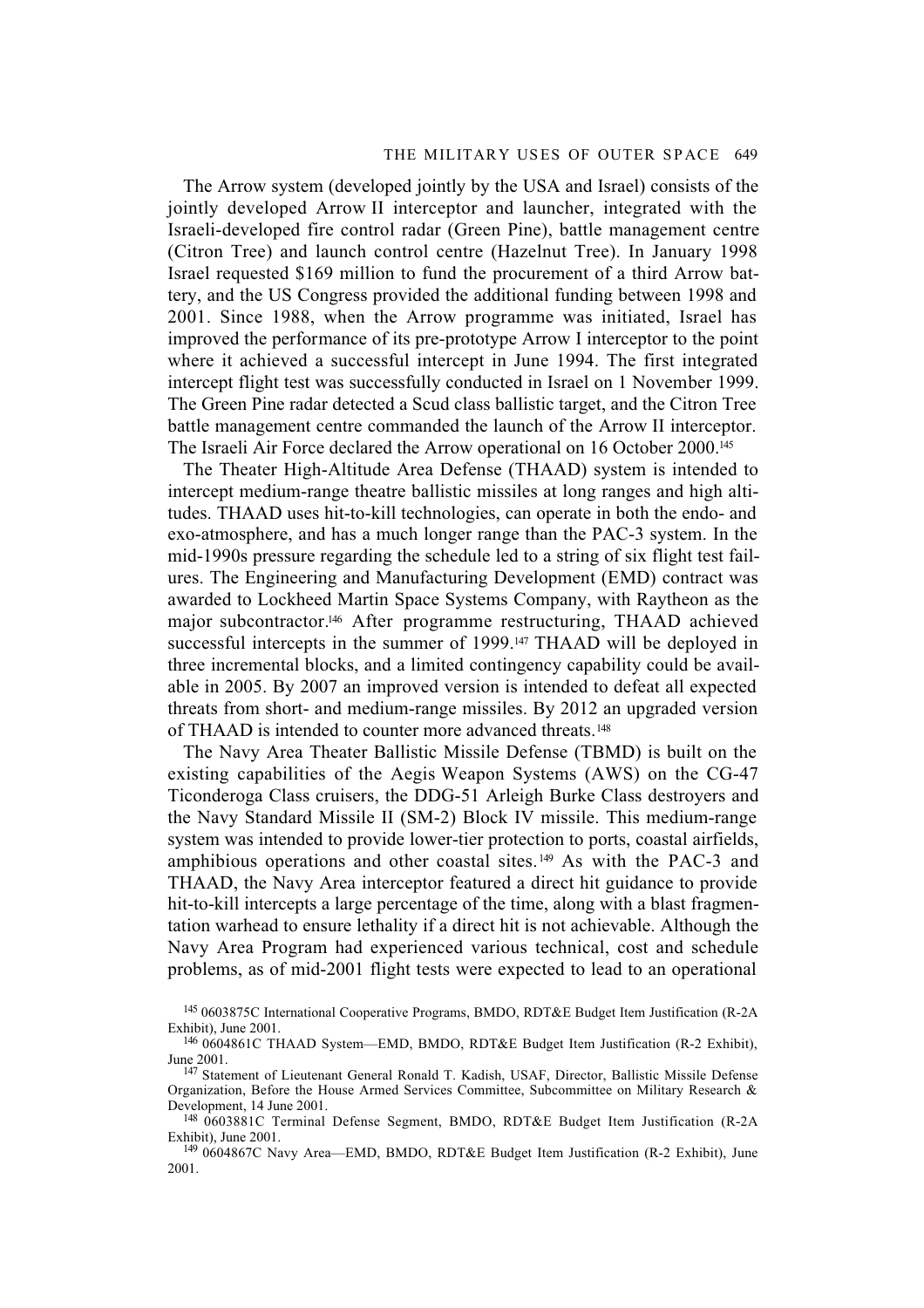capability by about 2005. Somewhat surprisingly, in December 2001 the Pentagon cancelled the programme when it emerged that the project was more than 50 per cent over budget and had fallen over two years behind the planned schedule.150

### **The Midcourse Defense Segment**

In mid-2001 the Bush Administration redesignated the NMD programme as the Missile Defense System, or the Midcourse Defense Segment (the MDS acronym is defined differently by different officials). The MDS includes capabilities for countering ballistic missiles in the mid-course stage of flight, including the Ground-Based Midcourse Project and the Sea-Based Midcourse Project, successors to the NMD and Navy Theater Wide (NTW) programmes.

A major focus of the MDS is the construction of a missile defence test bed that provides a short-term option to employ the test facility's radars, command and control, and interceptor missiles as an operational capability. The system could be put on alert status to provide a contingency capability in FY 2004.151 The MDS amended budget request of \$3941 million represents an increase of \$1455 million over FY 2001 enacted funds, and an increase of \$1237 million over the FY 2002 initial budget submission.<sup>152</sup>

The NTW programme, also known as Upper Tier, is intended to intercept medium- to long-range theatre ballistic missiles. NTW, also known as the Aegis Light-weight ExoAtmospheric Projectile (LEAP) Intercept (ALI) programme, is intended to conduct boost-phase intercepts when a ship is positioned near the missile launch site, mid-course intercepts, as well as terminalphase intercepts near the defended area. As with the shorter-range Navy Area system that was cancelled in December 2001, MTW builds on the AWS and the Standard missile. However, the SM-2 Block IV is modified with a new third stage and an exo-atmospheric kinetic warhead (KW). Testing has included the Flight Test Round (FTR)-1 in July 2000, which experienced a failure in the new third-stage system. Three additional flight tests were planned for 2001.153 The programme successfully executed FTR-1A in January 2001 and was scheduled to conduct an additional flight test, Flight Mission (FM)-2, in the fourth quarter of FY 2001. An additional five flight tests, FM 3–7, were scheduled for FY 2002.154

Under the Bush Administration's restructured Sea-Based MDS project, the NTW programme is focused on developing a contingency sea-based ascent and mid-course intercept capability that could be deployed by FY 2005 to

150 Dao, J., 'Navy missile defense plan is canceled by the Pentagon', *New York Times,* 16 Dec. 2001.

<sup>151 0603882</sup>C Midcourse Defense Segment, BMDO, RDT&E Budget Item Justification (R-2 Exhibit), June 2001.

<sup>&</sup>lt;sup>152</sup> 'The Ballistic Missile Defense Program-Amended Fiscal Year 2002 Budget', Prepared Statement of Lieutenant General Ronald T. Kadish, USAF, Director, Ballistic Missile Defense Organization, United States Senate, Committee on Armed Services, 12 July 2001.

<sup>&</sup>lt;sup>153</sup> 0603868C Navy Theater Wide—DEM/VAL, BMDO, RDT&E Budget Item Justification (R-2 Exhibit), June 2001.

<sup>154 0603882</sup>C Midcourse Defense Segment, BMDO, RDT&E Budget Item Justification (R-2A Exhibit), June 2001.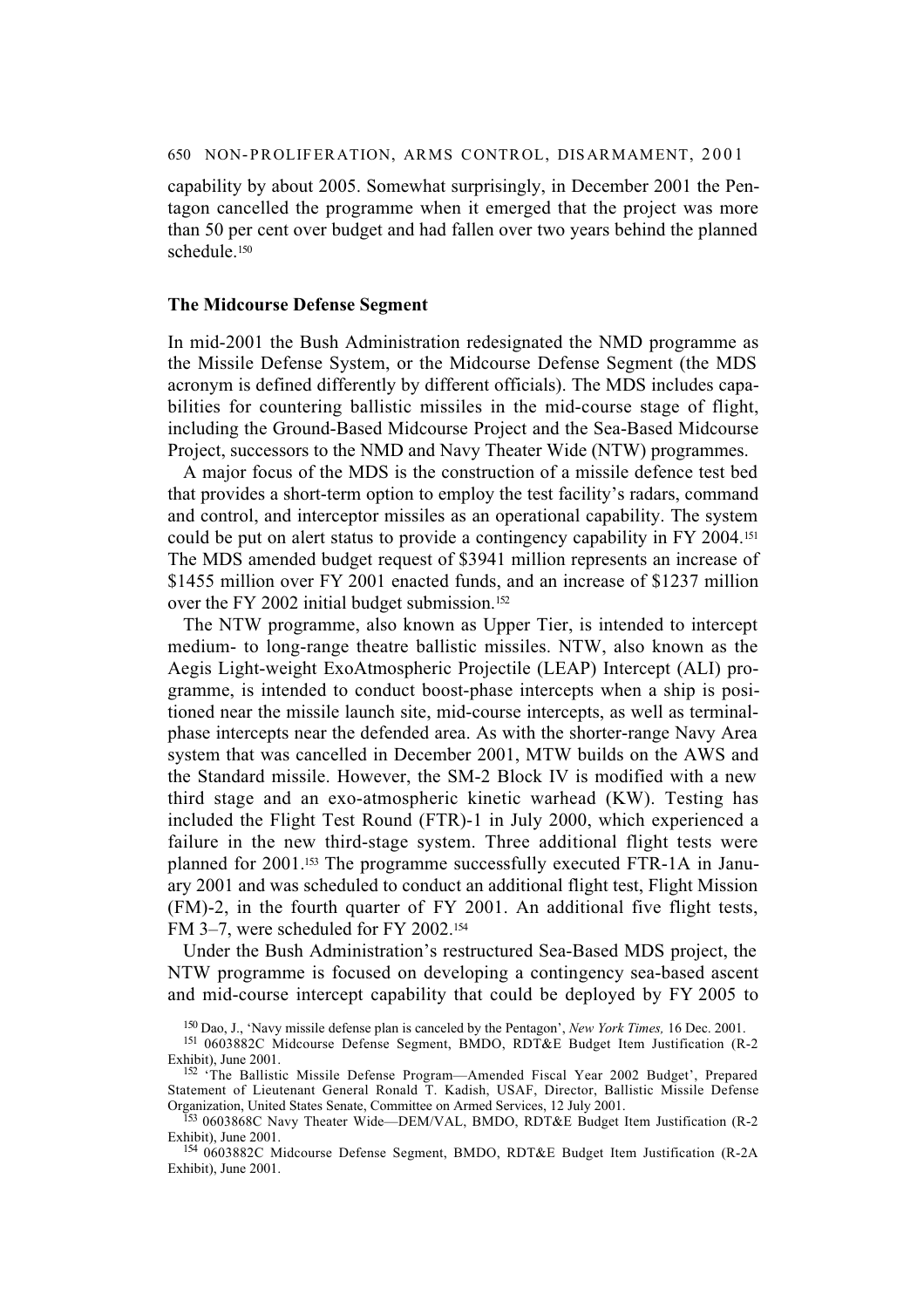provide a limited capability against medium-range ballistic missile threats. The project is also intended to provide a sea-based ascent mid-course phase hit-to-kill capability against intermediate- and intercontinental-range missiles in FYs 2008–10.155 The sea-based boost programme is also considering an entirely new high-speed, high-acceleration booster using a boost-phase kill vehicle. This booster will also be evaluated (with a different kill vehicle) for the sea-based mid-course requirement.<sup>156</sup>

The Clinton Administration's NMD system elements comprised a Ground-Based Interceptor (GBI), ground- and space-based sensors, and a Battle Management, Command, Control and Communication (BM/C3) system. The ground-based sensors included a new X-Band Radar (XBR) and upgrades to existing early-warning radars (EWRs). The NMD system would also use satellites for warning and tracking. Initially, these would be limited to the Defense Support Program (DSP) and subsequently the Space-Based Infrared System (SBIRS). The programme was structured to field an initial capability (IC) by the end of FY 2006 and an expanded capability by the end of FY 2008. The IC included up to 20 ground-based interceptors at a single site in Alaska, a single ground-based XBR, upgraded early-warning radars (UEWR) and DSP satellite support. The expanded capability extended to 100 ground-based interceptors, an upgraded XBR, the upgrading of five EWRs and the SBIRS warning and tracking satellites. However, on 1 September 2000 President Clinton decided to delay a deployment decision and continue testing.157

The Bush Administration has announced plans for an MDS Test Bed Facility that includes these components at several locations. Five GBIs with supporting infrastructure at Fort Greely, Alaska, would demonstrate the design of a GBI deployment site, although the plans did not call for the launching of interceptors from Fort Greely during the test programme since the missiles would have to fly over populated areas. Two GBI test launch silos would be located at the Kodiak Launch Complex (KLC) in Alaska, a commercial space launch centre owned by the Alaska Aerospace Development Corporation. The upgrades to the existing COBRA DANE phased array radar on Shemya Island would include upgraded software, refurbishment of power plant there, and test-support infrastructure. The UEWR at Beale AFB in California would consist of software upgrades to the existing PAVE PAWS radar.158

### **The Boost Defense Segment**

The objective of the Boost Defense Segment (BDS) of the Bush Administration's restructured programme is to develop the capability to intercept ballistic missiles shortly after launch. The administration's amended request of

<sup>155 0603882</sup>C Midcourse Defense Segment, BMDO (note 154).

<sup>156 &#</sup>x27;The Ballistic Missile Defense Program—Amended Fiscal Year 2002 Budget' (note 152).

<sup>157 0603871</sup>C NMD, BMDO, RDT&E Budget Item Justification (R-2 Exhibit), June 2001.

<sup>158</sup> Statement of Dr Patricia Sanders, Deputy for Test, Simulation and Evaluation, Ballistic Missile Defense Organization, Amended Fiscal Year 2002 Military Construction Budget, 31 July 2001.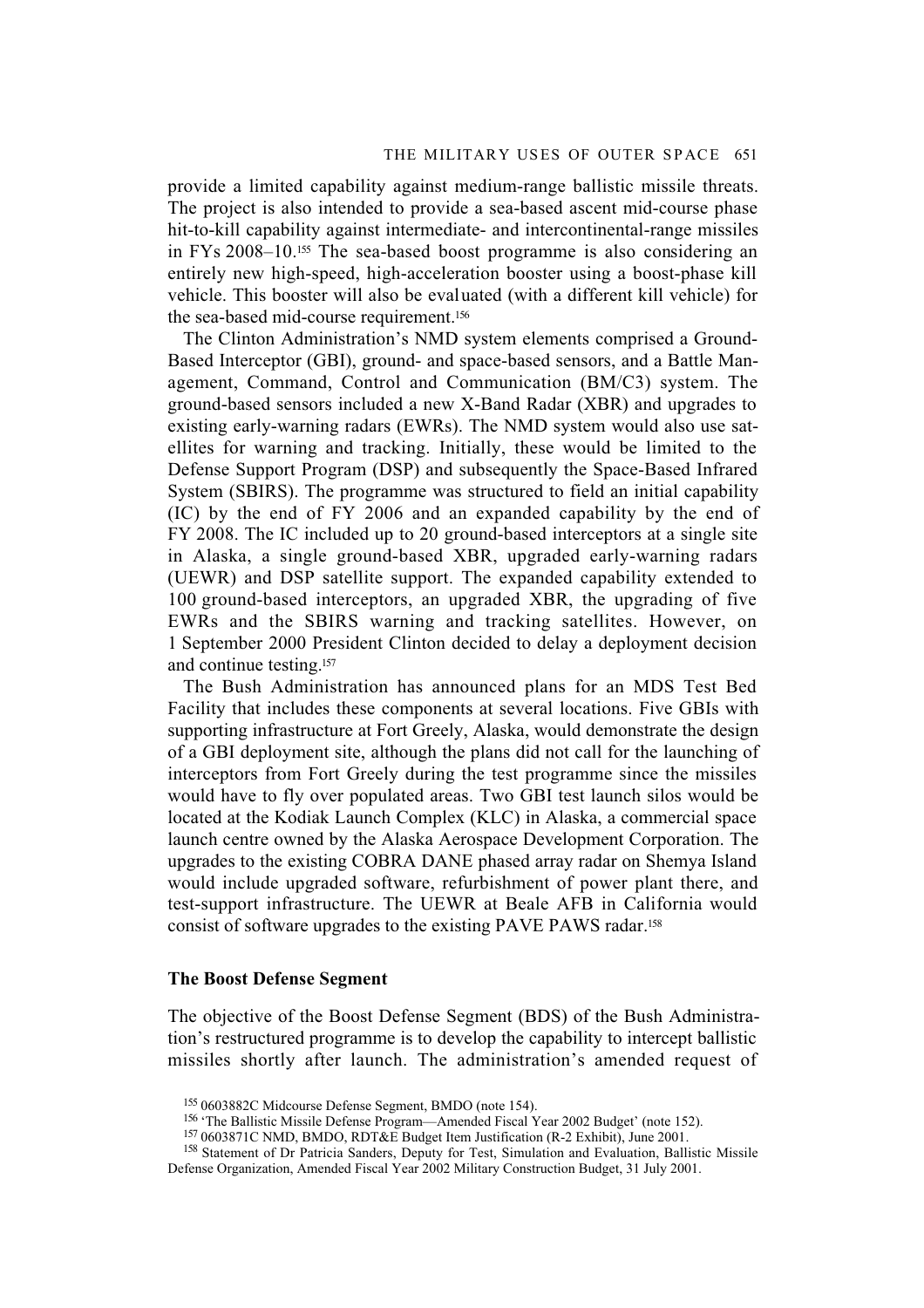\$685 million for the BDS programme was an increase of \$313 million over the FY 2001 enacted funding. The programme includes both directed energy (DE) and kinetic energy (KE) systems. Early activities include an intercept demonstration in 2003 using the Airborne Laser (ABL) and a KE intercept in 2006 under the new Space-Based Interceptor Experiment (SBX) programme.

The ABL programme is intended to develop an air-based laser weapon to intercept ballistic missiles in their boost phase. This weapon system integrates a laser and associated equipment into a modified commercial Boeing 747-400F aircraft. The ABL programme definition and risk reduction contract was awarded to the Boeing/TRW/Lockheed Martin team in November 1996. The initial prototype ABL aircraft, with a laser providing about half of the projected power of the production version, is intended to culminate in boostphase missile intercepts in 2003. This half-power ABL will be available for deployment as an emergency capability, and two full-power aircraft are to be delivered by FY 2009. Procurement of additional full-power aircraft will be completed by 2011.159

The Space-Based Laser (SBL) project is intended to accomplish boost phase intercept prior to the deployment of mid-course countermeasures.<sup>160</sup> The Defense Advanced Research Projects Agency (DARPA) began work on the SBL programme in 1977, and in 1984 the programme was transferred to the Strategic Defense Initiative Organization (SDIO). In 1997 the programme was again transferred, from the Ballistic Missile Defense Organization (BMDO) to the Air Force. Despite a major injection of funding during the late 1980s, as of 1997 the programme remained no closer to an orbital flight demonstration than when it was initiated in 1977. On 8 February 1999 a contract was awarded to a team comprised of Lockheed Martin, TRW and Boeing.161 The project is initially focused on a ground demonstration at a new test facility at the Stennis Space Center, Mississippi. In 1999 the programme was structured to support an in-space Integrated Flight Experiment (IFX) in 2012–13. Under the revised Bush Administration plan, the programme will proceed from a component development phase in 2002–2006, to an integrated ground test phase in 2007–10, to an on-orbit test phase in  $2011-13$ .<sup>162</sup> Proponents claim that each SBL platform would be capable of destroying dozens of missiles during their boost phase. A 12-satellite constellation could intercept about 95 per cent of theatre missile threats, and a 24-satellite constellation could provide nearly complete national missile defence. 163

The Space-Based Kinetic Energy Experiment is the only major initiative of the Bush Administration's missile defence programme that was not included in the Clinton Administration plans. The programme represents a revival of

<sup>159 0603883</sup>C Boost Defense Segment, BMDO, RDT&E Budget Item Justification (R-2 Exhibit), June 2001.

<sup>160</sup> More information is available on the Space-Based Laser-Integrated Flight Experiment Internet site at URL <http://www.sbl.losangeles.af.mil>.

<sup>&</sup>lt;sup>161</sup> 0603174C Space Based Laser, BMDO, RDT&E Budget Item Justification (R-2 Exhibit), June 2001.

<sup>162 0603883</sup>C Boost Defense Segment BMDO (note 159).

<sup>163</sup> BMDO, 'Space-Based Laser', Fact Sheet 301-00-11, Nov. 2000.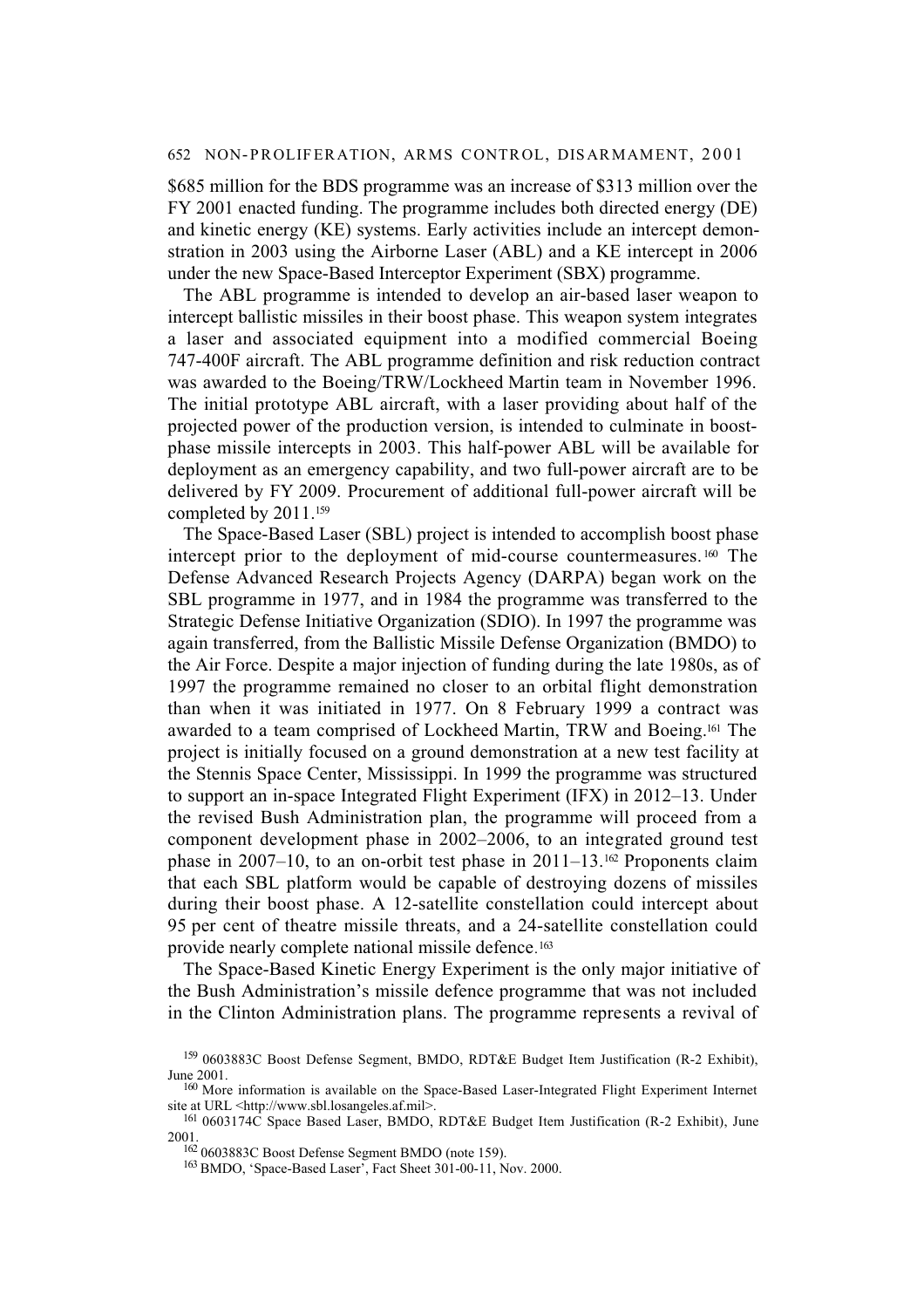### THE MILITARY USES OF OUTER SPACE 653

the Space-Based Kinetic Kill Vehicle (KKV) and 'Brilliant Pebbles' projects of the Reagan and first Bush administrations. The initial objective of this project is to conduct a single test (in 2005–2006) in which a KKV engages a thrusting target against a below-the-horizon background. Such a test is intended to demonstrate the feasibility of intercepting missiles in their boost phase. The programme plan is to develop a space-based kill vehicle that would be launched on an existing booster and fired against a representative missile target (the interceptor itself would be launched on a ballistic trajectory, rather than being placed into orbit). The development of other space-based interceptor components would be initiated following initial ground-launched tests. 164

The SBIRS is a network of several types of satellites to provide detection and tracking of long-range and tactical ballistic missiles. The SBIRS network includes the SBIRS–Low satellites, in low earth orbits, and SBIRS–High satellites (developed by the US Air Force), in geosynchronous and highly elliptical orbits. An integrated centralized ground station supports all SBIRS space elements and Defense Support Program (DSP) satellites.<sup>165</sup>

The SBIRS–GEO programme is intended to replace the current Defense Support Program early-warning satellites in geostationary orbit, while the SBIRS–HEO will replace the HERITAGE intelligence collection sensors currently hosted on other spacecraft in highly elliptical orbits. Unlike the scanning sensors of DSP, the SBIRS will use large focal plane array staring sensors, which provide continuous coverage of the earth. SBIRS will use a common spacecraft design for both HEO and GEO, with four spacecraft in GEO and a pair of spacecraft in HEO. By late 2001 it appeared that the \$2 billion SBIRS–High programme was facing a \$2.2 billion cost overrun and a threeyear schedule delay, with the first spacecraft slipping from 2002 to 2004 or later.<sup>166</sup>

While SBIRS–High supports both traditional early-warning and missile defence applications, SBIRS–Low is primarily for missile defence. It provides initial warning of a ballistic missile attack against the USA, its deployed forces or its allies. SBIRS–Low satellites provide continuous tracking of targets, from launch to impact or intercept. Their capabilities include booster detection, mid-course tracking, target discrimination and intercept hit/kill assessment. This satellite network will pass data to boost, mid-course and terminal defence interceptors. The planned tracking and discrimination capabilities are essential components for the projected multi-layer defence system.167 SBIRS-Low began programme definition activities in August 1999 with the award of two contracts. In 2000 the US Air Force delayed the launch

<sup>164 0603883</sup>C Boost Defense Segment BMDO (note 159).

<sup>165</sup> Kadish (note 142).

<sup>166</sup> Wall, R. and Fulghum, D. A., 'New sensor targets high-profile missions', *Aviation Week & Space Technology,* 21 Dec. 2001, p. 41; and *Report to Accompany H.R. 3338, Department of Defense Appropriation Bill, 2002 and Supplemental Appropriations, 2002*, 107th Congress, 1st Session, Senate Report 107-109, 5 Dec. 2001.

<sup>167</sup> Robbins, C. A., 'Troubled system shows hurdles missile-defense plans will face', *Wall Street Journal,* 15 June 2001, p. 1.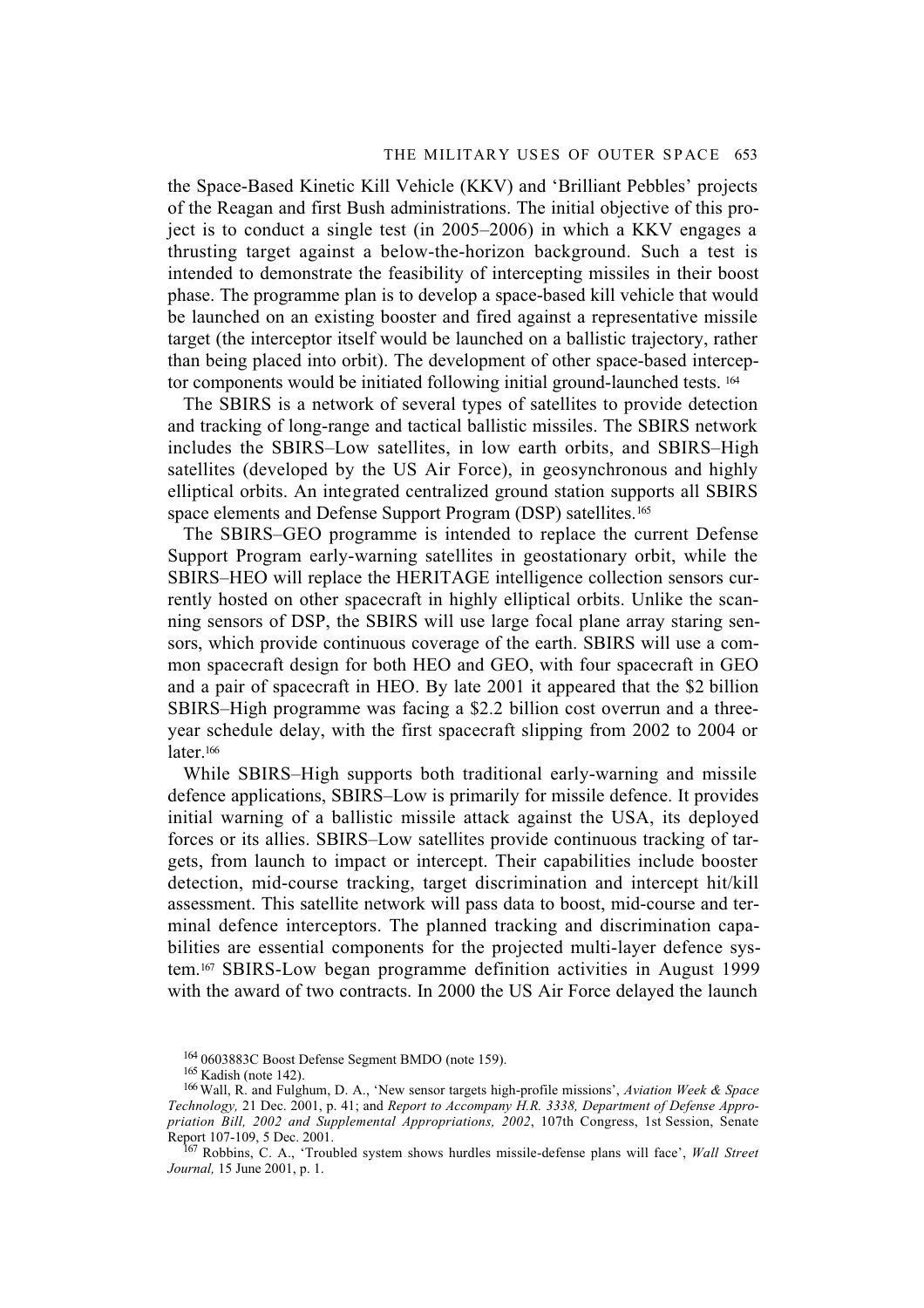of the first SBIRS–Low spacecraft from 2004 to 2006.168 In response, at the direction of Congress, in early 2001 responsibility for SBIRS–Low was transferred from the Air Force to the BMDO. The SBIRS–Low contract is intended to support full-constellation deployment by  $FY 2011.^{169}$  The estimated life-cycle cost of the programme, to consist of 27–30 satellites, is as much as \$23 billion (as against the official \$10 billion estimate in early 2001).170 While the FY 2003 request for SBIRS–Low was \$385 million, Congress appropriated only \$250 million.

## VIII. Conclusions

Space-based systems are becoming an increasingly important component of military power, above all for the United States. The USA is currently investing billions of dollars annually in development and deployment of a wide range of new precision-guided weapons which are revolutionizing the conduct of warfare. These weapons rely heavily on an integrated 'system of systems' that combines intelligence, communications, navigation and other military space systems.

At present no country can rival or contest US space dominance or the advantages that this provides to its terrestrial military operations. At the end of 2001, the USA had nearly 110 operational military-related satellites, accounting for well over two-thirds of all military satellites orbiting the earth; Russia had about 40 and the rest of the world about 20.

While it is difficult to overstate the singular advantages of US military space systems relative to those of the rest of the world, it would be a mistake to underestimate the rapidity with which other states are beginning to use spacebased systems to enhance their security. Although commercial satellite imagery provides capabilities that are almost trivial compared to those of advanced US systems, these capabilities are revolutionary compared to what was available a decade ago.

The issue of the 'weaponization' of outer space has reappeared on the arms control agenda. There is growing international concern that the USA's quest for 'full-spectrum dominance'—a key dimension of which is the USA's ability to dominate space and to deny its use to other countries—will give rise to a destabilizing arms race in space. This concern has become more urgent in the light of the Bush Administration's plans for an expansive ballistic missile defence system architecture featuring space-based components. China and Russia have taken the lead in calling for the negotiation of a new multilateral treaty prohibiting the deployment of weapons in space and restricting its use for peaceful purposes. For its part, the USA has shown little interest in agreements that would constrain its military activities in space, where it enjoys unrivalled superiority.

<sup>168</sup> Newman, R. J., 'Space watch, high and low', *Air Force Magazine,* July 2001, p. 35.

<sup>169 0603884</sup>C Sensors Segment, BMDO, RDT&E Budget Item Justification (R-2A Exhibit), June 2001.

<sup>170</sup> *Report to Accompany H.R. 3338* (note 166).